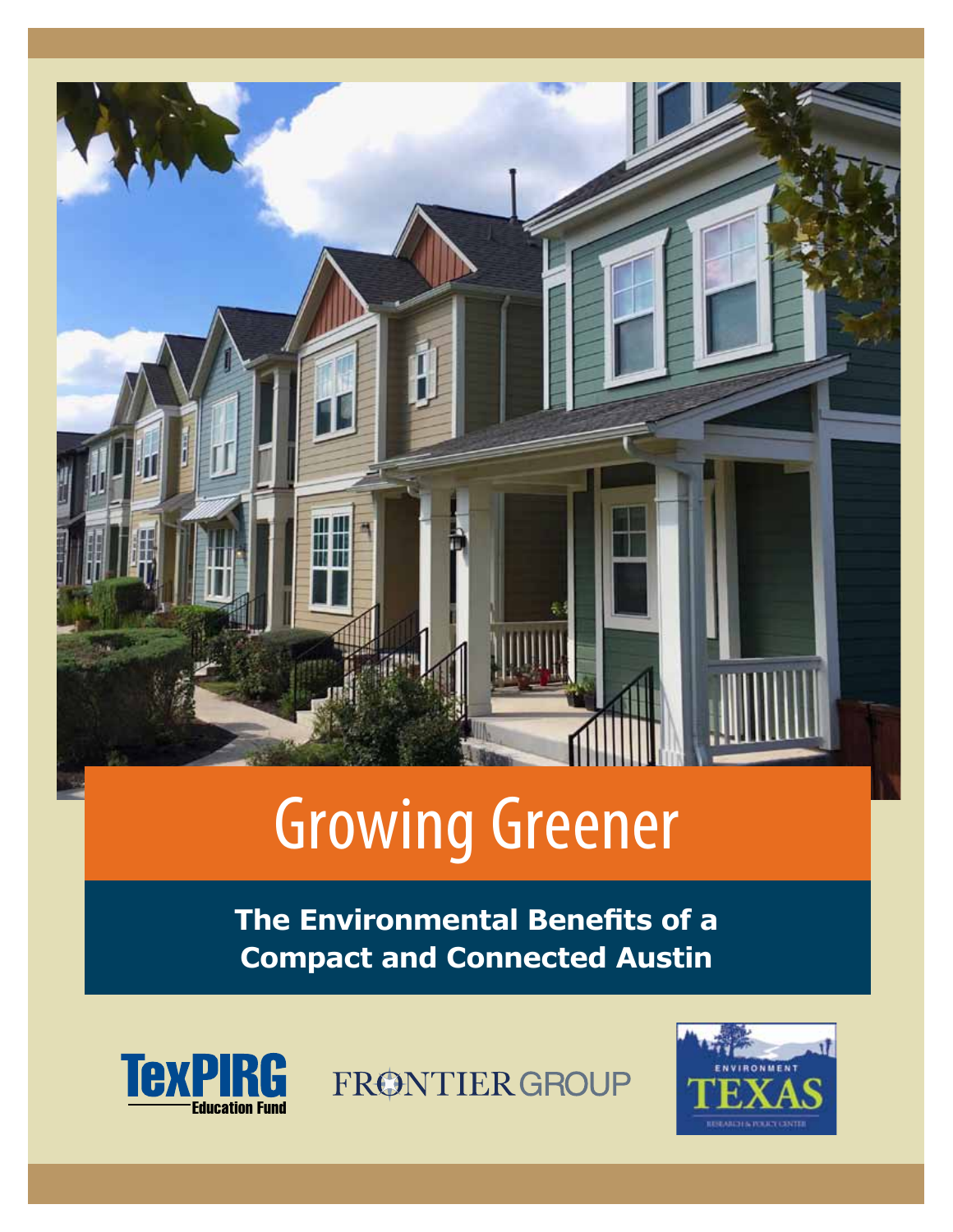# **Growing Greener**

### **The Environmental Benefits of a Compact and Connected Austin**





## FRØNTIER GROUP

Written by:

Katherine Eshel, Frontier Group Luke Metzger and Brian Zabcik, Environment Texas Research & Policy Center Bay Scoggin, TexPIRG Education Fund

October 2017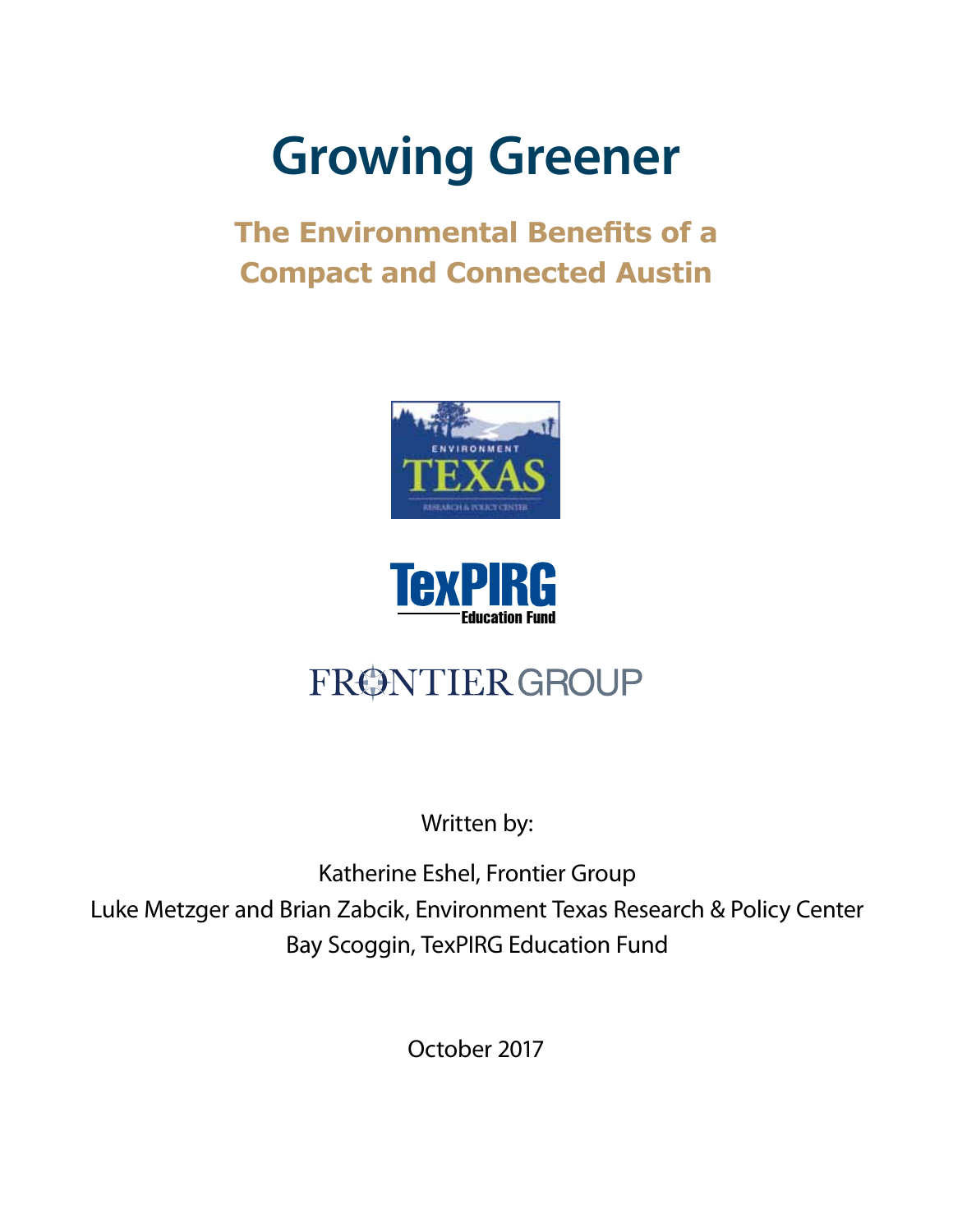# **Acknowledgments**

The authors thank Drs. Kara M. Kockelman, John M. Sharp and Jacob A. Wegmann of The University of Texas at Austin, and Dr. John Jacob of Texas A&M University, for their review of drafts of this document, as well as their insights and suggestions. Thanks also to Tony Dutzik and Elizabeth Berg of Frontier Group for editorial support.

Environment Texas Research & Policy Center and TexPIRG Education Fund thank the Meadows Foundation for making this report possible. The authors bear responsibility for any factual errors. The recommendations are those of Environment Texas Research & Policy Center and TexPIRG Education Fund. The views expressed in this report are those of the authors and do not necessarily reflect the views of our funders or those who provided review.

 2017 Environment Texas Research & Policy Center and TexPIRG Education Fund. Some Rights Reserved. This work is licensed under a Creative Commons Attribution Non-Commercial No Derivatives 3.0 U.S. License. To view the terms of this license, visit [creativecommons.org/licenses/by-nc-nd/3.0/us.](http://creativecommons.org/licenses/by-nc-nd/3.0/us)



Environment Texas Research & Policy Center is a 501(c)(3) organization. We are dedicated to protecting America's air, water and open spaces. We investigate problems, craft solutions, educate the public and decision makers, and help Americans make their voices heard in local, state and national debates over the

quality of our environment and our lives. For more information about Environment Texas Research & Policy Center or for additional copies of this report, please visit [www.environmenttexascenter.org.](https://environmenttexascenter.org/)



With public debate around important issues often dominated by special interests pursuing their own narrow agendas, TexPIRG Education Fund offers an independent voice that works on behalf of the public interest. TexPIRG Education

Fund works to protect consumers and promote good government. We investigate problems, craft solutions, educate the public, and offer citizens meaningful opportunities for civic participation. For more information, please visit our website at [www.texpirgedfund.org.](https://texpirgedfund.org/)

### FRØNTIER GROUP

Frontier Group provides information and ideas to help citizens build a cleaner, healthier, fairer and more democratic America. Our experts and writers deliver timely research and analysis that is accessible to the public, applying insights gleaned from a variety of disciplines to arrive at new ideas for solving pressing problems. For more information about Frontier Group, please visit [www.frontiergroup.org.](https://frontiergroup.org/)

*Growing Greener* is also the name of grant program in the Commonwealth of Pennsylvania that funds watershed restoration and protection, abandoned mine reclamation and abandoned oil and gas well plugging projects.

Layout: To the Point Publications, [tothepoint@imagina.com](mailto:tothepoint@imagina.com)

Cover photo: Brian Zabcik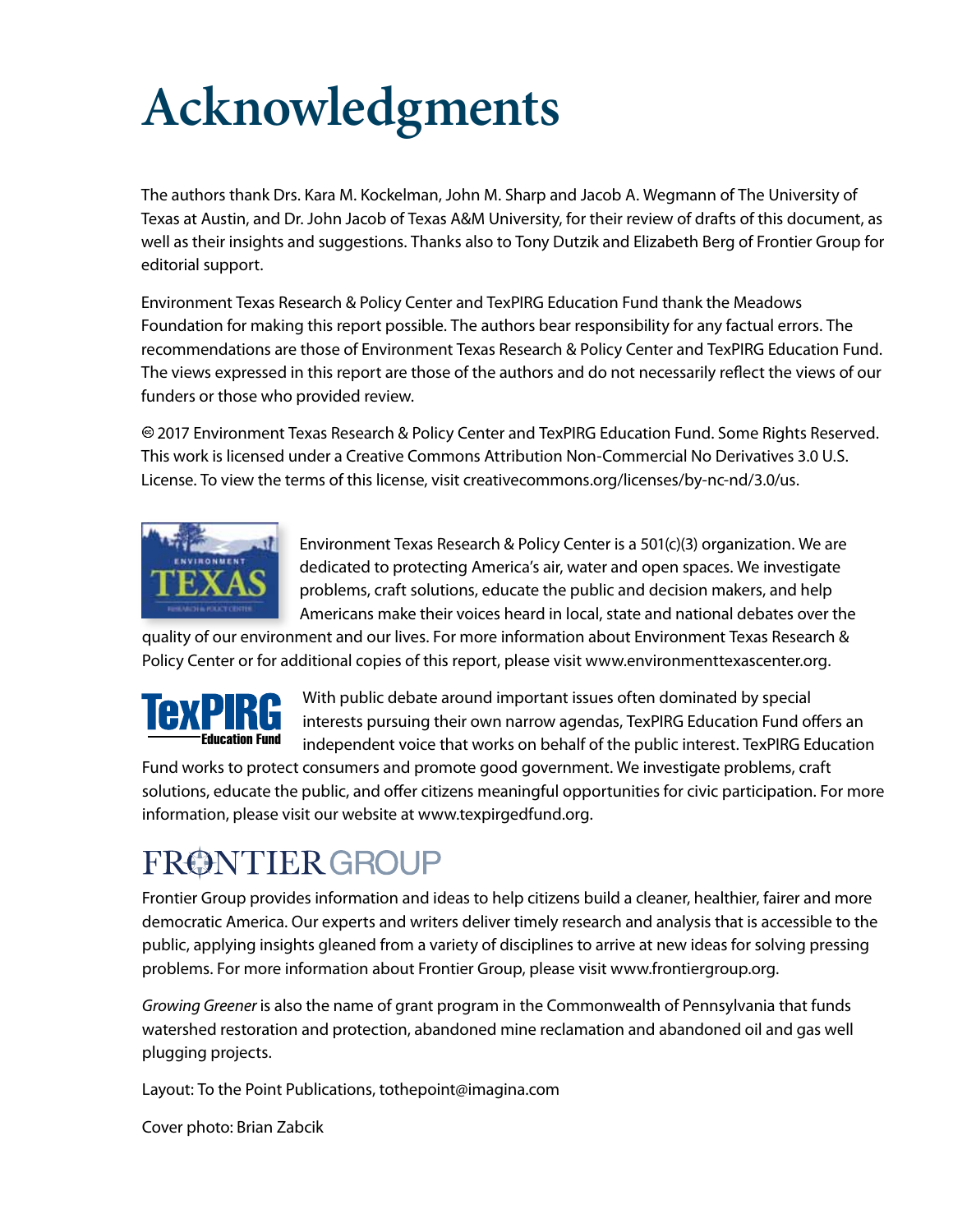# **Table of Contents**

| CodeNEXT Provides an Opportunity to Shift Away from Sprawl  10             |
|----------------------------------------------------------------------------|
| Compact Development Delivers Environmental Benefits 13                     |
| Compact Development Cuts Urban Energy Use and Global Warming Pollution  13 |
|                                                                            |
|                                                                            |
|                                                                            |
|                                                                            |
|                                                                            |
| Solutions to Localized Challenges Generated by Compact Development 26      |
|                                                                            |
|                                                                            |
|                                                                            |
|                                                                            |
|                                                                            |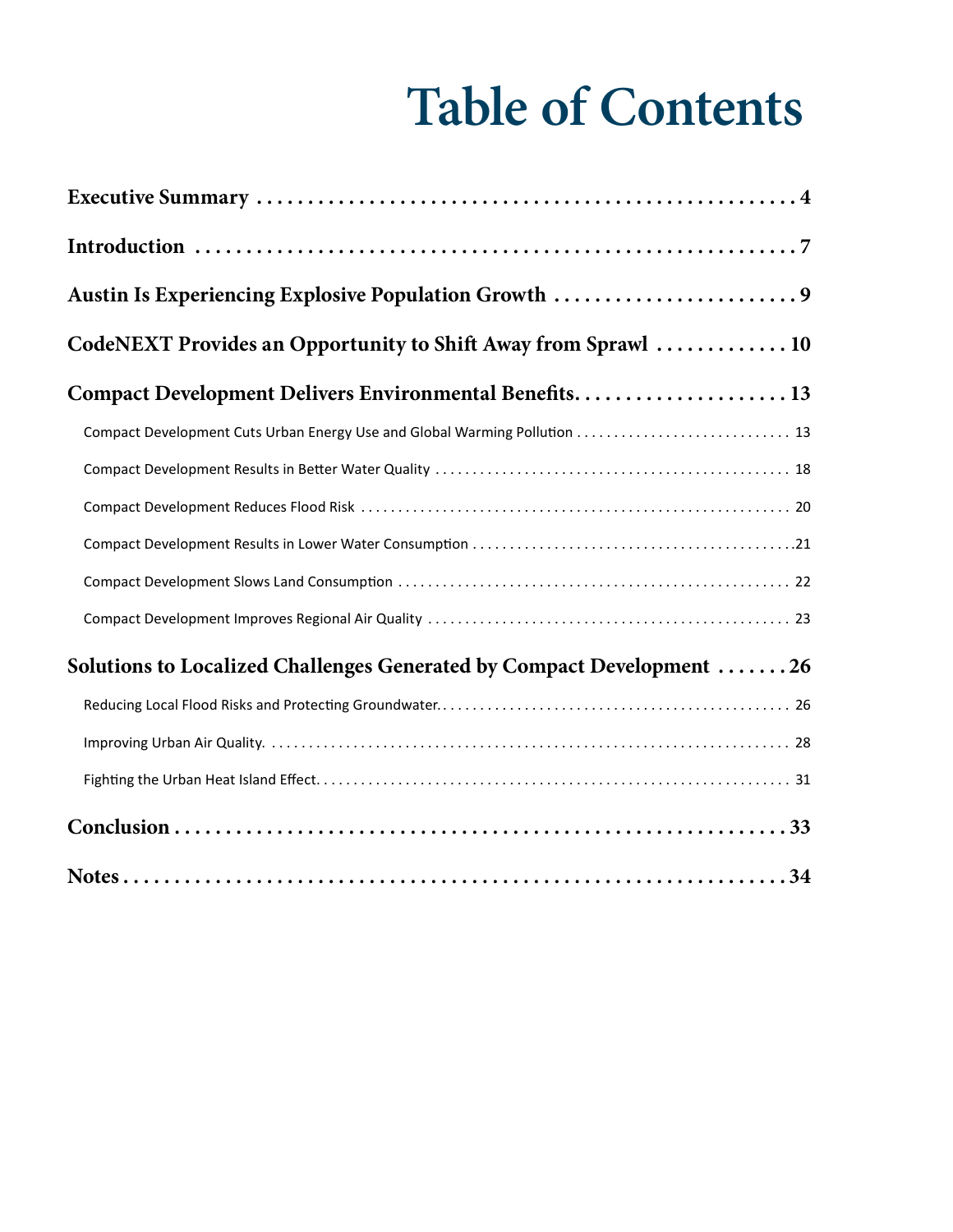# **Executive Summary**

ustin is one of America's fastest-growing<br>cities. This growth has brought dynamism<br>the city, but has also created environmental problems. Because much of Austin's growth ha cities. This growth has brought dynamism to the city, but has also created environmental problems. Because much of Austin's growth has taken place at the urban fringe, the addition of new residents and businesses has caused persistent and worsening problems with traffic congestion, air pollution and water quality, as more undeveloped land is converted into new development.

To accommodate the continued influx of new people to the city, Austin is currently revising its land development code in a process called CodeNEXT. This revision seeks to house a growing population in ways that minimize the increase of developed land.

**Compact development can deliver tangible benefits for the environment – reducing energy use and greenhouse gas emissions, curbing the flow of polluted runoff into streams and lakes, and protecting natural areas and agricultural lands. By adopting strong policies to mitigate the local impacts of greater density, such as green infrastructure to manage stormwater, Austin can develop in a way that will bring lasting environmental benefits.**

**Compact development benefits the environment in numerous ways.**

**• Energy use and greenhouse gas emissions:**  Compact development uses less energy for construction, building operation and transportation, which results in lower greenhouse gas emissions.

- º In Austin, a suburban neighborhood with detached single-family homes can consume up to three times more energy in construction and materials, and up to 50 percent more energy in daily operation than a densely developed neighborhood with duplexes and low-rise apartments.<sup>1</sup>
- º Shared walls in attached buildings result in direct energy savings as housing units share and save heat, with less leakage.<sup>2</sup>
- º Energy used for transportation currently generates 35 percent of greenhouse gas emissions in Travis County.3 The 2007 study *Growing Cooler* and other studies have found that people living in compact neighborhoods drive 20 to 40 percent less than those living in sprawling neighborhoods, using less energy and producing fewer emissions.4
- **• Water quality:** Compact development reduces land conversion, which has a significant impact on water pollution.<sup>5</sup> Compact development also produces less runoff and affects less of a given watershed than lower-density development, resulting in healthier waterways and aquifers for the same amount of housing capacity.<sup>6</sup>
	- º A Houston-area study suggests that doubling density in that city would result in less overall pollution in the area's bays and bayous, and would do more to curb pollution than many traditional tools for managing stormwater.7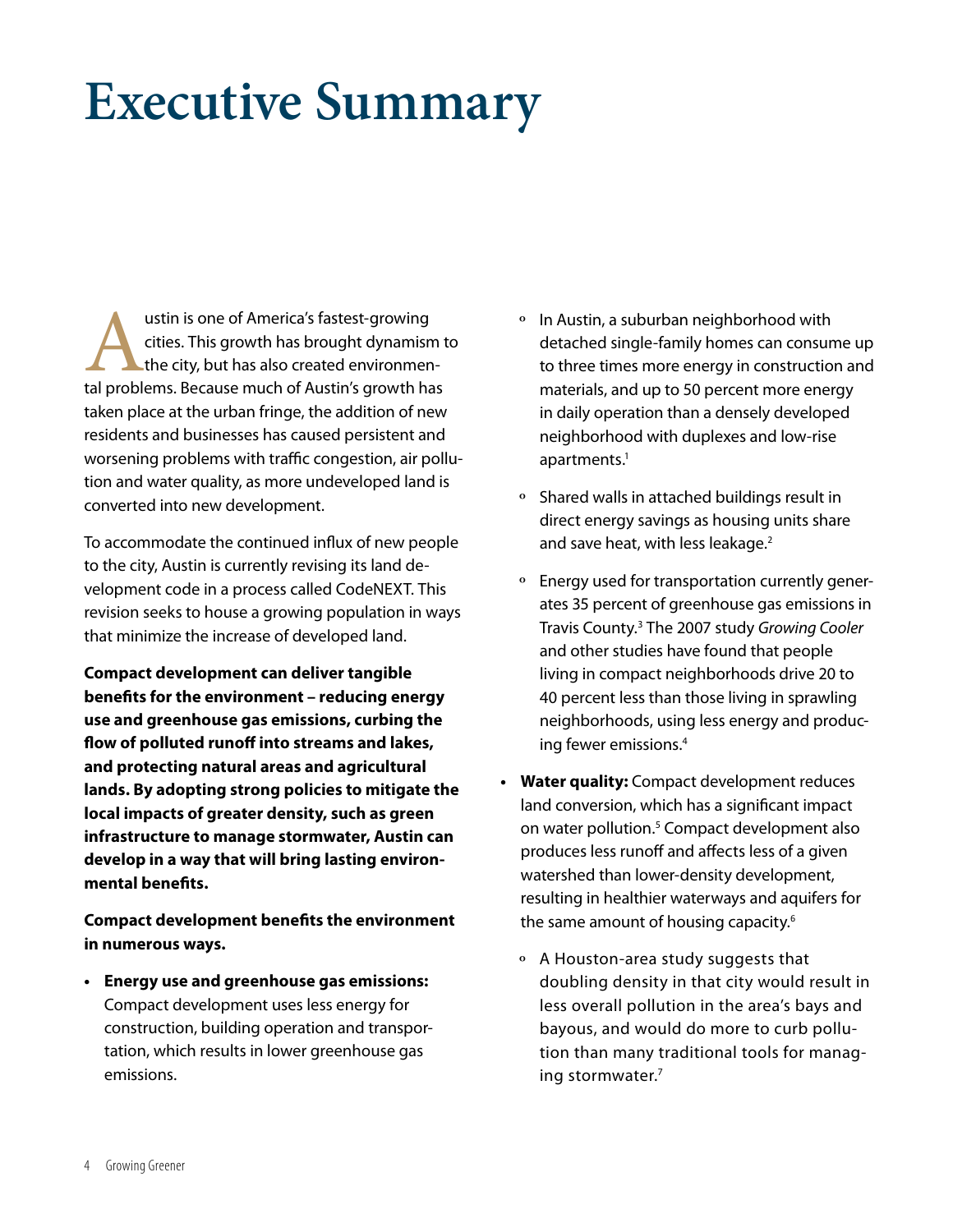- º Urban sprawl also affects aquifer recharge. The amount of clean rainwater that can infiltrate into the soil where it falls is reduced by sprawl, while the amount of dirty runoff polluted with pesticides and pathogens is increased.<sup>8</sup> This can result in poor water quality in some areas where polluted water enters Austin's waterways, threatening surface and groundwater quality.9
- **• Flood risk:** Compact urban development can help minimize the total amount of paved land in the metropolitan area, which contributes to less total runoff and reduced flood risks.10
	- º The U.S. Geological Survey studied 25 years of streamflow and rainfall data along Waller Creek and found that converting land along the creek for development increased the scale and frequency of flooding.<sup>11</sup>
	- º A 2003 study published in the *Journal of Water Resources and Planning* found that high- and medium-density development increased impervious cover 72 percent less than low-density development.12 As a result, high- and mediumdensity developments had less than half the effect of low-density development on runoff volume and peak flow.<sup>13</sup>
- **• Water consumption:** Compact development can result in lower water use than sprawling development.14 Building more compactly on smaller lots can decrease water demand for landscaping and minimize overall water demand.15
	- º A 2007 study found that water use in singlefamily units in the Phoenix metro area increased by 1.8 percent for each 1,000-square foot increase in average lot size, and by 1.7 percent for every 1°F rise in the average daily temperature low due to the urban heat island.16
	- º In Austin, outdoor uses, like residential lawn watering and commercial landscape irrigation, account for more than a fifth of total water use, with a summertime peak.<sup>17</sup> Austin also has the

highest percentage of big-lot homes among the four major metro areas of Texas, with 6.6 percent of single-family homes on 5-acre lots or more.18 Smaller lot sizes could help to lower water demand and reduce pressure on Austin's water resources.

- **• Land consumption:** Population growth, suburbanization and urban development drive land conversion in Texas.<sup>19</sup>
	- º The Texas A&M Institute of Renewable Natural Resources estimates that between 1997 and 2012, Texas lost more than 1.1 million acres of farms, ranches and forests to urban and suburban development, 87 percent of which lie within the state's 25 fastest-growing counties.<sup>20</sup>
- **• Air quality:** Compact development forms can reduce traffic over a metropolitan area, which results in lower levels of ozone, a ground-level pollutant that can cause adverse health effects. 21 Compact development can also reduce urban heat island effects, which contribute to ozone pollution; as a result, compact cities have relatively fewer heat waves, and improved regional air quality.<sup>22</sup>
	- º Sprawling cities have been found to experience up to 62 percent more high ozone days than compact cities.23
	- º Particulate pollution causes approximately 8,700 premature deaths in Texas each year, and ozone pollution causes approximately 2,100 more.<sup>24</sup>

**Compact forms of development deliver environmental benefits at the regional level, but may create local environmental and public health impacts. Through smart public policy, Austin can mitigate many of the local impacts of compact development.**

• Green stormwater infrastructure (GSI) can help compensate for the increase of impervious cover in densely developed areas. By using natural drain-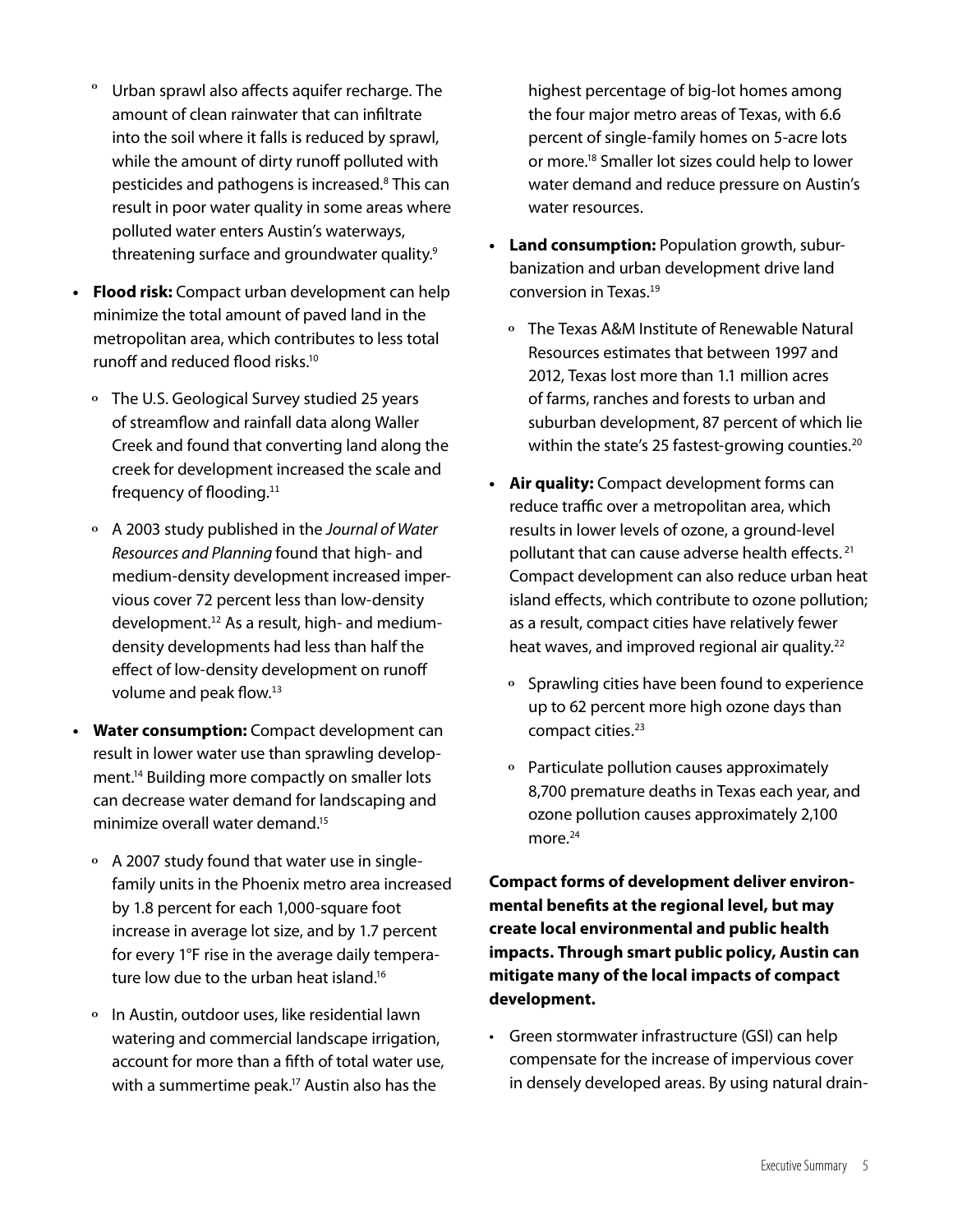age processes to capture and cleanse rainwater on-site, GSI features can reduce water pollution and flooding severity. GSI features are especially effective at filtering surface pollutants out of stormwater, and can generally retain enough water to reduce or even eliminate flooding from small to mid-size storms.<sup>25</sup>

- • Limiting the overall amount of impervious cover helps ensure the preservation of undeveloped land where rainwater may naturally infiltrate the soil or be stored, which enhances flood resiliency. But impervious cover limits, like the Save Our Springs Ordinance that limits impervious surface to 15 percent of the total site area in the Barton Springs Zones, must be implemented with care to ensure that they do not increase incentives for sprawl.
- • The localized increases in vehicular traffic and air pollution that may result from increased density can be reduced through improvements in public transportation, vehicle electrification, mobility as a service (e.g, ride-hailing), and improved infrastructure for walking and biking. Today, Austin ranks only 21st in job accessibility via transit out of the 50 metro areas with the largest populations.<sup>26</sup> Compact, mixed-use

neighborhoods built around high-capacity transit can help decrease energy use and greenhouse gas emissions.

• Street and building designs that maximize vegetation and reflectivity can reduce urban heat island effects. One study focused on development in Houston found that placing shade trees near buildings and using light-colored roofing and paving materials that reflect sunlight could save \$82 million on energy, decrease peak power demand, and cut carbon emissions by an amount equivalent to taking more than 199,000 passenger vehicles off the road.<sup>27</sup>

The current revision of Austin's land development code, last overhauled in the 1980s, gives the city a golden opportunity to reshape how it develops for coming generations. Expanding the areas within Austin where compact and walkable neighborhoods can be built would reduce the pressure for further sprawl, protect our environment, and enhance our quality of life. Austin should adopt a new development code that increases neighborhood walkability, provides "missing middle" housing (a wide range of residential forms between single-family homes and high-rise apartment buildings), and reduces the considerable environmental damage caused by sprawl.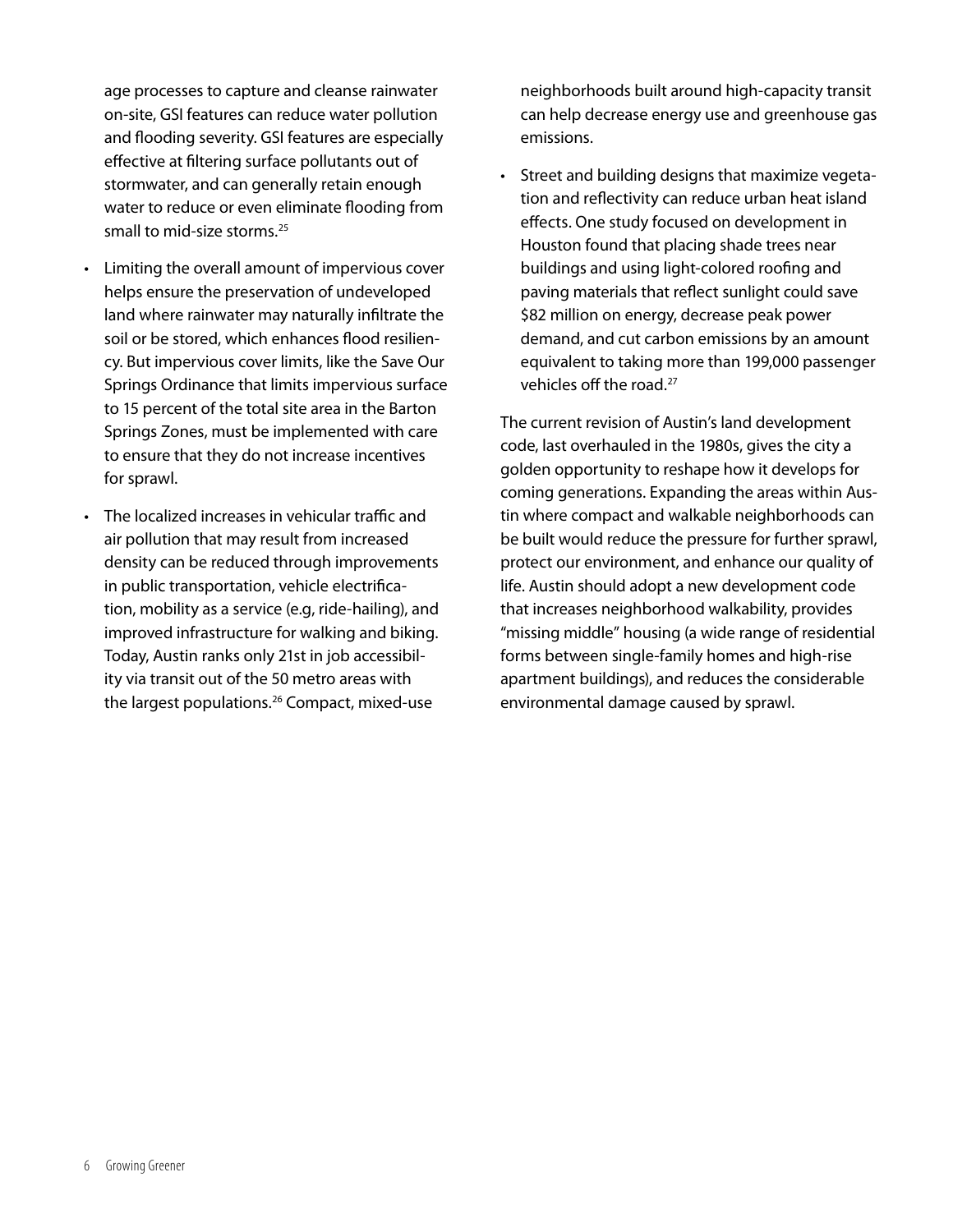# **Introduction**

Austin is experiencing among the fastest pop-<br>
ulation and economic growth in the country.<br>
Austin's growth has brought benefits to<br>
many – a 2017 Brookings Institution report found that ulation and economic growth in the country. Austin's growth has brought benefits to Austin's growth since 2010 has reduced unemployment and poverty rates and made the city an attractive destination for workers and employers.<sup>28</sup>

But Austin's dynamism also brings challenges – such as conversion of undeveloped land into development, persistent and worsening problems with traffic congestion, and growing concerns about the impact of development on water quality. The health of Austin's reservoirs has declined in recent years, while urban floods like the deadly 2015 Memorial Day flood have caused millions of dollars in damage.<sup>29</sup>

Looking to the future, Austin faces a choice – continue to grow mainly through new development at the region's fringe, or find ways to accommodate more people and businesses within the city's existing neighborhoods.

Focusing new growth in compact, walkable neighborhoods can address many of Austin's growing pains. Done right, compact development can benefit the environment and provide access to types of housing – such as housing in the "missing middle" between high-rises and single-family homes – that can meet Austin's emerging housing needs. Building quality compact single-family and multi-family housing close to transit can create viable housing options close to the city center as Austin continues to grow.



**Figure 1. The "Missing Middle" Refers to Residential Forms Ranging from Duplexes to Small Apartment Buildings**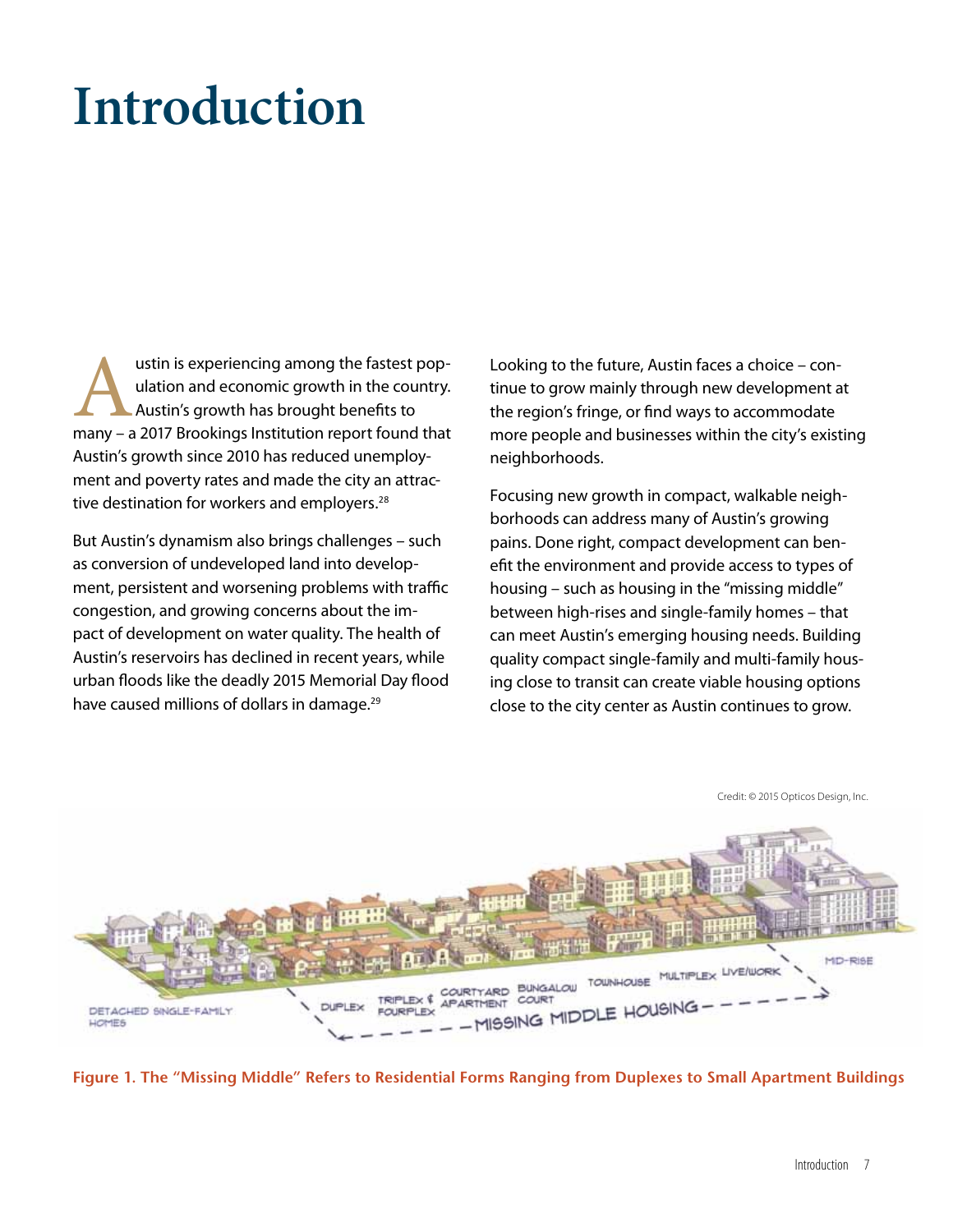In this unique moment of growth and prosperity, the city has a rare opportunity to implement its vision for a "compact and connected Austin," originally laid out in the *Imagine Austin* comprehensive plan, by enshrining compact development in its new Land Development Code, current being revised through the CodeNEXT process.

As CodeNEXT is finalized and debated through early 2018, it will be crucial to ensure that the new code's provisions lay the foundation for a more compact, livable and environmentally sustainable Austin. This

paper reviews the existing literature produced by academic and government researchers on the environmental effects of different urban densities, with a particular emphasis on studies carried out in Austin and Texas, and describes the considerable environmental benefits of compact development. By building for a compact and connected future, Austin can meet its growth challenges, while protecting our environment, as well as setting an example of leadership for other rapidly growing cities to follow.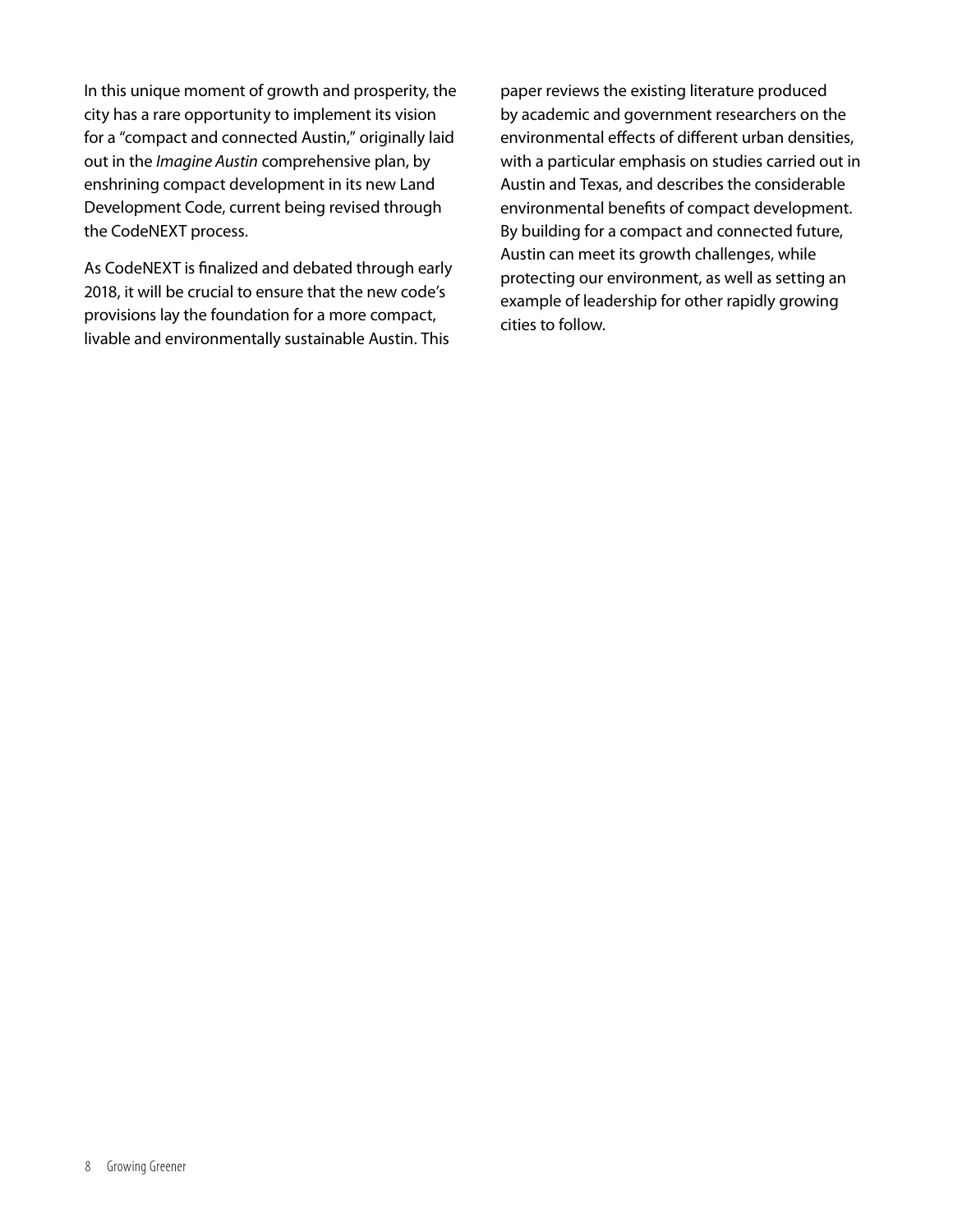# **Austin Is Experiencing Explosive Population Growth**

ustin is one of the fastest-growing large<br>metro areas in America, with the second<br>highest population growth rate since 20<br>The population of the Austin area has increased metro areas in America, with the second highest population growth rate since 2010.<sup>30</sup> The population of the Austin area has increased by nearly 20 percent since 2010, adding more than 340,000 new residents, or approximately 149 new residents per day, more than any other decade since the beginning of the  $20<sup>th</sup>$  century.<sup>31</sup>

Austin is not the only Texas city experiencing rapid growth. Although the population of the Austin area has soared in recent decades, the fastest growth is taking place in suburbs.<sup>33</sup> Whereas neighborhoods around the central business district and the Capitol lost residents between 2010 and 2015 according to the American Community Survey, some suburbs have even doubled in size over the same period, such as

Buda and Hutto.<sup>34</sup> Two of the fastest-growing cities in America are actually suburbs located in the Austin metro area – Georgetown and Cedar Park, which grew by 5.5 percent and 4.5 percent respectively in 2016.<sup>35</sup> Moreover, average neighborhood density has fallen, declining by 5 percent between 2010 and 2016.<sup>36</sup> In other words, people are moving to the Austin area, but a large amount of that growth has consisted of lowdensity development on the urban fringe.

The environmental impacts of sprawling development patterns are well-documented, with numerous studies detailing the impacts in Texas cities.<sup>37</sup> The adoption of a new land development code provides Austin with an opportunity to revisit its historical development patterns in ways that can benefit the environment and quality of life.



#### **Figure 2. Austin Has Experienced Rapid Growth Since the Beginning of the 20th Century<sup>32</sup>**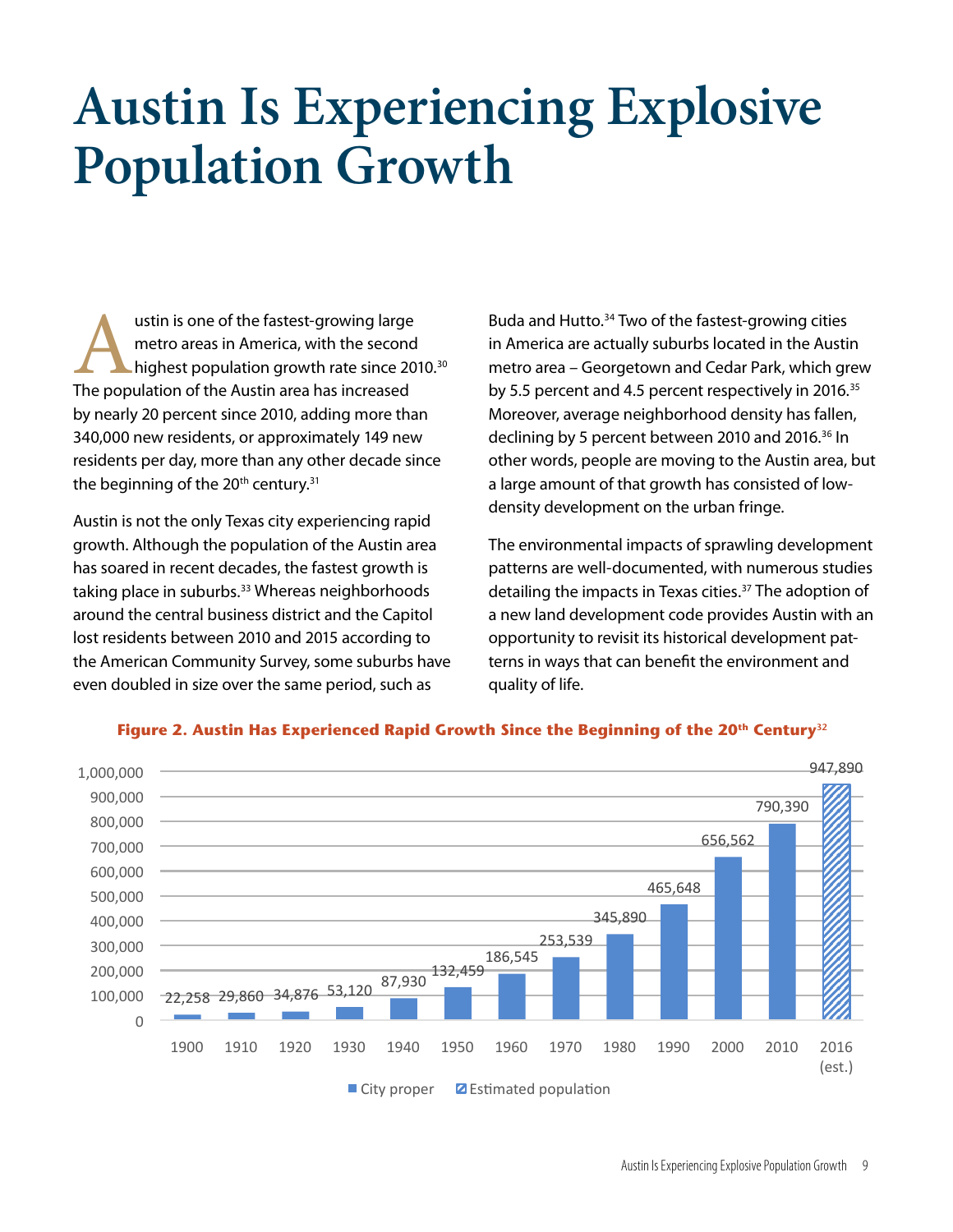# **CodeNEXT Provides an Opportunity to Shift Away from Sprawl**

The City of Austin is revising its land development code through the CodeNEXT process in order to achieve the goals laid out in its roadmap for a compact and connected city, the *Imagine Austin* comprehensive plan.38

*Imagine Austin*, adopted in 2012, describes the city Austin aspires to be, a city of "complete communities" that is "natural and sustainable."39 Achieving that vision will require changes to key city policies, including the city's land development code, which was last overhauled in 1984.

Compact development should be a core objective of CodeNEXT, which seeks to focus new growth along transit corridors and within urban centers, allowing the city's existing neighborhoods to grow, while ensuring new development fits into walkable, mixed-use, connected neighborhoods.40 CodeNEXT should prioritize ensuring a resilient natural environment through water stewardship, flood mitigation, tree protection, and creation of open space, parks and nature in the city.<sup>41</sup> By codifying compact development, CodeNEXT should seek to both avoid and mitigate the environmental impacts of sprawl, and to optimize energy, water, air quality and land use within the urban environment.

*After a third draft of CodeNEXT is due to be released in late 2017, City Council will deliberate from December to January, and is scheduled to adopt the final CodeNEXT Land Development Code in April 2018, punctuating nearly a decade of public debate over the city of Austin's future.*

**Sprawling, low-density development drives up the public costs for roads, water lines, and other infrastructure that must be continually extended to far-flung new development. Austin simply can't afford to ignore the costs associated with the way we've grown. The patterns of the past decades are neither environmentally nor fiscally sustainable.**

City of Austin, *Imagine Austin Comprehensive Plan*, p. 7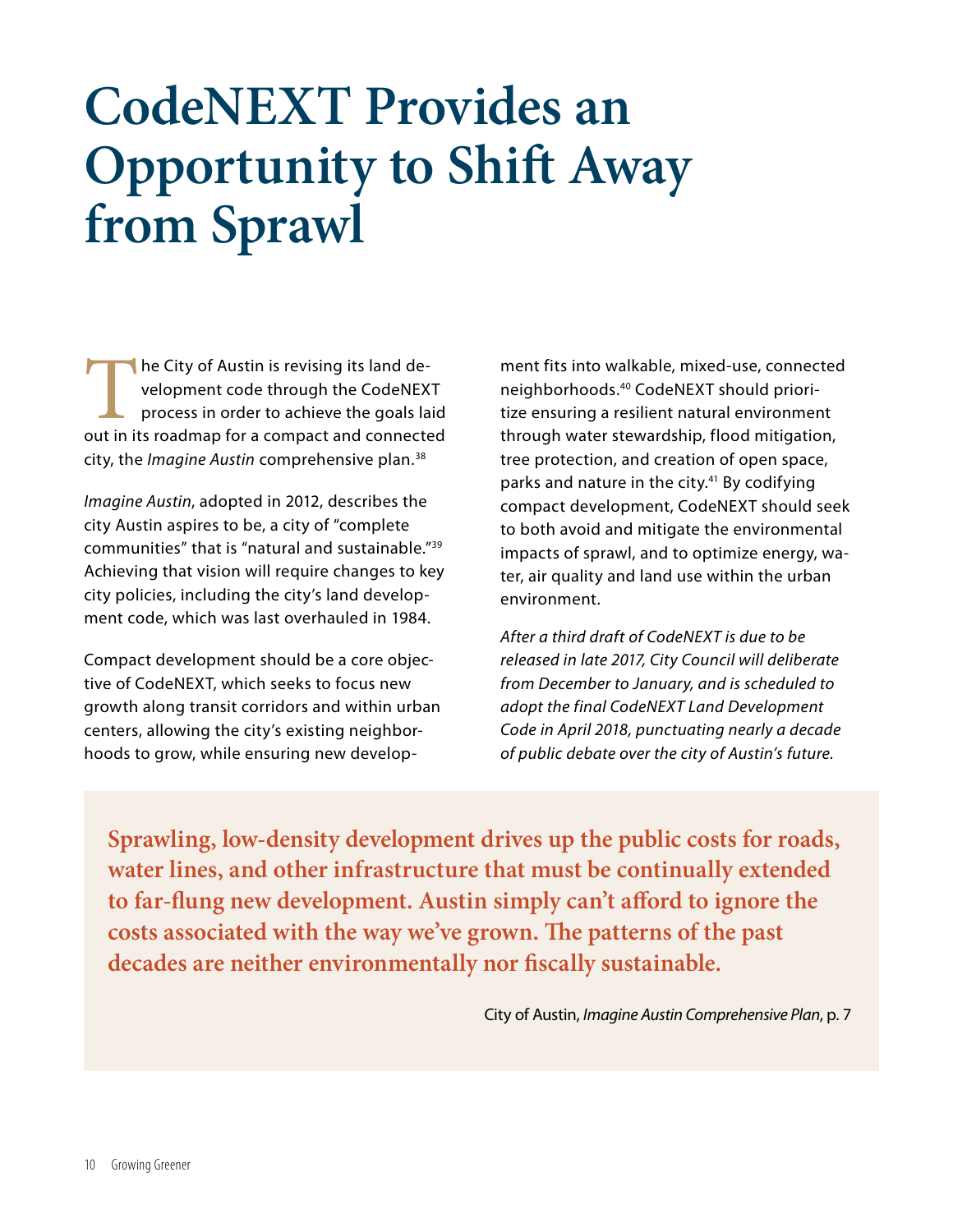Austinites have consistently supported smart growth and environmental protections through the years. Land conservation is a priority for voters around the Austin metro area. Voters in Travis, Williamson, Hays, Bastrop and Caldwell Counties have voted for 27 public finance measures totaling more than \$508 million for parks and land conservation since 1992, with an average approval rate of 61 percent.<sup>43</sup> As well as land conservation, Austinites have also taken steps to influence their

city's future form. In May 1998, Austinites voted for a smart growth matrix to curtail suburbanization.<sup>44</sup> Because most of the land within Austin's city limits has already been developed, changes in the way the city is built must happen in compact redevelopments of previously developed areas, rather than in new developments on undeveloped land.

Revising the city's land development code is an opportunity to give the city the tools it needs to sustainably manage its growth and build a greener Austin.

### What Is Compact Development?

Compact development is a land use settlement pattern that seeks to minimize land conversion<br>
While enabling population growth. To do so, compact development concentrates people and jobs in mixed-use neighborhoods, and features housing from single-family homes on small lots and townhomes to apartments and high-rises, to provide access to affordable housing and convenient employment opportunities. Successful compact development also yields a high quality of life, creating walkable neighborhoods with open spaces, interconnected streets, public transit access and proximity, and pedestrian- and bicycle-friendly street design. To minimize the impact of development on the natural environment, compact growth should focus on redeveloping previously developed property, and limit "greenfield" development on the metropolitan fringe.

In Austin, the Mueller redevelopment, the result of 20 years of community planning, is an example of a compact, pedestrian-scaled, mixed-use community that is well on its way to provide homes for 13,000 people, close to downtown.<sup>42</sup>

*Residential forms in compact development can range from courtyard housing (left) to condominiums (center and right).* 

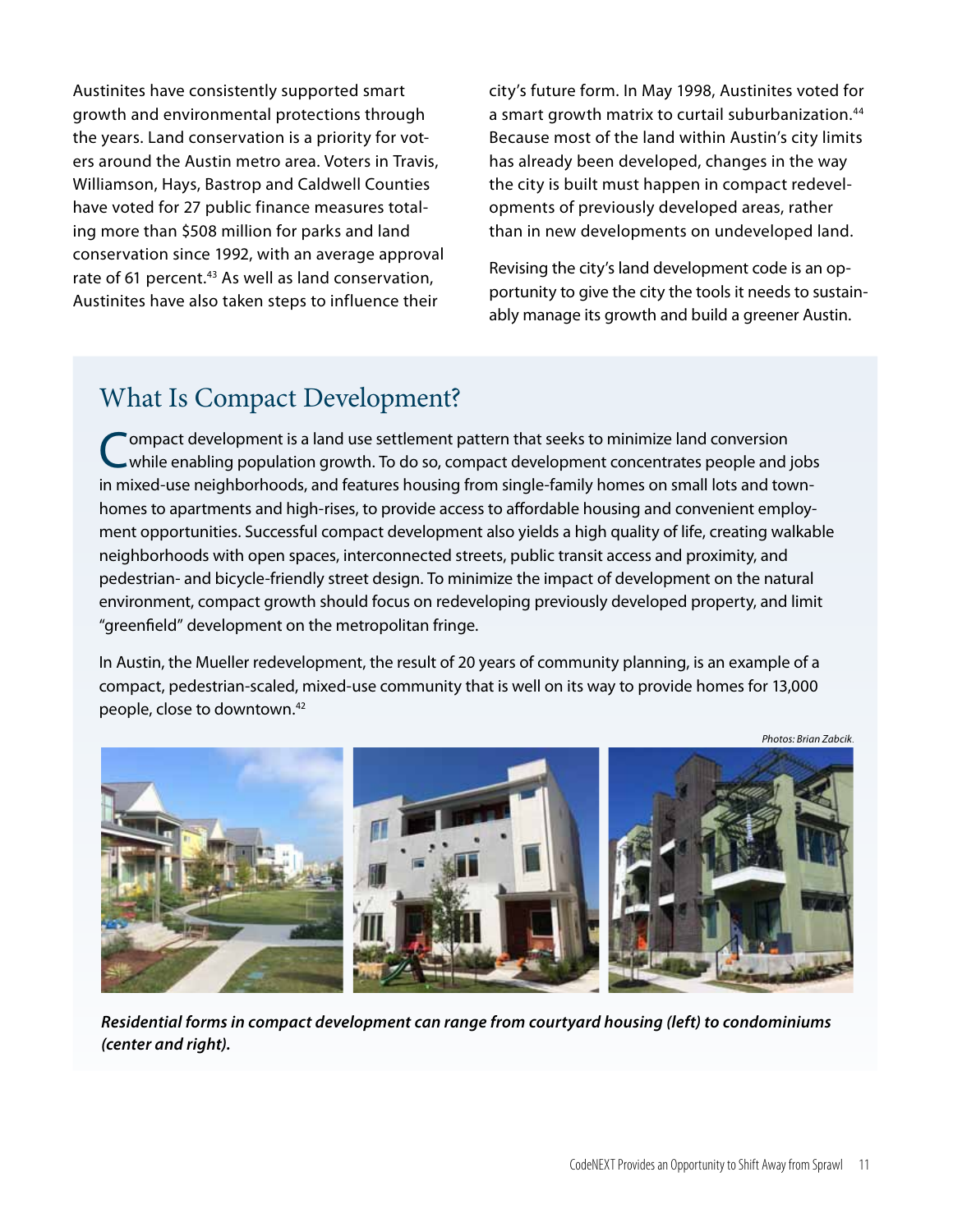### How Denver's Form-Based Code Integrates Land Use and Transportation for Sustainable Growth

enver provides an example of a city working to reorient 20<sup>th</sup>-century traditional development patterns. Since Blueprint Denver, the city's first integrated land-use and transportation plan, adopted in 2002, Denver has strengthened its walkable downtown, preserved old neighborhoods, developed and expanded its light rail system and rethought sustainability at a regional scale.<sup>45</sup> A key element of the plan is the effort to direct new development toward designated "areas of change" throughout the city where the community wished to see new growth (see [Figure 3. Denver Designated Significant](#page-12-0)  [Portions of the City as "Areas of Change" \(in Orange\) to](#page-12-0)  [Direct New Growth.](#page-12-0)Figure 3 below), enabling preservation of community character in "areas of stability."<sup>46</sup>

In 2010, the City and County of Denver adopted a citywide form-based code, the second major city in the U.S. to do so.<sup>47</sup> The code divided the city into seven different kinds of neighborhoods: Suburban, Urban Edge, Urban, General Urban, Urban Center, Downtown, and

Special. Each of those neighborhoods is broken up into zone-specific districts, which indicate what the dominant building form should be that area, such as single-family or multi-family housing, mixed-use or main street. The code also regulates building heights, setbacks, ground-floor uses and parking requirements. Denver's code complements its voter-approved expansion of the transit system by encouraging the development of diverse affordable housing close to transit and employment centers.

Although the city still has a way to go to reduce the impacts of sprawl, Denver's shift to transit-centered compact development around regional centers has improved quality of life in the region, revitalizing neighborhoods and reducing air pollution related to transportation.<sup>48</sup> For example, in the Mariposa neighborhood in downtown Denver, which is being redeveloped with new mixed-income housing units, average transit commute times have fallen by one-sixth, and the total crime rate has dropped by a third, indicating a healthier and safer community.<sup>49</sup>

<span id="page-12-0"></span>**Figure 3. Denver Designated Significant Portions of the City as "Areas of Change" (in Orange) to Direct New Growth.**



Source: Denver Community Planning and Development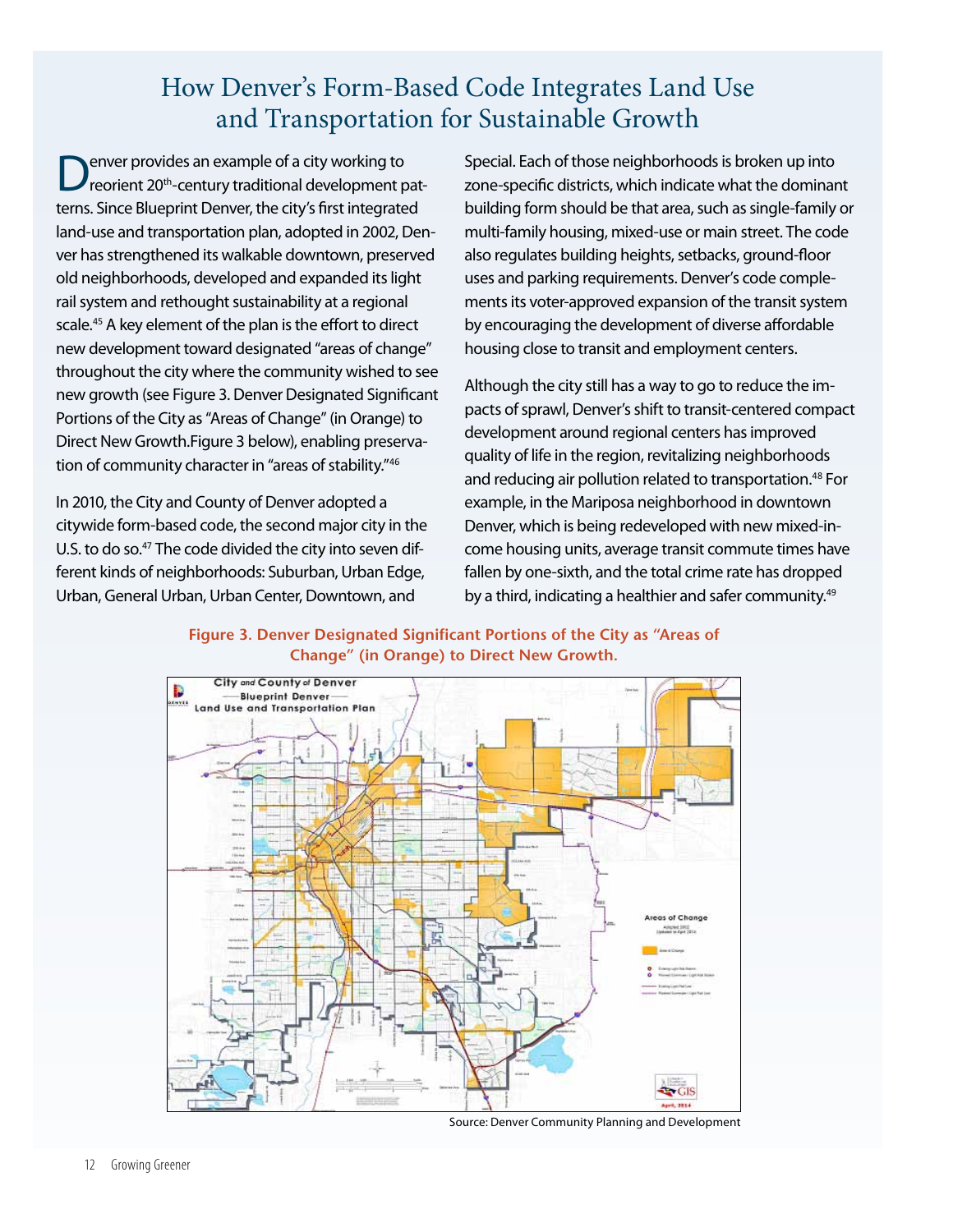## **Compact Development Delivers Environmental Benefits**

s Austin decides how to accommodate fu-<br>ture growth, it faces a choice between the<br>adoption of policies that help people find<br>housing in the kinds of compact, walkable neighture growth, it faces a choice between the adoption of policies that help people find borhoods that are in high demand, or the continuation of policies that shunt new development to the metropolitan fringe. The consequences of this decision for the environment and for Austin's quality of life are immense.

Research across a variety of disciplines suggests that compact development is an environmentally sound choice for Austin's future.

### **Compact Development Cuts Urban Energy Use and Global Warming Pollution**

Planning compact cities can cut urban energy use and greenhouse gas emissions from transportation and buildings.

#### **Compact Urban Neighborhoods Benefit from Proximity and Access to Public Transportation**

The total distance traveled by Austin drivers grew by approximately a quarter between 2009 and 2015, the result of population growth and more driving per person.<sup>50</sup> Like many North American cities, Austin has been caught in a self-reinforcing pattern of sprawl and automobile dependency, compounded by the lack of public transportation and alternatives to individual vehicle travel.<sup>51</sup>

The link between urban density and transport-related energy consumption is well established, and the benefits of increasing density start manifesting at just six to eight dwelling units per acre, with housing forms like single-family homes on narrow lots, duplexes or townhomes.<sup>52</sup>

• A 2003 study published in *Transportation Research Record* analyzed sprawl and transportation outcomes in 83 large metropolitan areas and found that a 25-unit increase in compactness (measured in this study by density, land use mix, strength of activity centers and street connectivity) resulted in a 5 percent decrease in vehicle miles traveled (VMT) per person, a 3 percent increase in public transit use for work trips, as well as lower vehicle ownership.53



**Austin traffic at sunset.**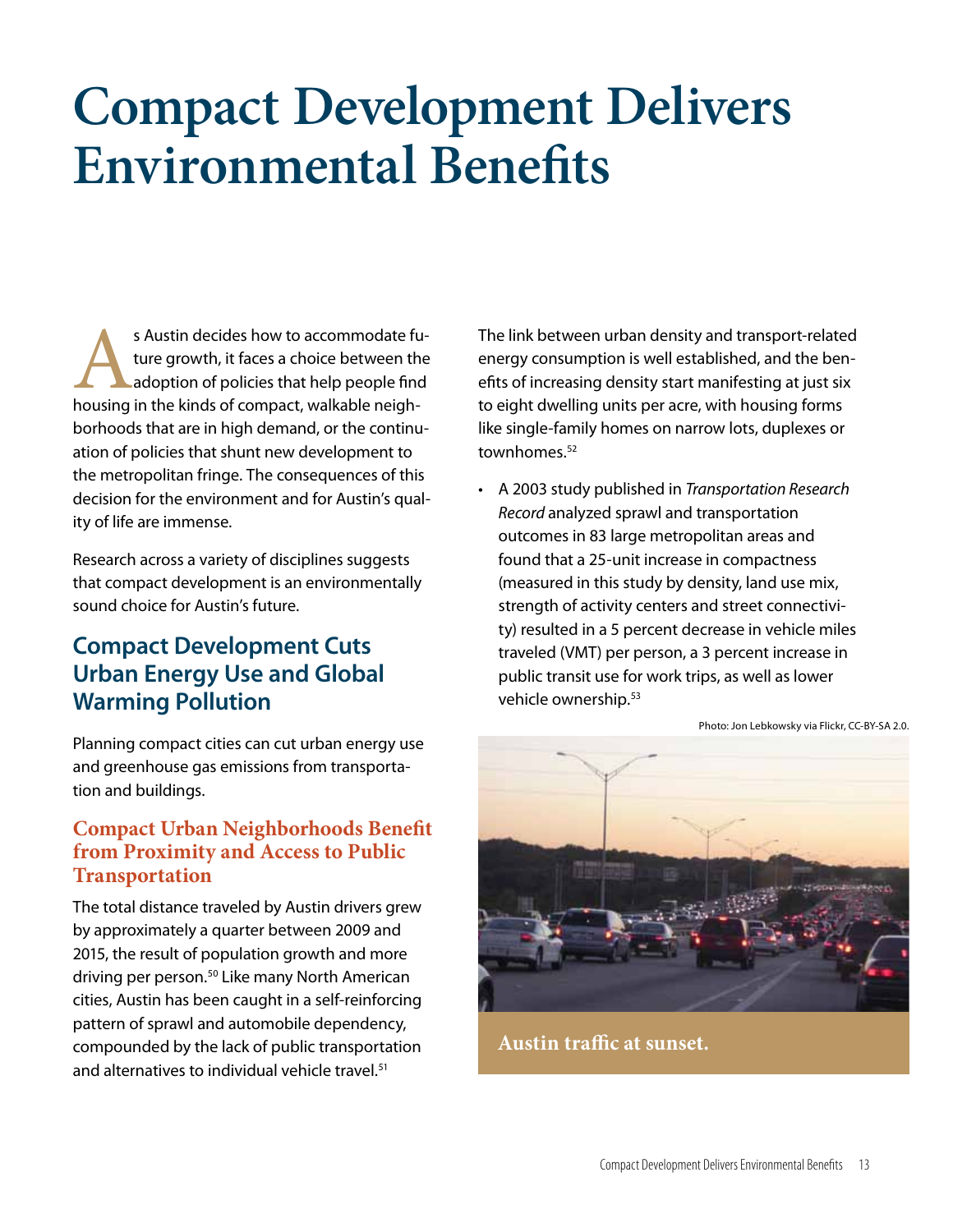

Figure 4. After a Slight Downward Trend, People in the Austin Area Are Driving More<sup>59</sup>

• A study published in 2005 in *The Review of Economics and Statistics* analyzed Nationwide Personal Transportation Survey data from 1990 and determined that moving a household 10 percent closer to the city center reduces annual VMT by 1.5 percent.<sup>54</sup> The study's results also suggested that the impact of urban form is compounded by transit supply – a household in Boston, a compact city with rail and non-rail transit options, drives 21 percent less and is 17 percent less likely to drive to work than a household in a low-density city like Houston.<sup>55</sup>

> **Suburban households in the Austin metro area emit 4,106 pounds more of carbon dioxide per year from driving than households in the city center.58**

• A national-level 2013 study from the University of California Transportation Center determined that "a 50% increase in housing density gives rise to […] about 7% decrease in mileage and fuel consumption." According to the study, the density of the surrounding area also affects driving and fuel usage; a household in an urban area (approximately six dwelling units per acre) drives 21 percent less and consumes approximately 20 percent less fuel than a household living in a suburban area (approximately two to three dwelling units per acre).<sup>56</sup>

The dependency of suburban and rural residents on cars for travel results in higher greenhouse gas emissions.

- Peter Newman and Jeffrey Kenworthy demonstrated in their 1989 publication, *Cities and Automobile Dependence*, that low-density, car-dependent cities use more fossil fuels for transportation.<sup>57</sup>
- • A study published in the *Journal of Urban Economics* in 2010 found that suburban households in the Austin metro area emit 4,106 pounds more of carbon dioxide per year from driving than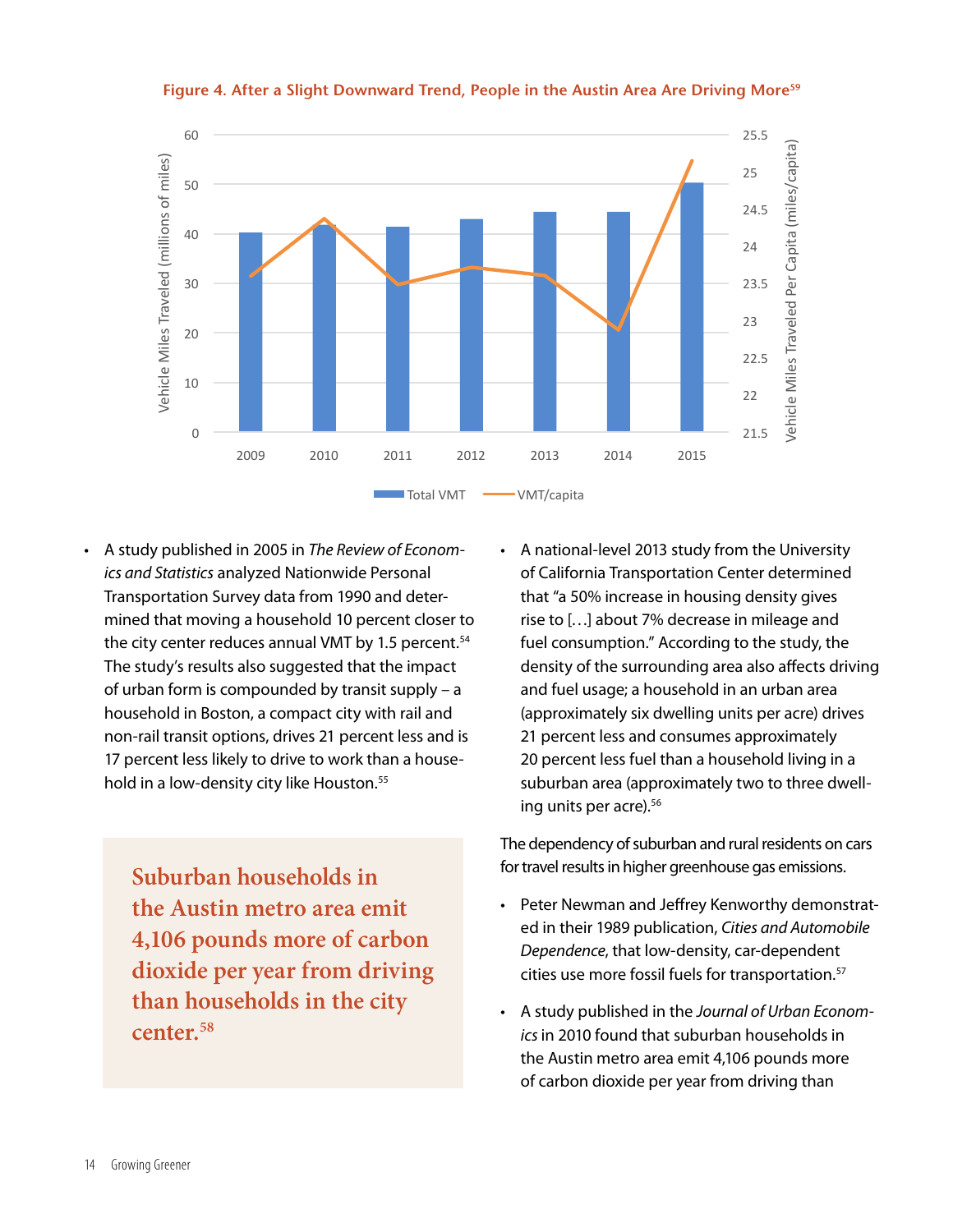households in the city center, or the equivalent of burning 210 more gallons of gasoline each year.<sup>58</sup>

People who live in urban and walkable neighborhoods drive less and use less energy for transportation, resulting in fewer greenhouse gas emissions.

- • The 2007 study *Growing Cooler* from the Urban Land Institute found that people living in compact neighborhoods drive 20 to 40 percent less than those living in sprawling neighborhoods.<sup>60</sup>
- • The Urban Land Institute's later study, *Moving Cooler*, concluded that if 60 to 90 percent of new development were built as compact development and coordinated with transit, it could result in a 9 to 15 percent reduction in U.S. transportation carbon dioxide emissions by 2050.<sup>61</sup>
- In the April 2017 issue of the *Journal of American Planning Association,* devoted to the question of land form and driving, researcher Mark R. Stevens published an article that analyzed 46 studies of compact development and driving. 62 His analysis found that when housing density doubles, people drive 22 percent less.<sup>63</sup> His findings indicated that another urban parameter, distance to downtown, had a much stronger influence on driving – if a household moved from 10 miles to 5 miles from downtown, Stevens' analysis indicates it would drive 32 percent fewer miles.<sup>64</sup>

In emphasizing walkable neighborhoods, compact development allows people to live within reasonable distance of jobs, schools, shops, and parks, which can reduce vehicle miles traveled and greenhouse gas emissions.<sup>65</sup>

• A 2016 study published in the *Journal of Physical Activity and Health* found that residents in dense neighborhoods (more than 10,000 people per square mile, or approximately 16 people per acre) were almost three times more likely to bike for transportation than those living in low-density neighborhoods (fewer than 500 people per square mile, or fewer than one person per acre).<sup>66</sup>

- • A study published in the *Transportation Research Record* in 1994 found that people begin to shift from using single-occupancy vehicles to public transit and walking when certain density thresholds are reached.67 When housing density exceeds seven to nine dwelling units per acre, people start to walk or take public transit instead of driving for shopping trips.<sup>68</sup> Increasing employment density to 75 employees per acre also results in a shift from single-occupancy vehicles to walking and transit for work trips.<sup>69</sup>
- • A 2006 study in the *Journal of Physical Activity and Health* affirmed that distance to destination and route directness consistently affected the likelihood of walking for transportation.<sup>70</sup>
- • The Urban Land Institute's *Moving Cooler* study also found that at higher densities, vehicle trips themselves tend to be shorter.<sup>71</sup>

Photo: Jeremy Stenberg via Flickr, CC-BY-NC 2.0.



**Layers of highways on the outskirts of Austin. Compact development can help decrease car dependency and lower transportation-related energy use and greenhouse gas emissions.**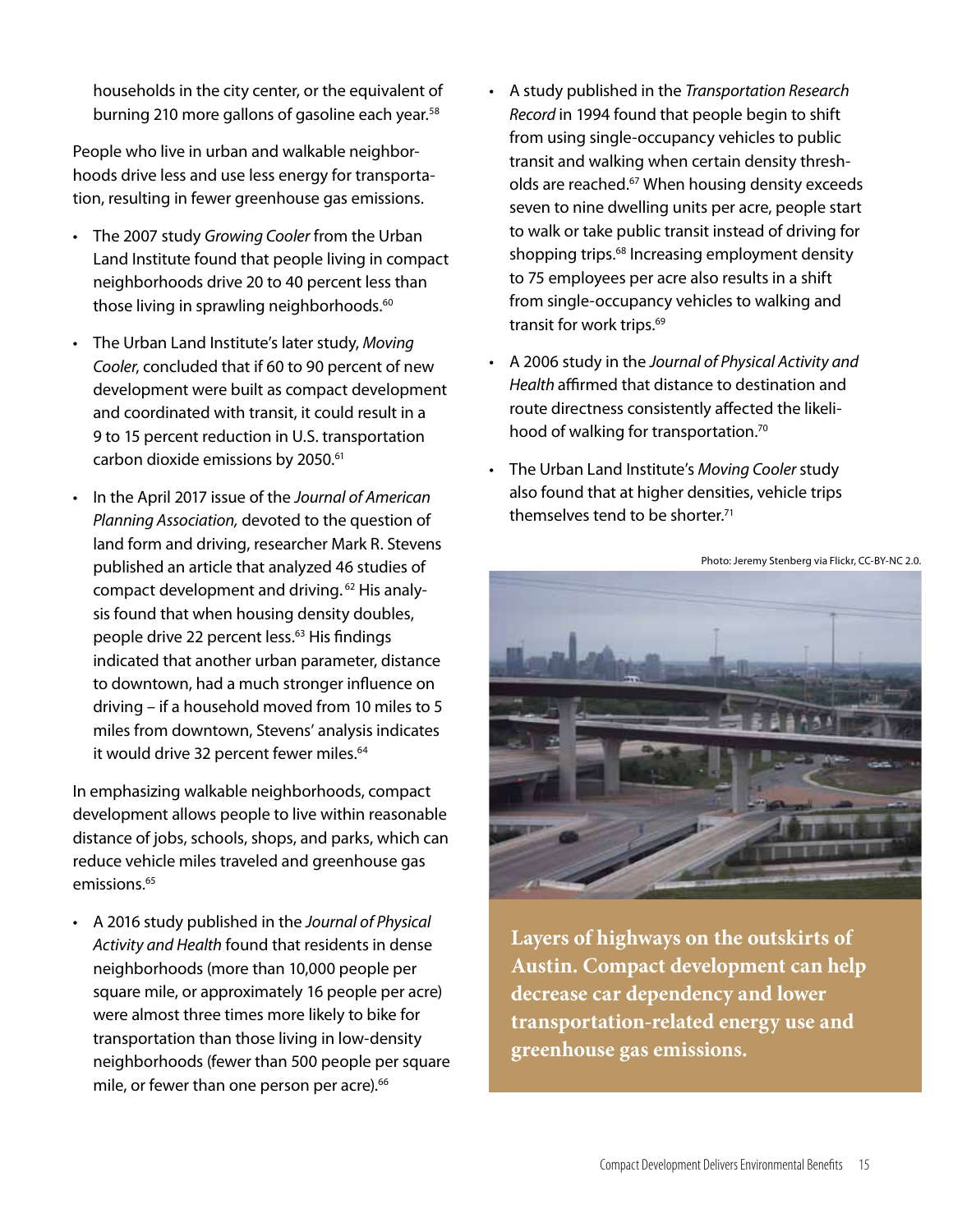### Phoenix's Walkable Urban Code Relies on Residential Infill along Public Transit Lines

The Phoenix, AZ, metro area incentivized autodominated travel for decades, resulting in lowdensity sprawl.76 In 2005 alone, developers received permits to build 60,000 new single-family homes on the outskirts of greater Phoenix.<sup>77</sup>



*Infill development along light rail lines is at the heart of Phoenix's growth strategy.* 

Today, infill development along the region's light rail line is a core part of the City of Phoenix's Walkable Urban Code, adopted in July 2015. The city has amended its zoning ordinance to allow single-family lots to attach an additional development unit and to reduce parking within the "Infill Development District" boundary area.78 The framework is working so far, and Phoenix has experienced a surge in infill development over the past couple of years; in August 2016, more than 8,000 apartments were being built on infill sites in metro Phoenix.79

A 2013 study found that under even the most conservative scenario, residential infill in vacant and paved lots along the new line could help Phoenix achieve between 6.8 percent and 13 percent reductions in total energy consumption and greenhouse gas emissions, as well as reduce respiratory impacts by 6.8 percent and smog formation by 10 percent across the life-cycle of buildings and vehicles, thanks in large part to reduced automobile use.<sup>80</sup>

Compact and mixed land uses are also a prerequisite for successful strategies to reduce transportationrelated energy use and emissions.

- • A 2010 historical analysis of sprawl by the Lincoln Institute of Land Policy found that higher levels of density are associated with lower car ownership.<sup>72</sup> Public transit complements compact development strategies by reducing the need for cars for commuting.
- Increasing the density of jobs and residents near transit stops increases transit demand, and makes the expansion of transit service more cost-effective.<sup>73</sup>
- • A 2005 report published by the Transit Cooperative Research Project identified high density, mixed land uses and limited availability of parking as factors in the early success of roundtrip carsharing programs.74 Carsharing can reduce both vehicle miles traveled and overall vehicle ownership; for example, in a San Francisco car-sharing program, members saw their daily VMT decrease from 2.80 to 1.49 miles, and nearly a quarter of participants gave up a primary or secondary vehicle.<sup>75</sup>

Smart urban growth expands the travel options of urban residents and reduces energy use and greenhouse gas emissions of cities.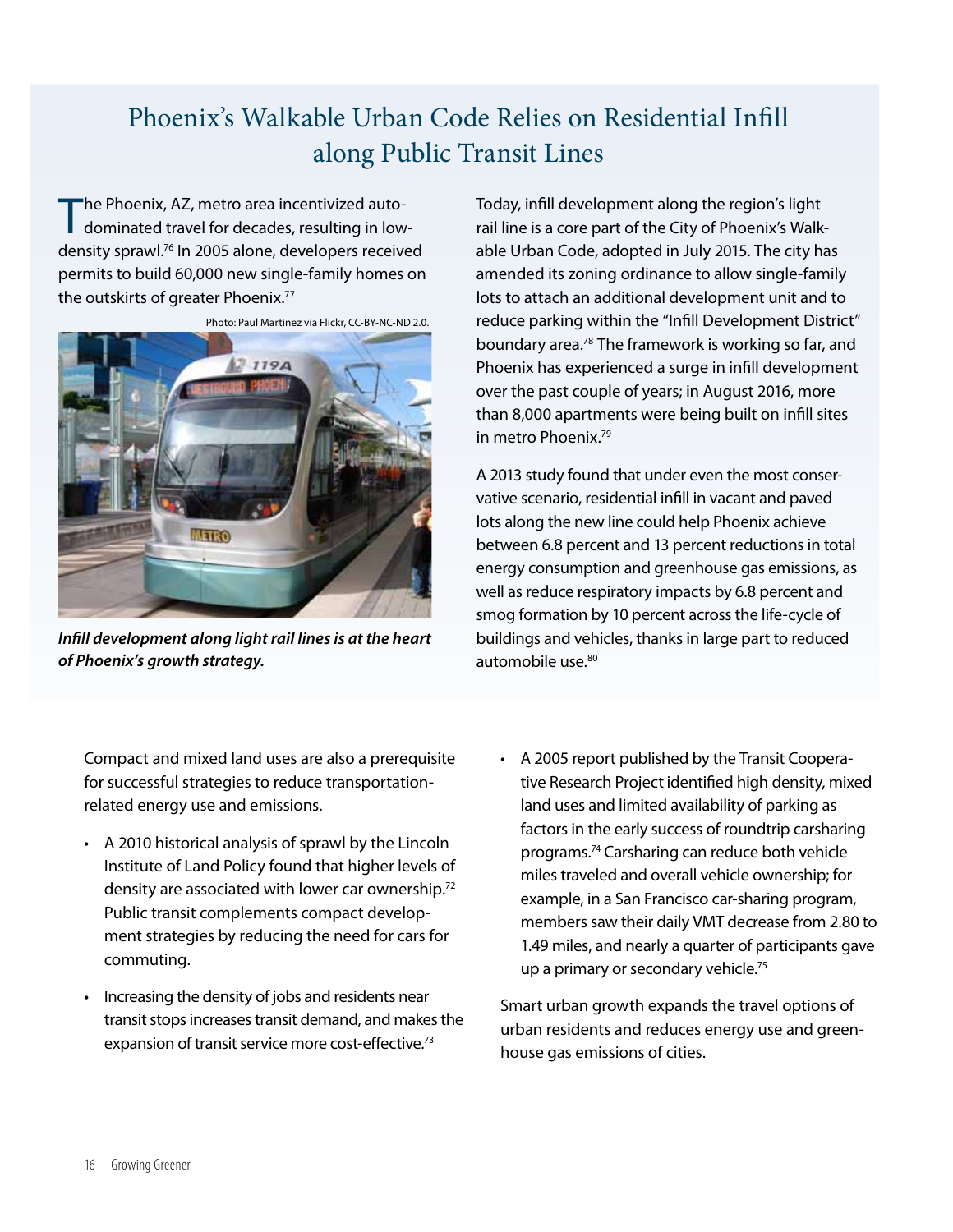#### **Building More Densely Reduces the Life-Cycle Energy Use and Emissions of Buildings**

Compact development can also cut energy use and greenhouse gas emissions in housing. Brian Nichols and Kara Kockelman, two University of Texas at Austin researchers, studied how the built environment in three Austin neighborhoods – Anderson Mill, Hyde Park and Riverside – and in the Westlake Hills suburb influences life-cycle energy use for buildings, transportation and infrastructure, from resource extraction and construction (embodied energy), to everyday use (operational energy).81

- • The study, published in *Energy Policy* in 2014, found that in the Austin metro area, a densely developed neighborhood composed of low-rise multi-family homes, like Riverside, consumes about up to 37 percent less energy than more suburban neighborhoods dominated by detached single-family homes, such as Westlake and Anderson Mill.<sup>82</sup>
- Results indicated that not only does the average household in a compact neighborhood consume up to 26 percent less energy (transportation excluded) on a day-to-day basis than a similar household in a sprawling neighborhood, but the home also requires less than half the energy to build, including the energy expended in production of raw materials.<sup>83</sup> With transportation included, the average household in a compact neighborhood uses approximately a third less energy on a day-to-day basis and two-thirds less energy to build than the average household in a sprawling neighborhood.<sup>84</sup>

Compact development has been demonstrated to reduce building energy use in several cities. For example:

• In New York, building more compactly was found to decrease the amount of energy per person that was needed to heat, light, cool and power buildings.86



#### **Figure 5. The Building and Infrastructure Life-Cycle Energy Impacts of Four Austin Neighborhoods (from Left to Right – Westlake, Anderson Mill, Hyde Park and Riverside) Vary by Housing Type85**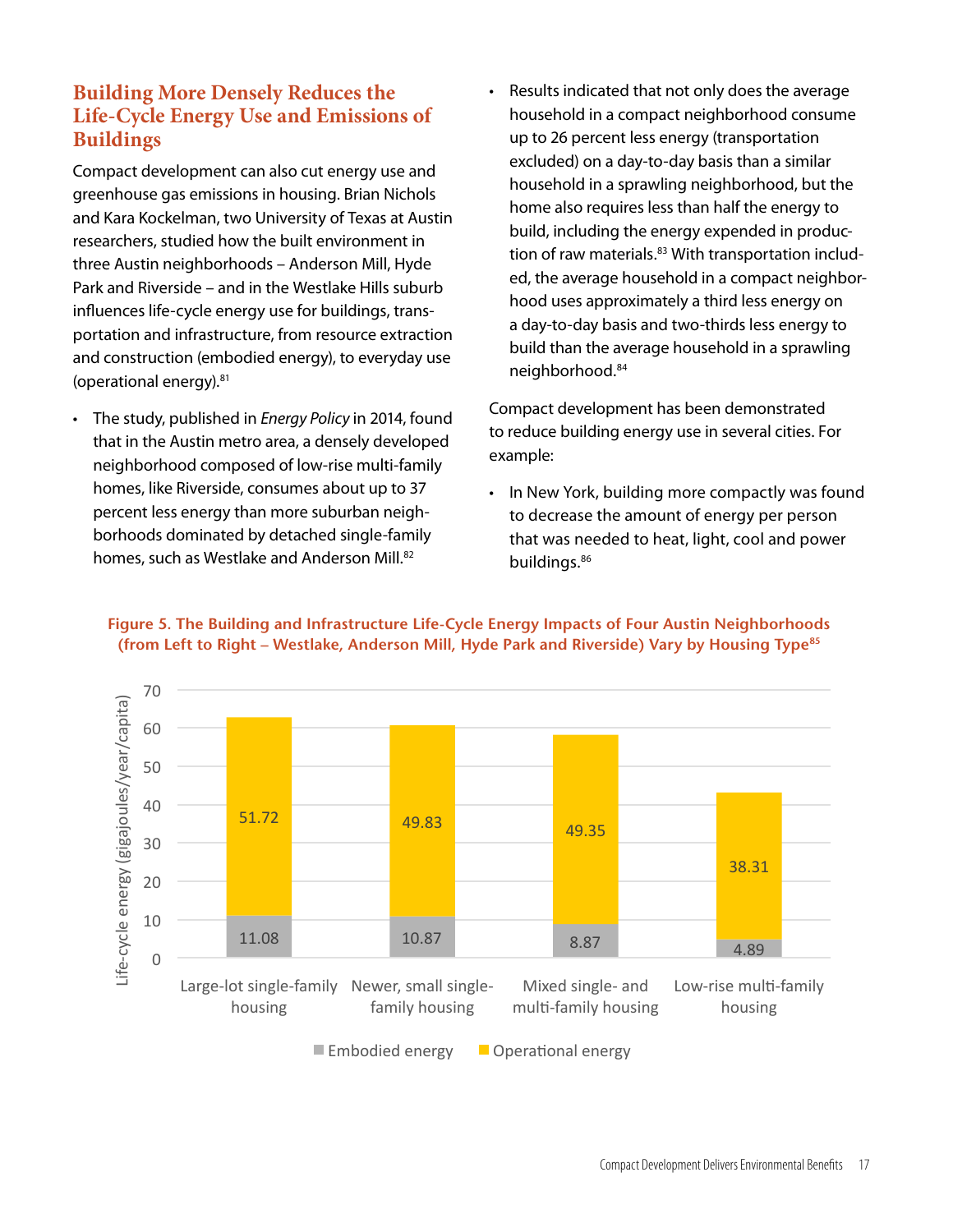- • A 2006 study published in the *Journal of Urban Planning and Development* found that in Toronto, annual energy use was systematically lower in low-rise multi-family buildings than in detached single-family homes – 53 percent lower per person and 12 percent lower per square meter.<sup>87</sup>
- • A study of household energy use in Sydney found that shared walls in attached buildings resulted in 30 percent greater heating and cooling efficiency and direct energy savings as housing units share and save heat, with less leakage.<sup>88</sup>

Increased density also allows for the use of energy saving technologies that might be more difficult to apply in more spread-out areas, like district energy systems.

- • Austin Energy operates a 17-megawatt district cooling system that provides at least 32 buildings in downtown Austin, Mueller and the Domain with chilled water through a network of underground pipes. An expansion project is underway to increase the system's delivery capacity from 20 megawatts to 30 megawatts by 2027 and to cover the new Seaholm development and the new central library.89
- • The city of Saint Paul, MN, extended its district heating and cooling system during the construction of a new light-rail line.<sup>90</sup> The Saint Paul system is powered in part by the largest solar installation in the Midwest as of 2011, and will be phasing out coal by 2021, which will cut more than a quarter of the system's greenhouse gas emissions.

Compact neighborhoods use less energy and emit fewer greenhouse gases than their sprawling counterparts. Increasing density, developing walkable neighborhoods around public transit, and encouraging more sustainable material, construction and building design, can help decrease household energy consumption and greenhouse gas emissions.

### **Compact Development Results in Better Water Quality**

#### **Compact Development Reduces Runoff Pollution**

Compact residential development slows the rate of land conversion from agricultural or natural uses to urban uses like residential development, resulting in less pollution.<sup>91</sup>

- • A 2006 study in the *Journal of Environmental Management* concluded that converting land from agricultural to urban uses through new residential development has a significant effect on water quality. The more that land is converted to residential uses, the more pollution.<sup>92</sup>
- • A 2009 study by a pair of researchers from Texas A&M and the Baylor College of Medicine found that Houston would sprawl to occupy an additional 1,000 square miles of farmland, forest and prairies if it maintained its current suburban densities and lot sizes (approximately four dwelling units per acre). $93$  But simply doubling the average residential density to eight dwellings per acre would spare 500 square miles of open space and natural areas, as well as reduce the total amount of pollution discharged to the area's bays and bayous.<sup>94</sup>
- • A recent study published in *Proceedings of the National Academy of Sciences* found that losing natural land cover to sprawling development can degrade watersheds and can increase water treatment costs up to 50 percent in impacted cities.<sup>95</sup>

Choosing to build more compactly mitigates the impact of urban growth on water quality, and may be considered a stormwater best management practice (BMP) in its own right.<sup>96</sup> Consolidating urban growth, particularly within already developed areas, helps to protect urban watersheds and results in cleaner water and healthy aquatic environments.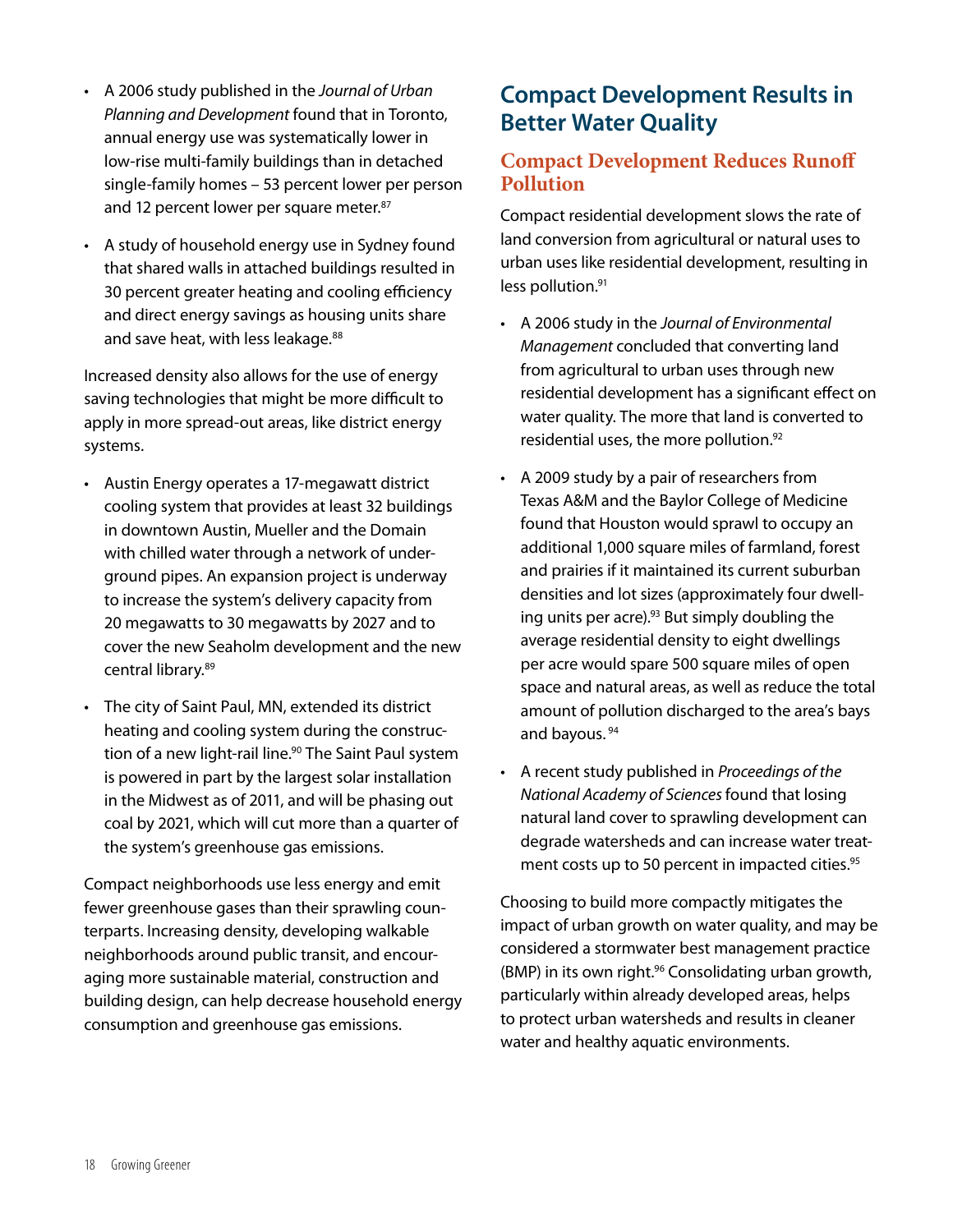

**Protecting clean water in the Barton Springs Aquifer recharge zone is vital to the survival of the endangered Barton Springs salamander.**

#### **Compact Development Affects Aquifer Recharge**

Compact development limits the impact of urban development on water quality. In Austin, runoff can contaminate groundwater supplies.<sup>97</sup>

Austin's primary water source is surface water drawn from Lake Travis and Lake Austin, but in the past decade the number of private wells has also surged.<sup>98</sup> These wells draw from the Edwards Aquifer, a large, shallow source of groundwater that supplies Travis County with approximately 27,500 acre-feet of fresh water each year.<sup>99</sup> Preserving groundwater quality is essential to protect critical ecosystems that support endangered and other aquatic species, like the Barton Springs salamander.100

In Travis County, the Edwards Aquifer is under significant pressure due to population growth and persistent drought conditions. Compact development limits the conversion of open land toward impervious land uses, enabling more direct recharge and mitigating the impact of population growth on groundwater quality in the Edwards Aquifer.

• A researcher at University of Texas at Austin who studied how urbanization affects groundwater recharge, with a focus on Austin, found that urban development in the Austin metro area increases impervious cover and stormwater runoff, which affects aquifer recharge.<sup>101</sup> The impermeable barrier between rainwater and the aquifer decreases the amount of water that can percolate through the soil where it falls (direct recharge).<sup>102</sup> Instead, aquifers in urbanized watersheds are recharged with runoff that enters groundwater from gaps in impermeable surfaces, leaky sewers, storm drains and detention ponds, as well as river seepage (indirect recharge),<sup>103</sup> and are thus at risk of contamination from runoff.104 In Austin, leaky underground storage tanks are the main source of groundwater pollution.105

• In 2009, a University of Texas at Austin Ph.D candidate found indirect recharge accounts for more than half of the water recharging the Edwards Aquifer.106 Indirect recharge sources, like runoff pollution, leaky sewers, or river seepage, are typically have been associated with a range of contaminants, including hydrocarbons, metals, sulfates, nutrients, bacteria, and diverse industrial chemicals.107 In Austin, aquifer water quality remains excellent, but the potential for pollution with chemicals and bacteria increases with development.108

By limiting the increase of impervious surface cover, compact development can help minimize the impact of urban development on groundwater quality and recharge.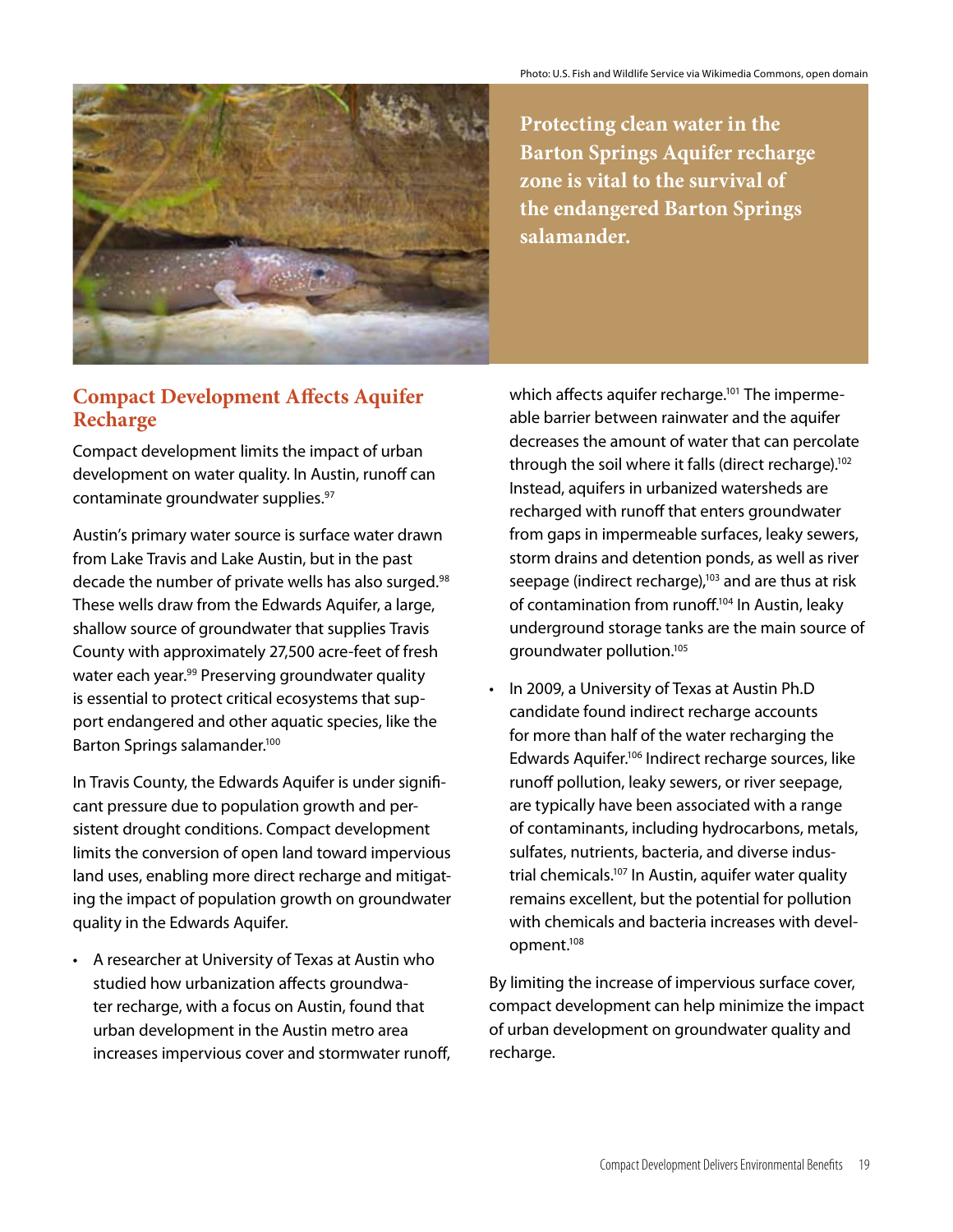### **Compact Development Reduces Flood Risk**

Urban floods are increasingly frequent, costly and dangerous in Texas. In Austin and throughout Texas, the costs of flooding have been on the rise. Central Texas is sometimes known as Flash Flood Alley due to its steep terrain, shallow soil and high rainfall rates.<sup>109</sup>

- • The 1981 Memorial Day Flood killed 13 people and caused \$35.5 million in damage in the Austin metro area. 110 The 2015 Memorial Day weekend floods killed 14 people in Central Texas and caused more than \$80 million in property damage across the region, including approximately \$10 million in damage in Travis County alone.111
- Flash floods can also affect water quality.<sup>112</sup> During flash floods in October 2013, the South Austin Regional Wastewater Treatment Plant lost power and discharged more than 37 million gallons of raw sewage and stormwater over three days.<sup>113</sup>

When permeable soil is covered by impervious surfaces, like roofs and roads, more rainwater flows as runoff into ditches and streams, potentially leading to downstream flooding.<sup>114</sup>

• The U.S. Geological Survey studied the effects of urbanization on floods in the Austin metro area in 1986.115 Based on an analysis of 25 years of streamflow and rainfall data from 13 sites along Waller Creek, a historically flood-prone waterway where a 1915 flood killed 60 people and destroyed over 1,000 homes, the U.S. Geological Survey found that converting land along Waller Creek for development increased the scale and frequency of flooding.<sup>116</sup>

Building more compactly can reduce flood risks.<sup>117</sup>

- • A multidisciplinary review of scientific literature published in the *Journal of Urbanism* in 2008 concluded that compact development patterns minimize the area of impervious surfaces at a regional level, which mitigates the enhanced flood risk that comes with urban development.<sup>118</sup> Singlefamily housing units tend to have larger houses and longer driveways, which translates to more impervious surface per household.
- A 2010 study published in the *Journal of Water Resources and Planning* found that high- and medium-density development increased impervious cover 72 percent less than low-density development.119 The high- and medium-density sites

Photo: Brian Zabcik

**The 2015 Memorial Day floods claimed 14 lives and caused millions of dollars in damage across Central Texas.** 

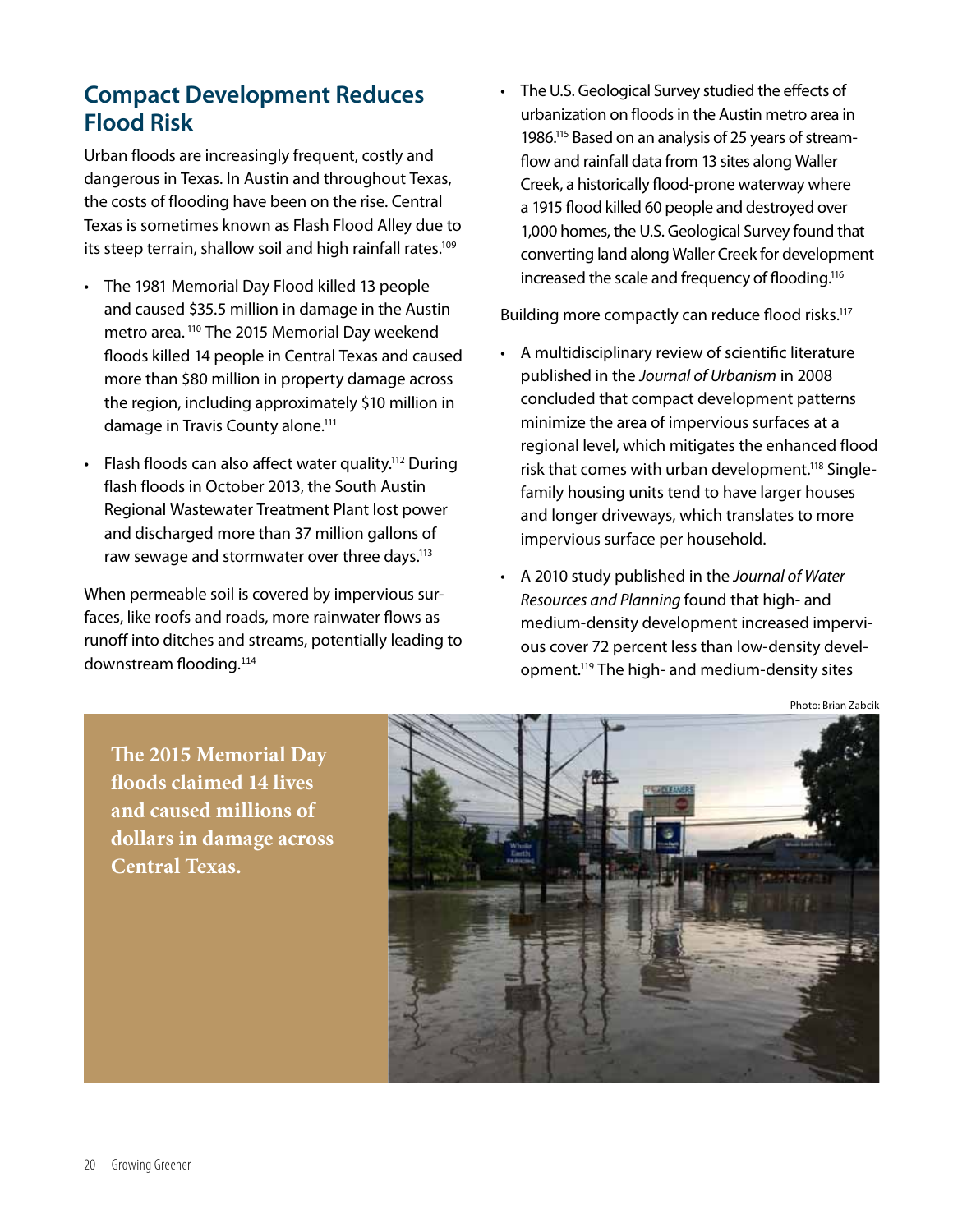experienced approximately 8 percent less total on-site runoff and smaller peak flows than the low-density sites.<sup>120</sup>

• In 2016, three Texas A&M researchers published the results of their investigation into the impacts of development on flooding along the Gulf Coast, finding that compact development reduced insured property damages caused by floods, whereas low-density development characterized by large-lot zoning significantly increases flood losses.121

#### **Compact Development Results in Lower Water Consumption**

Compact development can decrease water consumption by maximizing building-to-lot ratios and lower landscape irrigation needs, particularly when combined with provisions to capture rainwater for use within buildings and for residential lawn watering and commercial landscape irrigation.<sup>122</sup>

Effective water management is vital to Austin in the face of mounting water demand and increasing scarcity.

- • Austin's water use grew by a third between 1995 and 2009, and up until a couple years ago, the entire region was locked in a years-long drought that threatened to dry up Lake Travis.<sup>123</sup>
- • Austin's water use increases by 49 percent in the summer when lawn watering and other outdoor water uses peak; reducing summertime outdoor water use by a quarter could save nearly 14 million gallons of water each year.124
- Austin is developing a 100-year water supply plan, *Water Forward,* that will feature a wide variety of tools to manage water demand, including rainwater harvesting and reuse.<sup>125</sup>

Water use data suggests that multi-family homes use less water than single-family homes.<sup>126</sup>

**Austin's water use increases by 49 percent in the summer when lawn watering and other outdoor water uses peak; reducing summertime outdoor water use by a quarter could save nearly 14 million gallons of water each year.124**

- • According to the Texas Water Development Board, the average daily water use of a single-family home in Texas is 246 gallons, whereas multi-family residences use an average of 367 gallons per day combined. Assuming multi-family units house at least two households, these figures indicate that a single-family home uses at least 60 gallons more water each day – the equivalent of flushing the toilet an additional 37 times $127 -$ than a household in a multi-family unit. $128$
- • Austin Water projects an average single-family household will use around 5,800 gallons per month in 2018; multi-family units (i.e., containing multiple households) typically use closer to 4,000 gallons per month, which is just two-thirds of the water usage of a single-family household.<sup>129</sup>

Studies have found that both lot size and the urban heat island effect, a phenomenon whereby the metro area of a city is significantly warmer than its rural or natural surroundings, can influence household water demand.

• A 2010 study published in the *Journal of the American Water Resources Association* estimating the effect of urban form on residential water use in Hillsboro, Oregon, in the Portland metro area found that compact development can result in lower overall water demand than sprawling devel-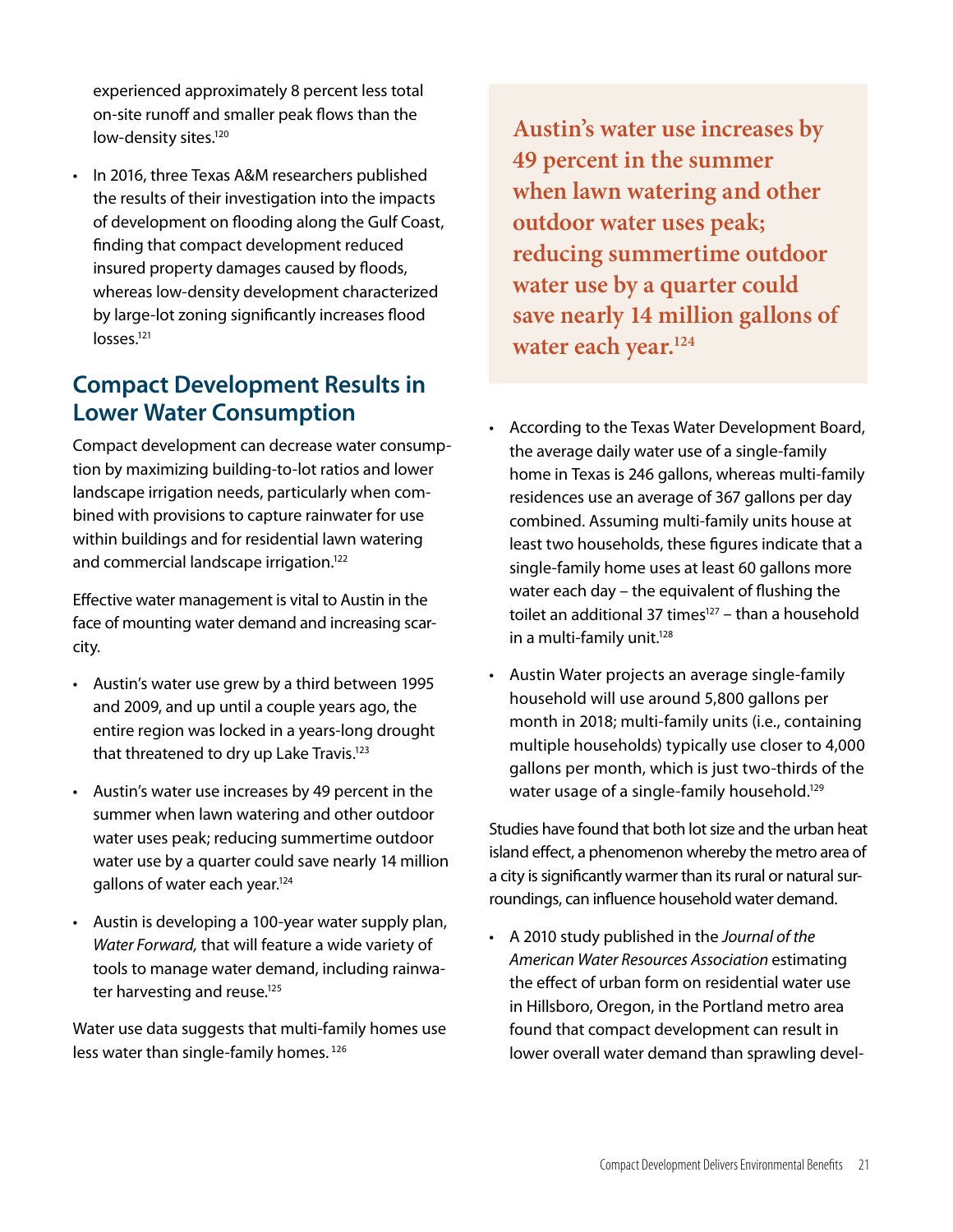opment.130 According to the researchers' analysis, new, large homes with high property values used the most water for external uses, like lawn watering, including during droughts.<sup>131</sup>

Another study published in 2007 in the *Journal of the American Planning Association* showed that in Phoenix, water use in single-family units increased by 1.8 percent for each 1,000-square foot increase in average lot size.<sup>132</sup> The study also found that water use in single-family units increased 1.7 percent for every 1°F rise in the average daily temperature low due to the urban heat island.<sup>133</sup> Household water demand and outdoor space are also correlated, in both arid and temperate climates, due to landscaping.134

Compact development, associated with smaller urban heat islands, smaller lots and fewer landscaping needs, is associated with lower household water demand. Today, Austin has the highest percentage of big-lot homes among the four major metro areas of Texas, with 6.6 percent of single-family homes on 5-acre lots or more.<sup>135</sup> Increasing density and reducing lot sizes would help bolster the city's efforts to minimize water consumption in Austin by increasing reuse and minimizing demand.

**Between 1997 and 2012, Texas lost more than 1.1 million acres of farms, ranches and forests.136**

#### **Compact Development Slows Land Consumption**

In Texas, sprawling development has changed land uses, converting open space, agricultural lands and ecologically important landscapes into urbanized spaces like roads, buildings and parking lots.

• The Texas A&M Institute of Renewable Natural Resources, which publishes the *Texas Land Trends*  report every five years, published in 2014 that between 1997 and 2012, Texas lost more than 1.1 million acres of farms, ranches and forests.<sup>136</sup> Land loss is closely tied to population growth; 87 percent of land conversion occurred in the state's 25 fastest growing counties, as farms, prairies and forests are turned into urban and suburban development.137

Photo: Mark Schaffer via Flickr, CC-BY-NC 2.0.

**The City of Austin owns and manages part of the Balcones Canyonlands Preserve, which protects natural features like the Hamilton Pool.** 

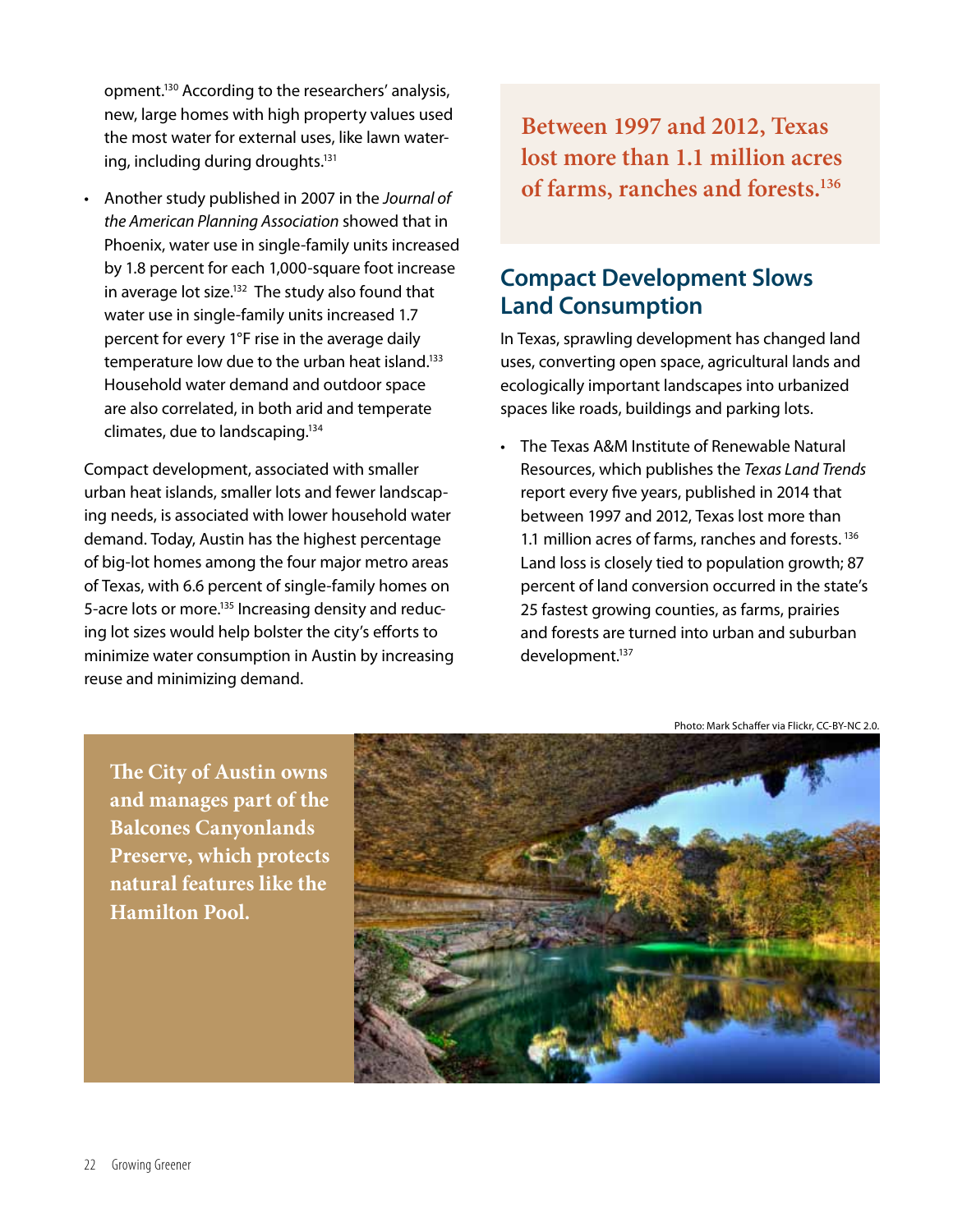• Agricultural lands, like private farms, ranches and forests, account for 83 percent of the state's land, and provide food, recreational opportunities, clean air and water, and wildlife habitat. 138

Directing population growth toward already urbanized areas can slow land conversion in Travis County, and help preserve open space, farmland and wildlands.

### **Compact Development Improves Regional Air Quality**

Residents living in compact cities are exposed to relatively lower levels of ozone, a ground-level air pollutant used as a proxy for air pollution, as a result of lower vehicle emissions and smaller urban heat islands in compact cities than in sprawling cities.

**In 2008, researchers from the University of Texas at Austin and the Molina Center for Energy and the Environment found that compact development in existing Austin neighborhoods with mixedused zoning will produce lower exposure to high levels of ozone, a type of air pollution, than sprawling development.139** 

### Health Effects of Urban Air Pollution

A ir pollution kills thousands of Texans each year. The higher the concentration of ozone or fine<br>
particulate matter, the greater the risk of death. Fine particle (2.5 micrometers or less in diameter) pollution causes approximately 8,700 premature deaths in Texas each year, and ozone pollution causes approximately 2,100.142 Texas loses 19.7 percent more of its population to early deaths due to particulate pollution than the average state.<sup>143</sup>

Small particles 10 micrometers or less in diameter, or approximately the size of a single red blood cell and under, can affect both the lungs and the heart. Numerous studies have linked small particles to asthma, coughing, difficulty breathing, irregular heartbeat, and nonfatal heart attacks. In Texas, 6.7 percent of the adult population suffers from asthma.<sup>144</sup> Particle pollution is also the main cause of haze, reducing visibility in many parts of the United States.<sup>145</sup>

Ozone in the upper atmosphere protects us from ultraviolet rays, but it can be dangerous on the ground. On hot sunny days, air pollutants, like oxides of nitrogen (NOx) and volatile organic compounds (VOCs), react in the presence of sunlight to produce ozone, and the concentration of ozone in the air can reach unhealthy levels. Overexposure to ozone can cause or contribute to shortness of breath, inflammation, lung infections, and lung diseases like asthma or chronic bronchitis.<sup>146</sup>

Children, older adults and people with heart of lung diseases are more likely to be affected by air pollution like ozone or particulate matter. Long-term exposure of children to ozone, for example, can even cause permanent lung damage.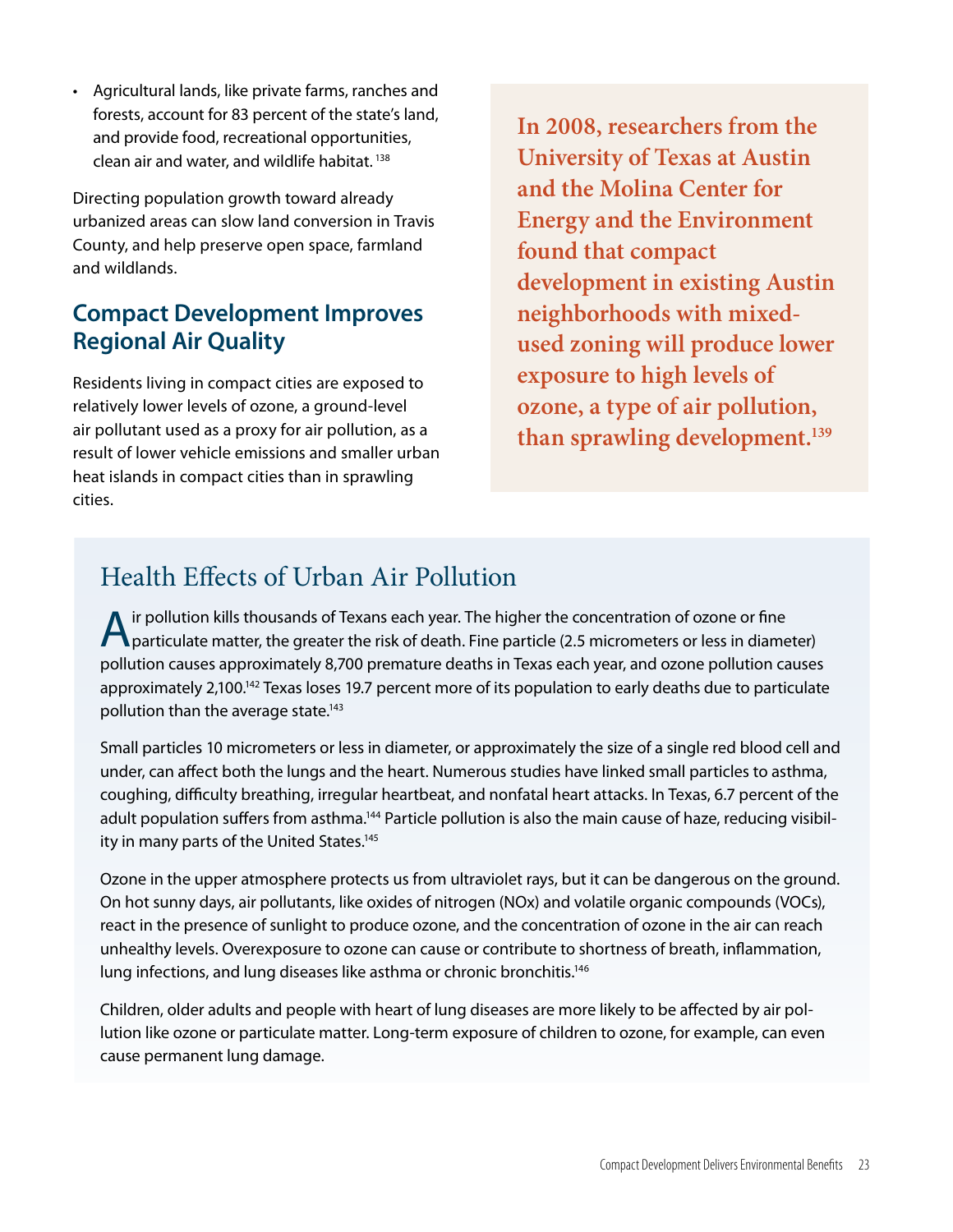• A study published in the *Journal of Environmental Management* in 2008 studied the relationship between urban spatial structure and exceedances of national ozone standards in 45 large metro areas across the U.S. The study found that compact cities have been found to experience up to 62 percent fewer high ozone days than sprawling cities.140

Air pollution is associated with a higher mortality risk and detrimental everyday health effects. Air pollution levels in the Austin metro area are within regulatory limits, but ozone levels remain close to the 2015 national ambient air quality standards.<sup>141</sup> Building more compactly can lead to better health outcomes for Austinites.

Development patterns affect regional air quality through the urban "**heat island effect**" and by shaping **transportation patterns**.

The **urban heat island** is created when land is converted to urban uses, as impervious surfaces replace natural vegetation, which had cooling effects, and buildings, industry and cars give off waste heat. These echanges combine to raise the average air temperature of large cities. Air pollution, like ozone and particulate matter, is sensitive to temperature. Higher temperatures tend to:

- • Increase emissions of volatile organic compounds (VOCs) from vehicles and other sources,<sup>147</sup>
- • Increase emissions of ozone precursors from power plants in response to greater demand for air conditioning, 148
- Intensify ground-level ozone formation.<sup>149</sup>

Compact urban forms generate less surface heat than low-density sprawl, leading to smaller urban heat islands and fewer extreme heat events.

• A Rice University researcher used satellite imagery to determine the growth of the urban heat island in Houston, where the population

grew by 20 percent between 1990 and 2000.150 The study found that over that same period, the Houston heat island grew by at least 170 square kilometers, or 38 percent, and average nighttime surface temperatures increased by approximately 1.4°F.151

• A 2010 study published in *Environmental Health Perspectives* analyzed the frequency of extreme heat events in major U.S. cities, <sup>152</sup> and found that the most sprawling cities experienced 14.8 more extreme heat events on average each year in 2005 than they did in 1956, whereas the most compact cities added just 5.6 extreme heat events.153

Urban form also indirectly influences regional air quality by shaping **transportation patterns**.

• Compact urban forms, with high household and employment density, high street connectivity and urban mass transport systems, are associated with lower vehicle travel and tailpipe emissions, and with relatively lower emissions of carbon monoxide, nitrous oxides and volatile organic compounds (VOCs) from vehicles.154

Increasing density and consolidating urban zones can improve regional air quality, and combat the urban heat island effect in the long term.155

- • The Autumn 2007 issue of the American Planning Association's journal published a study that found that a 3.5 percent reduction in household vehicle travel and emissions may be expected with a 10 percent increase in population density in metropolitan areas.<sup>156</sup> The study also suggested that increasing density in urban zones is "more than twice as effective in reducing vehicle miles of travel and emissions [of carbon monoxide, NOx, fine particulate matter and VOCs] as the densification of non-urban zones."157
- • A team of researchers from the University of Texas at Austin and Central Connecticut State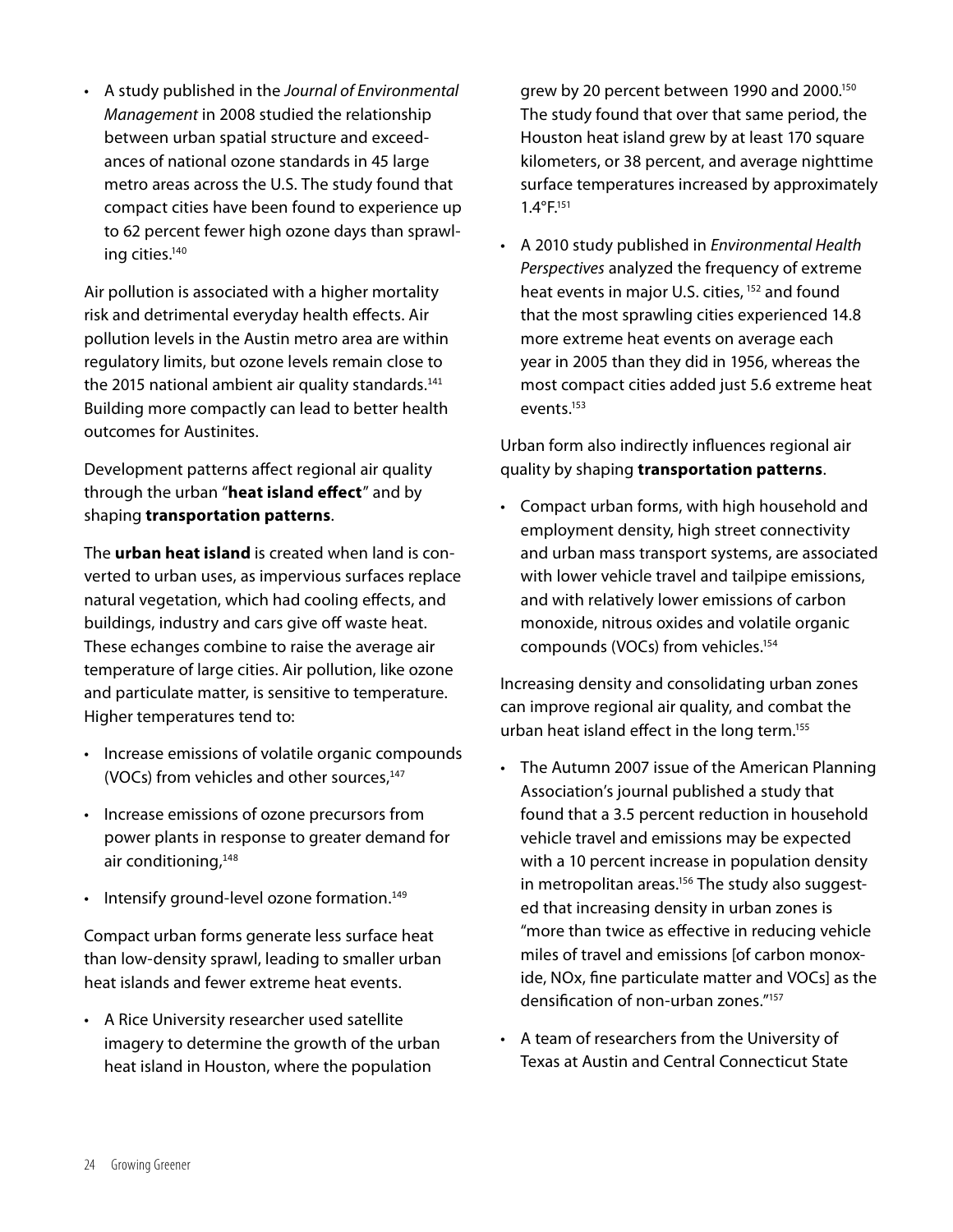University compared different development and transportation scenarios in Austin.158 Their findings, published in 2010 in *Transportation Research Record,* indicate that combining compact development with transportation policies, such as congestion pricing on freeways, can cut about 15 percent of predicted 2030 emissions of VOCs, NOx and carbon monoxide relative to a business-as-usual scenario of development.<sup>159</sup>

Building more compactly in Austin can help reduce the size of the urban heat island, cut transportation emissions, and improve regional air quality, with real health benefits.<sup>161</sup> Compact development is key to fighting air pollution and safeguarding public health in Austin.

**Transportation and development scenarios in Austin have indicated that compact development and transportation demand management measures can reduce up to 15 percent of predicted 2030 emissions of VOCs, NOx and carbon monoxide relative to businessas-usual.160**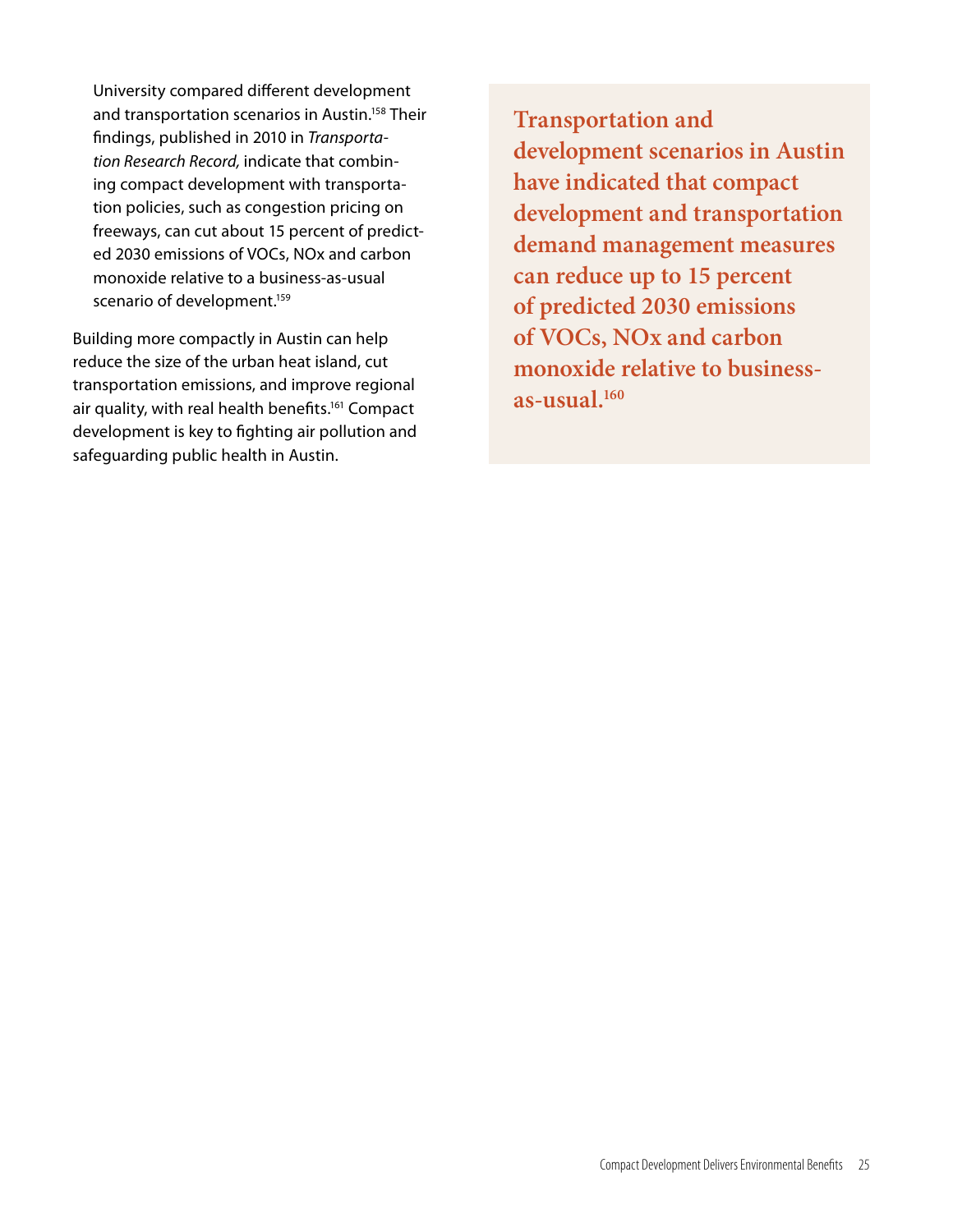# **Solutions to Localized Challenges Generated by Compact Development**

Thile building more compactly benefits<br>the environment at the regional level,<br>people, businesses, buildings and cars<br>in a neighborhood can create local environmental the environment at the regional level, people, businesses, buildings and cars impacts. Smart public interventions, paid for by a growing tax base produced by infill development and additional dwelling units, can mitigate these impacts – enabling Austin to gain the benefits of compact development while preserving the natural environment, public health and quality of life in all of our neighborhoods.<sup>162</sup>

#### **Reducing Local Flood Risks and Protecting Groundwater**

Focusing on compact urban forms and deterring sprawl can help limit the total amount of impervious cover and fragmentation in watersheds, and minimize the vulnerability of the watershed to surface runoff and flash floods.<sup>163</sup>

Although higher-density development generates less stormwater runoff per housing unit than low-density development, higher densities result in more runoff per acre.<sup>164</sup> While new, low-density, suburban development has a far greater impact on water quality at the regional level, compact development can increase flood risk on a localized scale, within city centers. Concentrating development in more densely urbanized areas, which already

have less coverage by green space and gardens, can increase impervious surface cover in those areas, resulting in greater predicted runoff.165

Retrofitting stormwater drainage systems in existing urban areas and using low-impact design principles in new development can help maximize local infiltration and minimize stormwater runoff to waterways.<sup>166</sup>

Several tools can help counter urban flooding:

**Green stormwater infrastructure** (GSI) uses plants, soil, and natural drainage to capture and cleanse rain where it falls. The benefits of GSI have already been covered extensively in a recent Environment Texas report, *Texas Stormwater Scorecard*. <sup>167</sup> Rain gardens, green roofs, and permeable pavement can remove pollutants from rain water and let the water soak into the soil, evaporate into the air, or be held temporarily for flood detention. Rain harvesting systems can collect and store water so that it can be used later for landscape irrigation and other on-site uses.<sup>168</sup>

GSI features are the Swiss Army knives of stormwater management, since they can produce multiple benefits:

**• Pollution reduction**: These features can be especially successful in improving water quality, since even the lowest-capacity features can generally capture and cleanse around one inch of rain, which is also generally the amount of the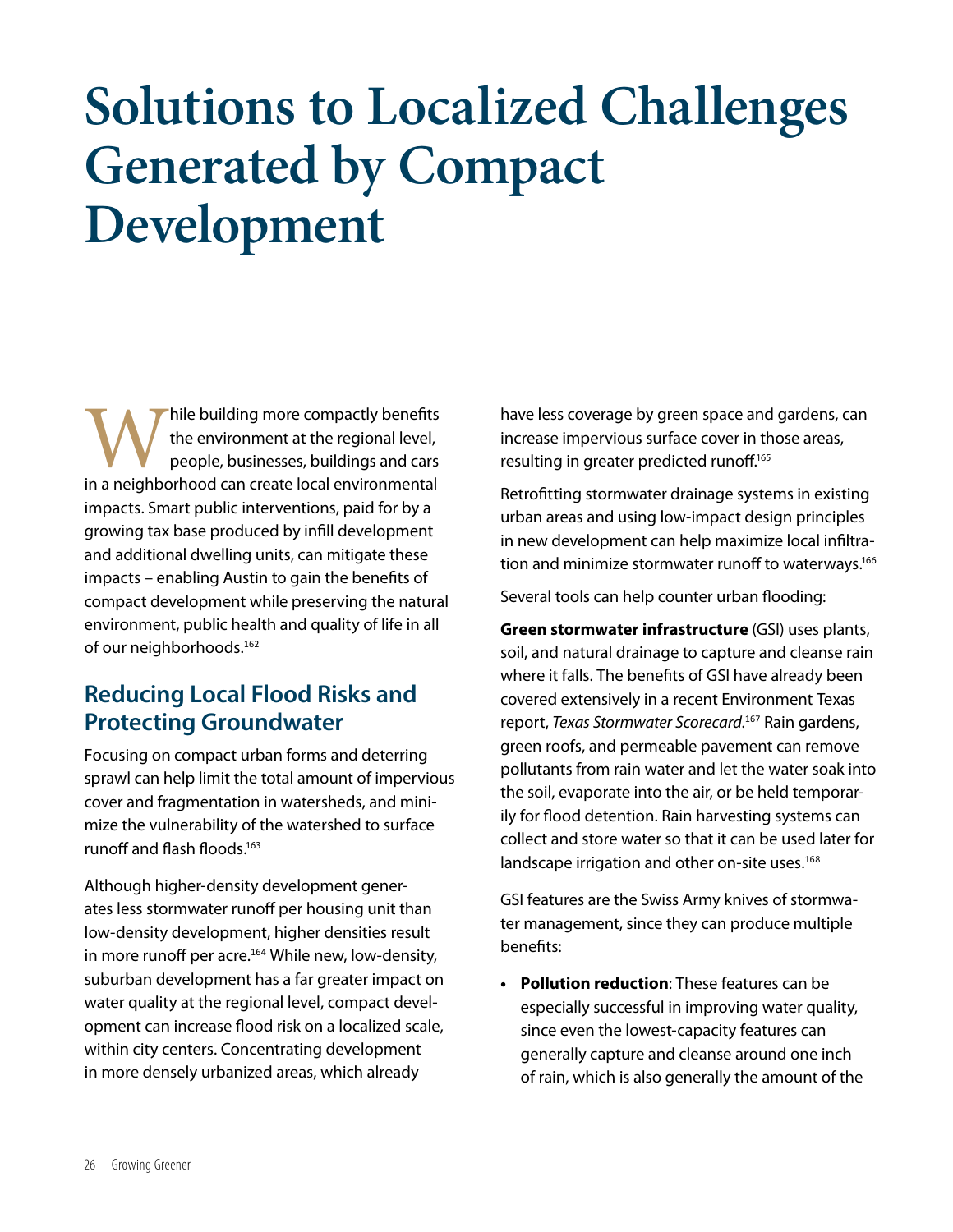Photo: Brian Zabcik

"first flush" of stormwater that picks up most of the pollutants that have accumulated on surfaces between rains.

- **• Flood mitigation**: While these features generally can't trap enough runoff to prevent the worst flooding, such as 100-year floods, they can usually retain enough water to reduce more frequent and smaller floods – the 2-, 5-, and 10-year floods.
- **• Erosion mitigation**: These features can reduce both the volume and speed of runoff, which reduces the scouring effect of stormwater on stream banks.
- **• Aquifer replenishment**: Because these features allow more rain to soak into the ground, they can help maintain water levels in aquifers.
- **Beautification:** Since most features use plants, they double as landscape amenities. For example, green roofs and parking lot bioswales can introduce greenery where there otherwise would be none.
- **• Economic benefit**: Developers can often save money with GSI, since using these features may allow them to reduce the size (and cost) of other stormwater infrastructure such as drainage pipes and detention ponds. This in turn may sometimes allow more of the property to be developed.

By collecting rainwater and helping it percolate through the soil, GSI systems help replenish groundwater, trap between 45 and 99 percent of solid pollutants, capture carbon dioxide, and beautify the urban landscape. When combined with open space



**The clubhouse of John Gaines Park in the Mueller development features a green roof and rain gardens.**

preservation in flood-prone areas, GSI practices can help protect floodplains, minimize flood hazard and reduce property damage.<sup>169</sup> Finally, GSI features can mitigate any negative health effects, like mosquito breeding in ponds or excessive pollen, through thoughtful design, maintenance, and public health promotion and awareness.<sup>170</sup>

Compact growth that encourages infill development could help pay for green and gray stormwater infrastructure thanks to a growing tax base.<sup>171</sup> Combining green and gray infrastructure can also help lower the risk of urban floods; for example, when completed, the Waller Creek flood control tunnel will safely

**By collecting rainwater and helping it percolate through the soil, GSI systems help replenish groundwater, trap between 45 and 99 percent of solid pollutants, capture carbon dioxide, and beautify the urban landscape.**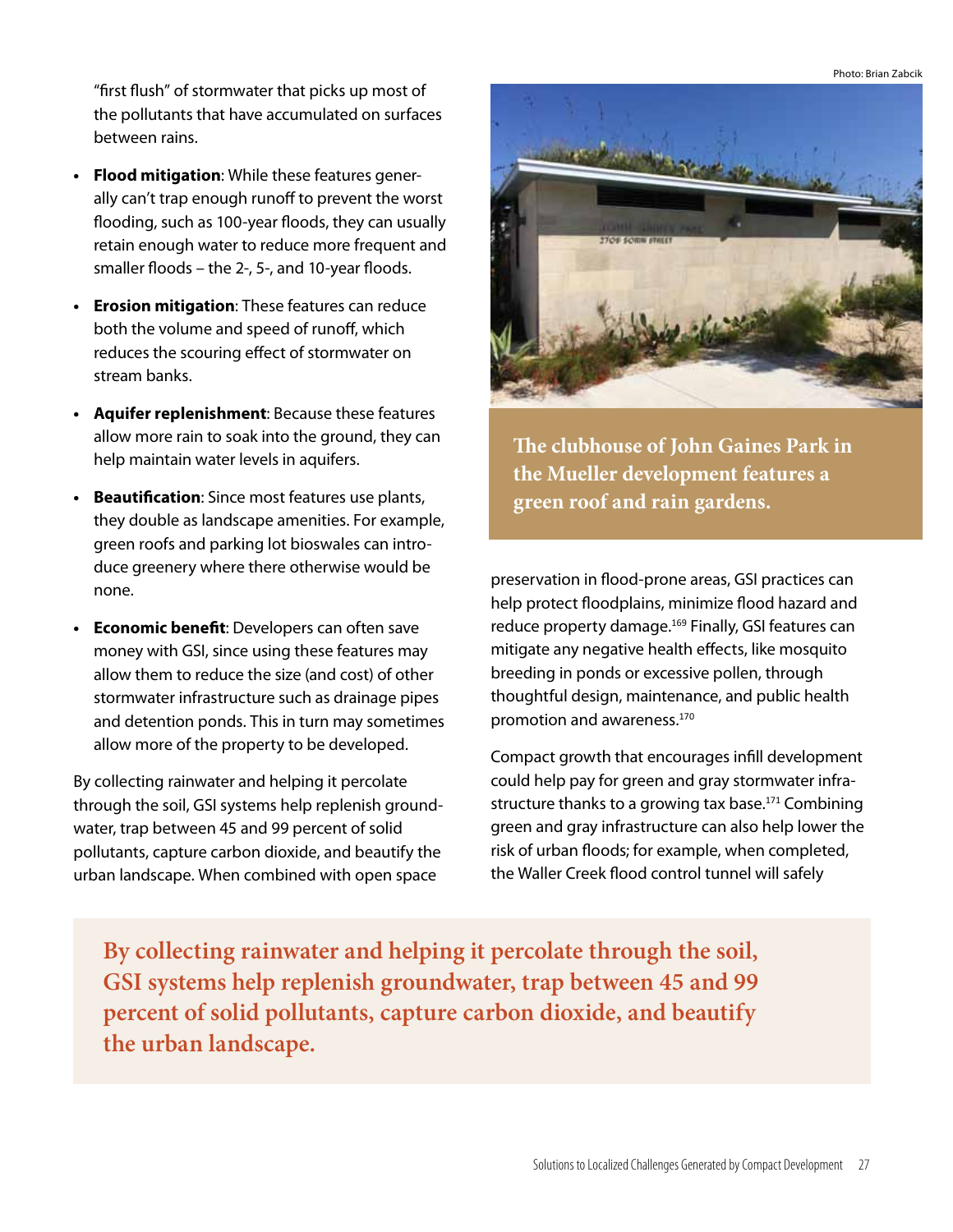redirect floodwaters from Waterloo Park to Lady Bird Lake, while features like porous pavement in the Green Alley Demonstration Project between 8<sup>th</sup> and 9<sup>th</sup> streets help to retain stormwater, which can contribute to a lower flood peak.<sup>172</sup>

GSI features are being used in prominent locations across Austin. Rain gardens can be found in the parking lots at Vic Mathias (Auditorium) Shores, HEB's store in the Mueller development, and Zach Theater. Permeable pavement is used at Central Health Center and CapMetro's East Austin headquarters. UT's new Dell Medical School and Austin's City Hall both have green roofs, while the Austin Public Library's Twin Oaks branch and the Lady Bird Johnson Wildflower Center have rain harvesting systems.

**Impervious cover limits** establish caps on the percentage of an area devoted to impervious cover. Cities have used various policy mechanisms to limit impervious surface cover.

• Austin's Save Our Springs Ordinance of 1992 set a maximum impervious surface cover of 15 percent in the sensitive Barton Springs recharge zone over the Edwards Aquifer, and set limits on pollution in developed areas.<sup>173</sup> Impervious area limits help ensure the higher availability of porous areas where rainwater may infiltrate the soil or be stored, protecting water quality and aquifer recharge, and enhancing flood resiliency.174 Impervious cover limits must be implemented with care in order to ensure that they do not increase incentives for sprawl. Two Texas A&M researchers helped co-author a study, published in *Land Use Policy* in 2013, which found that impervious area limits have contributed to urban sprawl in Austin, perversely encouraging land consumption and failing to improve water quality.<sup>175</sup> If land is readily available, developers can simply purchase more land, which allows them to comply with limits, hydrological impacts of sprawl.

- In Kitsap County, Washington, property owners must pay a standard **stormwater utility fee** based on county-wide impervious surface areas on residential land, which raises funds for mitigation and creates an incentive to further reduce imperviousness. Such fees may be combined with impervious cover allowances for denser development; for example, in Grand Rapids, MI, which also uses stormwater utility fees, developments that integrate GSI features to reduce effective imperviousness may build more densely and obtain waivers.<sup>176</sup>
- • Some states, such as Maryland and Oregon, use **transfer of development rights** programs to divert development pressures away from areas that communities wish to preserve.
- Stormwater discharge permits, or MS4 permits, administered by the state of Texas, require that municipalities adopt a **comprehensive stormwater management** approach, based on clear goals, public support and sound science, which often includes low-impact design, minimizing impervious surface area, and pollution source control.177 Comprehensive stormwater management can help address the sources of water contamination, both in local neighborhoods and on a regional basis.<sup>178</sup>

#### **Improving Urban Air Quality**

Compact development uses less energy and emits fewer greenhouse gas emissions per capita, in large part due to lower transportation needs, increased use of public transit and other alternatives to singleoccupancy vehicles. For local areas experiencing increased development, however, there may be increased vehicle traffic, with localized effects on air quality – especially if alternatives to vehicle ownership and use such as transit, shared mobility, and safe biking and walking infrastructure are unavailable. Infill development along freeways, like Austin's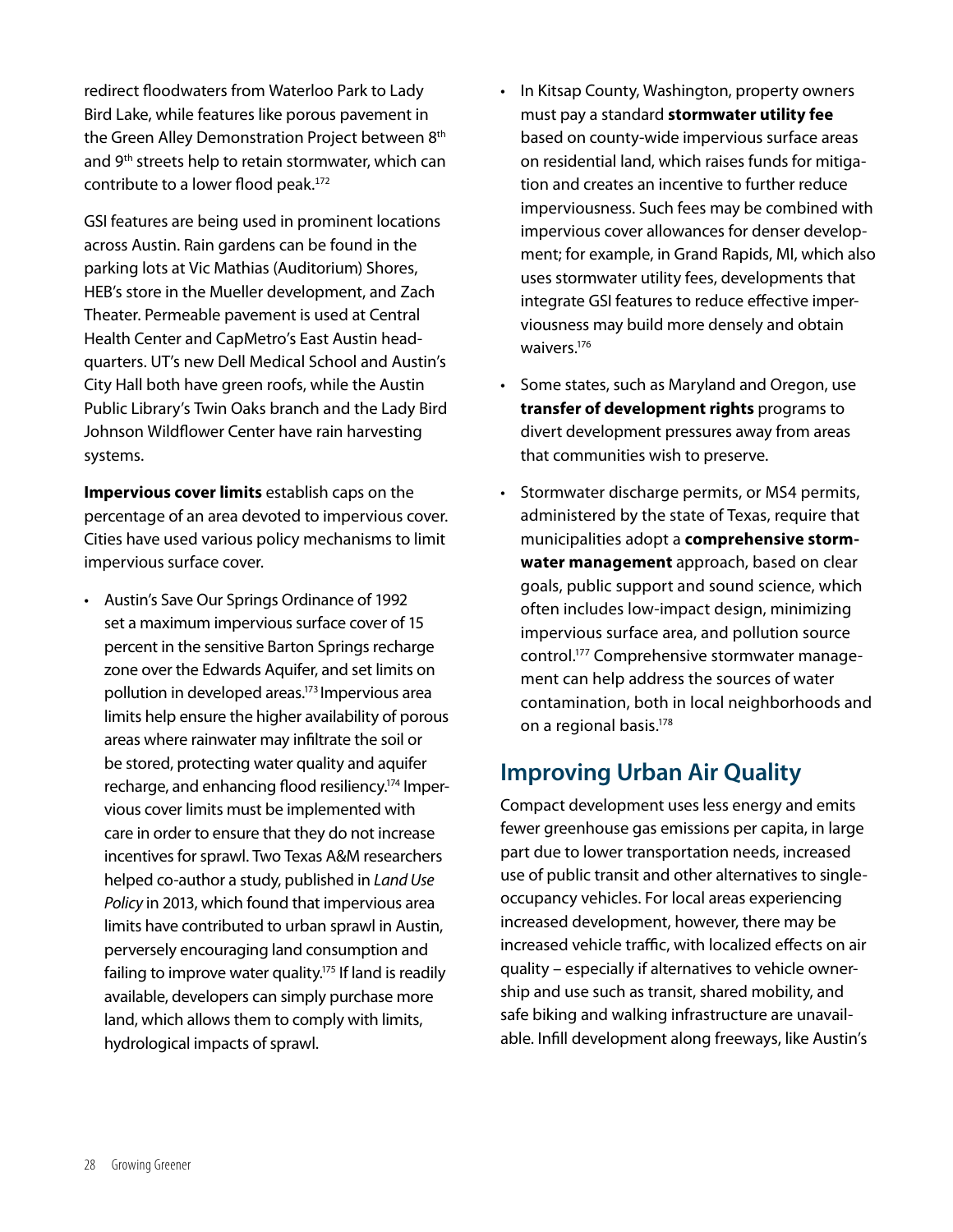I-35 highway, with large areas of land available for development, risks building housing with dangerous health risks due to proximity to heavy traffic.

Compact development and poor air quality don't have to go together. With cleaner vehicles and a wider variety of smart transportation options, Austin can achieve the benefits of compact development while assuring clean air and high quality of life for all its neighborhoods.

A sustainable approach to transportation should be integral to CodeNEXT. A May 2016 report by the local organization AURA, titled *Transit City*, proposed that CodeNEXT allow and promote small-scale multifamily, neighborhood commercial and incremental density in Austin's central communities. AURA also proposed that CodeNEXT prioritize abundant housing near existing transit (rather than "leap-frog" development), improve transit priority lanes, reduce or eliminate parking minimums where appropriate, and enact parking maximums.179 Indeed, reducing parking requirements can incentivize infill development by lowering the high building costs associated with providing off-street parking in denser building types, which can help lower housing costs.<sup>180</sup>

Key sustainable transportation tools include:

**Public transit** gives residents more transportation choices and eases the increase in congestion that comes with any level of development. Consolidating growth around public transit hubs can help increase densities in already developed single-family plots close to transit stops and also help ensure transit demand.<sup>181</sup> However, quality public transit service must also be able to meet the demand brought about by more compact development. Capital Metro's Connections 2025 plan will add 13 new bus routes to MetroRapid, Austin's high-capacity bus rapid transit, which currently operates two routes that use transit-priority lanes and run every 10 minutes on weekdays. Light rail has been core to the development strategy of other leading cities, such as Denver, enabling them to connect their busiest locations with energy-efficient, fast and comfortable transit.<sup>182</sup>

Given Austin's dependence on cars and rapid bus transit, **vehicle electrification** will also contribute to cutting exhaust. Widespread adoption of plug-in electric vehicles running on clean power in Texas can improve local air quality and help regions meet national air quality standards.187 Austin Energy, the city-owned

### How Los Angeles Changed Course to Tackle Air Pollution

Los Angeles was once the archetypal sprawling Sunbelt city, with freeways, traffic jams and the accom-panying air pollution. Los Angeles' car dependence contributed to dangerous health conditions: a 2005 study that tracked the respiratory health of children living near freeways in 10 communities in Southern California found that nearly a third of children had asthma.183 Since the early 1990s, the city has been shifting away from sprawl, both through land-use planning and expansions of public transportation.

Los Angeles has begun to curb sprawl through effective planning and development. Formerly struggling, downtown Los Angeles has experienced a rebirth, with rapid growth in jobs and residents.<sup>184</sup> The emergence of regional-scale bus and rail systems and transit-oriented development improved commuter mobility. The "missing middle" – middle-density housing projects – became a viable commodity, due to demand for compact and walkable urban neighborhoods with local employment, retail and recreation opportunities.185 Although Los Angeles continues to struggle with traffic and pollution, the metro area has shifted away from low-density development to become one of the densest cities in the U.S.<sup>186</sup>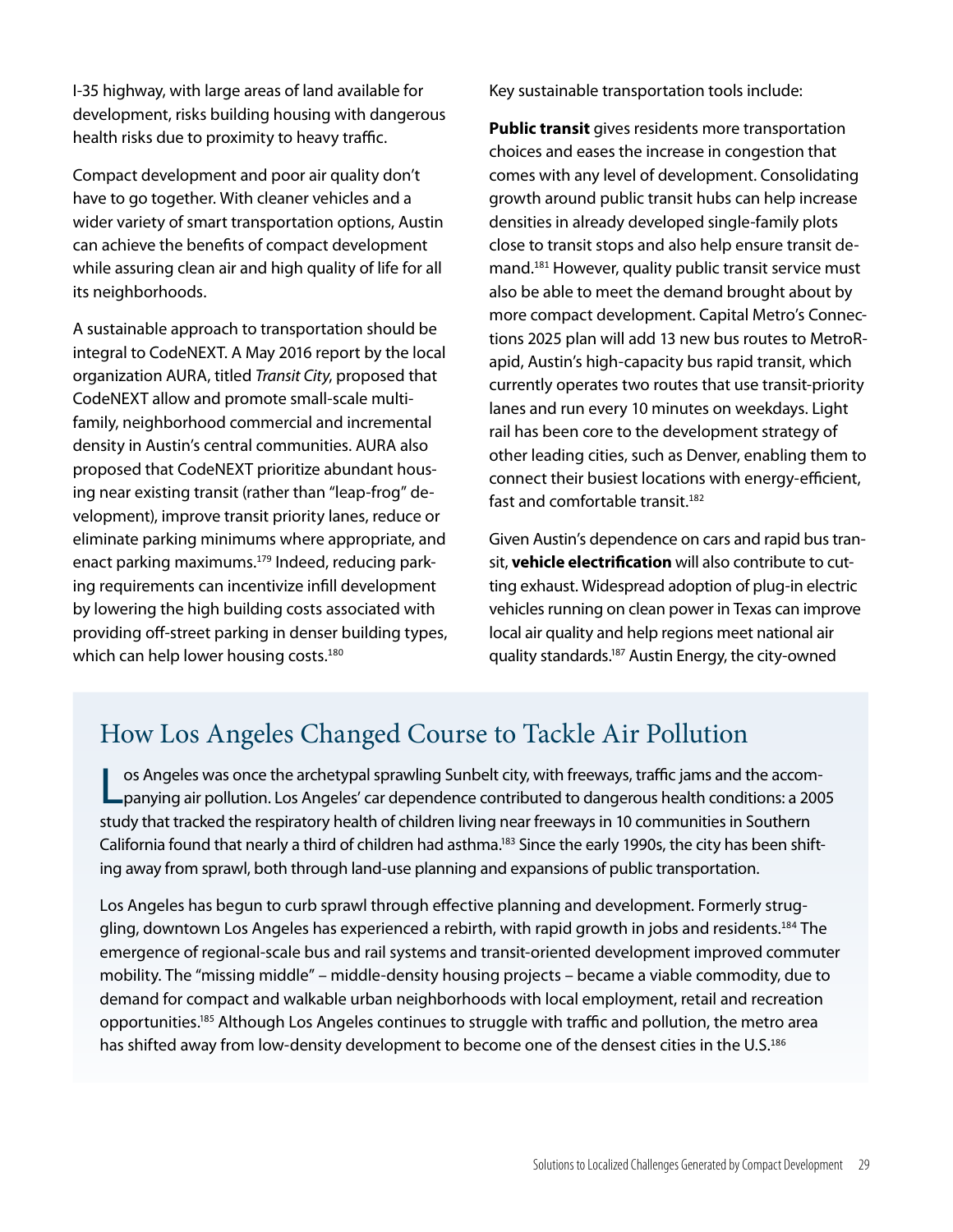electric utility, has installed at least 547 charging ports across the Austin area that are powered exclusively by clean wind energy, ensuring electric vehicles contribute to neither regional pollution nor downtown smog.188 Although its buses currently run on diesel, Capital Metro will introduce 330 electric vehicles into its fleet by 2020, saving \$3.5 million in energy costs and cutting greenhouse gas emissions.<sup>189</sup>

**Smart transit technology** optimizes public transit to meet the needs of commuters and minimize air quality impacts. Austin has begun implementing smart transit technology throughout its street network like automated traffic signal timing.<sup>190</sup> Rapid transit with dedicated lanes results in less idling time for buses and reduced emissions and energy consumption;<sup>191</sup> Austin's MetroRapid buses have a feature that allows them to turn red lights green.<sup>192</sup> CityUP's Smart 2<sup>nd</sup> Street Living Lab explore how a smart city network in Austin can monitor energy and promote sustainability, enhance pedestrian safety, or improve parking efficiency and wayfinding.193

**Parking** also deeply influences transportation energy use. Approximately 30 percent of drivers circling city blocks at any given time are looking for parking.<sup>194</sup>

Smart technologies like those being tested at the Smart 2<sup>nd</sup> Street Living Lab can help drivers to rapidly locate parking spots.<sup>195</sup> Ridesharing and ridehailing avoid the need for parking altogether by reducing individuals' need to own a car.196 Reducing minimum parking requirements can also lower housing development costs by 12.5 percent per parking space.<sup>197</sup>

#### **Transportation demand management measures**

focus on what makes us drive in the first place to reduce travel demand from automobiles. These measures align incentives to discourage unnecessary driving and to change behavior over the long-term. Employers, for example, can set incentives to encourage sustainable commuting practices. The Seattle Children's Hospital adopted a transportation management plan that successfully shifted 35 percent of its employees and visitors away from single-occupancy vehicles to transit, shuttles, bicycling and walking, thanks to a bikeshare program, financial rewards for employees who commute without driving alone, a shuttle-to-transit system, and more.<sup>198</sup>

**Bicycle and pedestrian infrastructure improvements** seek to ensure bicycling and walking are viable, safe and comfortable modes of travel.

Image: Massachusetts Department of Transportation, November 2015

**Bicycle infrastructure improvements include separations between bike lanes, sidewalks and roads, corner refuge islands, recessed crossings and pedestrianand bicycle-specific lighting signals.200**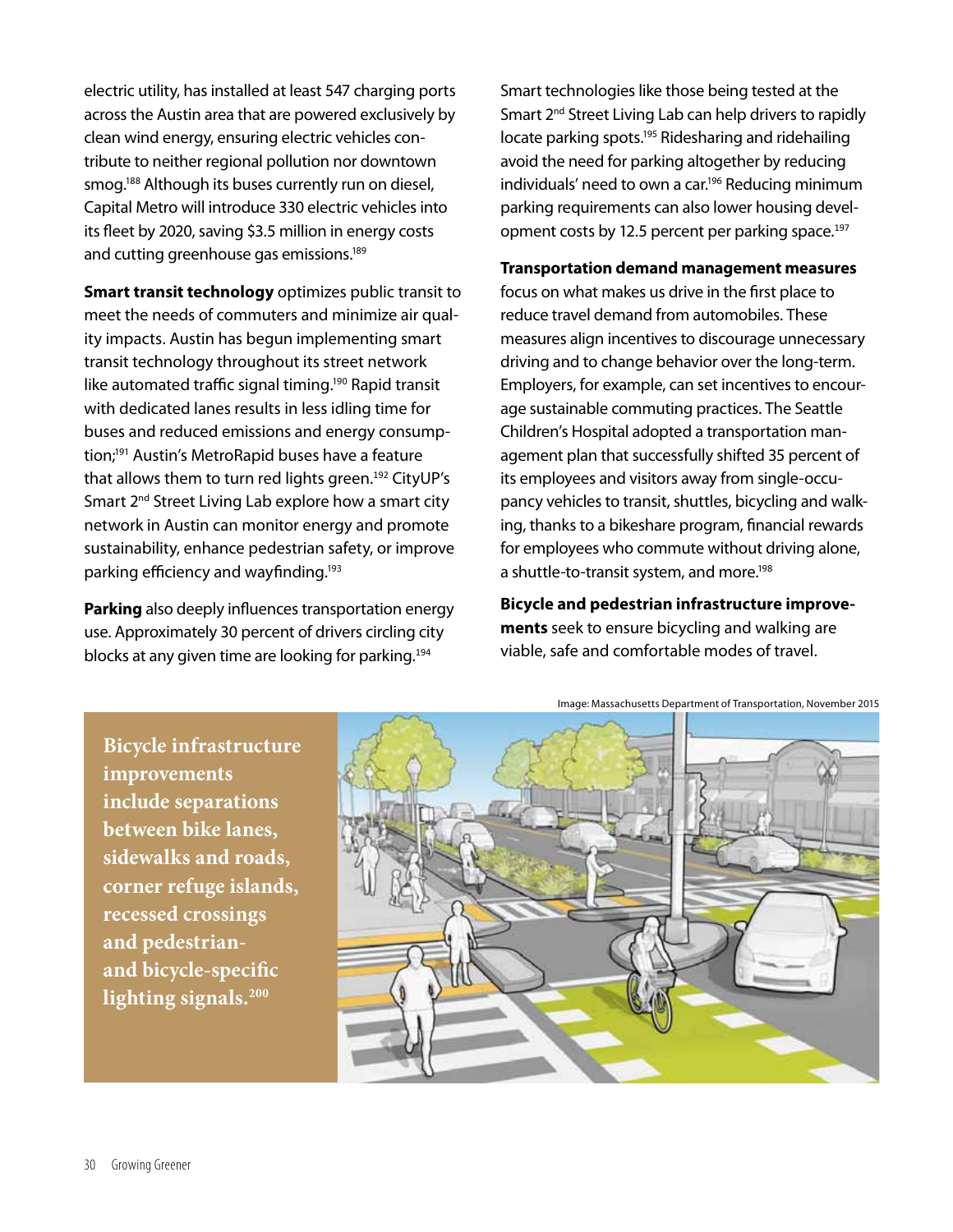Photo: John Panella via Shutterstock

Facilitating zero-carbon mobility is important to substitute for short car trips to local destinations, reducing congestion and emissions. Thanks to a bond measure approved by voters in November 2016, the City of Austin will spend \$70 million over three years to mend the gaps in its fragmented bike lane network and improve safety by adding physical barriers between bike lanes and car traffic, in order to double the proportion of Austinites that commute by bike.<sup>199</sup> Enticing more residents to travel by bike can reduce the congestion impact of new compact development.

A combined land use and transportation strategy can help reduce downtown congestion and smog. Austin has already incorporated a number of these tools, including electric vehicle infrastructure, bike infrastructure, and smart transit.

### **Fighting the Urban Heat Island Effect**

Developed areas tend to have higher temperatures than their surroundings, as buildings and sidewalks absorb and radiate heat, creating the urban heat island effect. Cities can use reflective surfaces and plant urban vegetation to cool down, which helps bring down demand for air conditioning, as well as power plant emissions and air pollution.201

Using light-colored materials and reflective coatings on roofs and in pavements is a powerful tool to combat the urban heat island effect. For instance, a light-colored roof reduces cooling energy use, both directly within the building, since it absorbs less sunlight, as well as indirectly in neighboring buildings, since the roof also radiates less heat.<sup>202</sup> One study focused on development in Houston found that placing shade trees near buildings and using lightcolored roofing and paving materials that reflect sunlight could save \$82 million on energy, decrease peak power demand by 730 megawatts and cut carbon emissions by 170,000 tons, an amount equivalent to taking more than 199,000 cars off the road.<sup>203</sup> Given



**Light-colored rooftops reflect sunlight, which cools down the city and lowers cooling energy needs.** 

that air conditioning can account for 70 percent of Austin's summertime energy demand, this simple shift, which can be incorporated into routine re-roofing and resurfacing schedules, can lead to significant reductions in energy use and emissions.

Integrating nature into the city is key to cooling down the city, with tangible health benefits for its residents. Shade trees cool the air, block sunlight before it reaches buildings or pavements, shield streets from wind, and filter the air. Inner city temperatures in Dallas are growing faster than nearly every other city in the country, due in part to its 35 percent impervious surface cover, and a record 52 people died in Dallas in 2011 due to heat.<sup>204</sup> The Texas Trees Foundation found in its 2017 *Dallas Urban Heat Island Effect* report that planting trees in the hottest areas with highdensity residential buildings reduced heat-related deaths by more than 20 percent by lowering the temperature.205 City trees are also a form of green stormwater infrastructure, intercepting rain in their leaves and branches, and contributing to flood mitigation and runoff control.206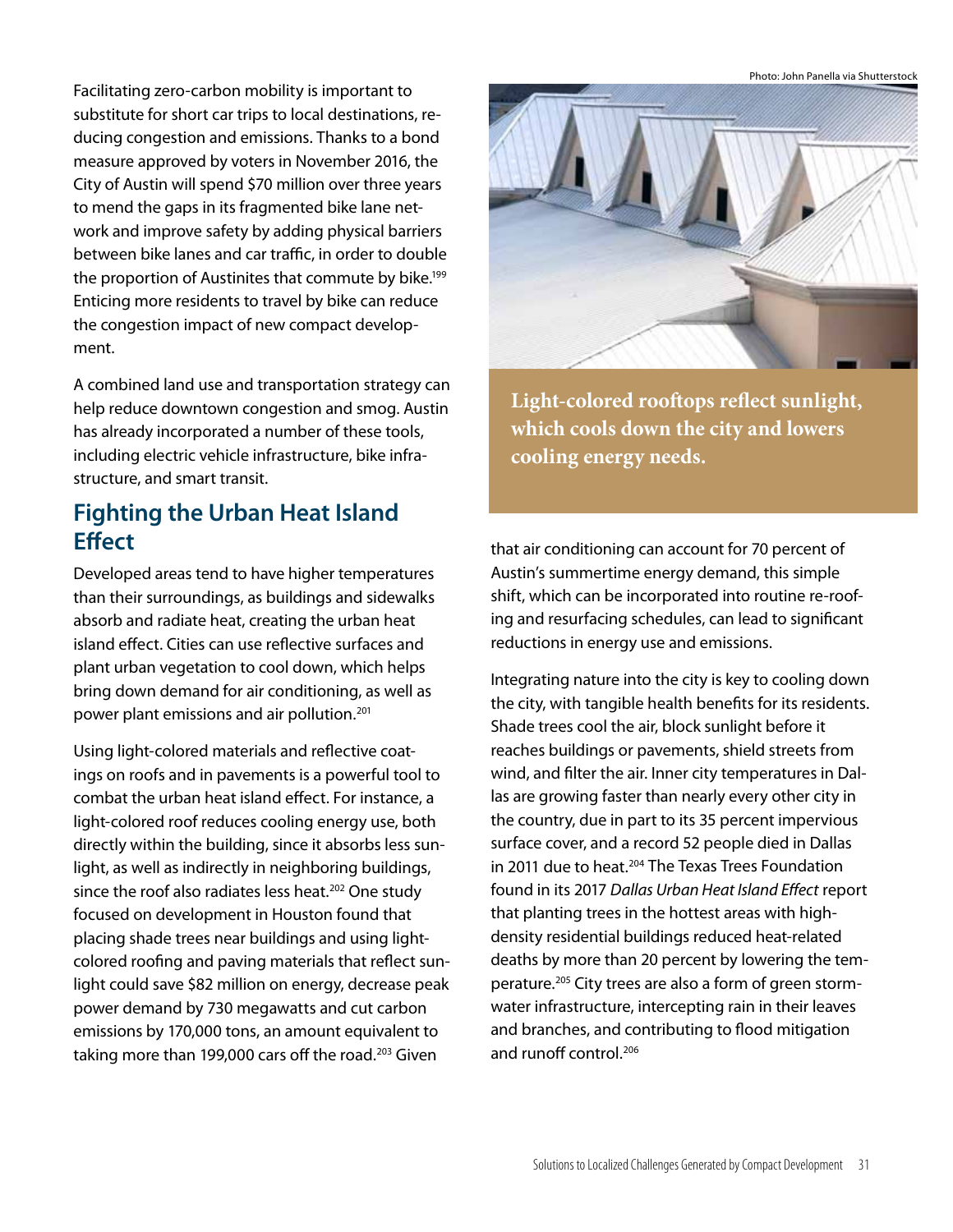Photo: Roschetzky Photography via Shutterstock

**Shade trees, like these street trees in a neighborhood community in the north side of Austin, can help lower urban temperatures.** 



Urban heat island mitigation strategies, like cool roofs and shade trees, are easily accessible and can help reduce up to one-fifth of cooling energy, achieving energy savings and improving urban air quality. Although their impact on the urban heat island effect has not been quantified, Austin's 33.8 million urban trees reduce \$18.9 million each year in annual residential energy costs, store 1.9 million tons of carbon, and reduce 65 million cubic feet of stormwater runoff each year.<sup>207</sup> The City of Austin's work to support its urban forest is crucial to fighting the urban heat island effect, and could be strengthened with other tools like reflective or light-colored roofing and pavements.

**Austin's 33.8 million urban trees reduce \$18.9 million each year in annual residential energy costs, store 1.9 million tons of carbon, and reduce 65 million cubic feet of stormwater runoff each year.207**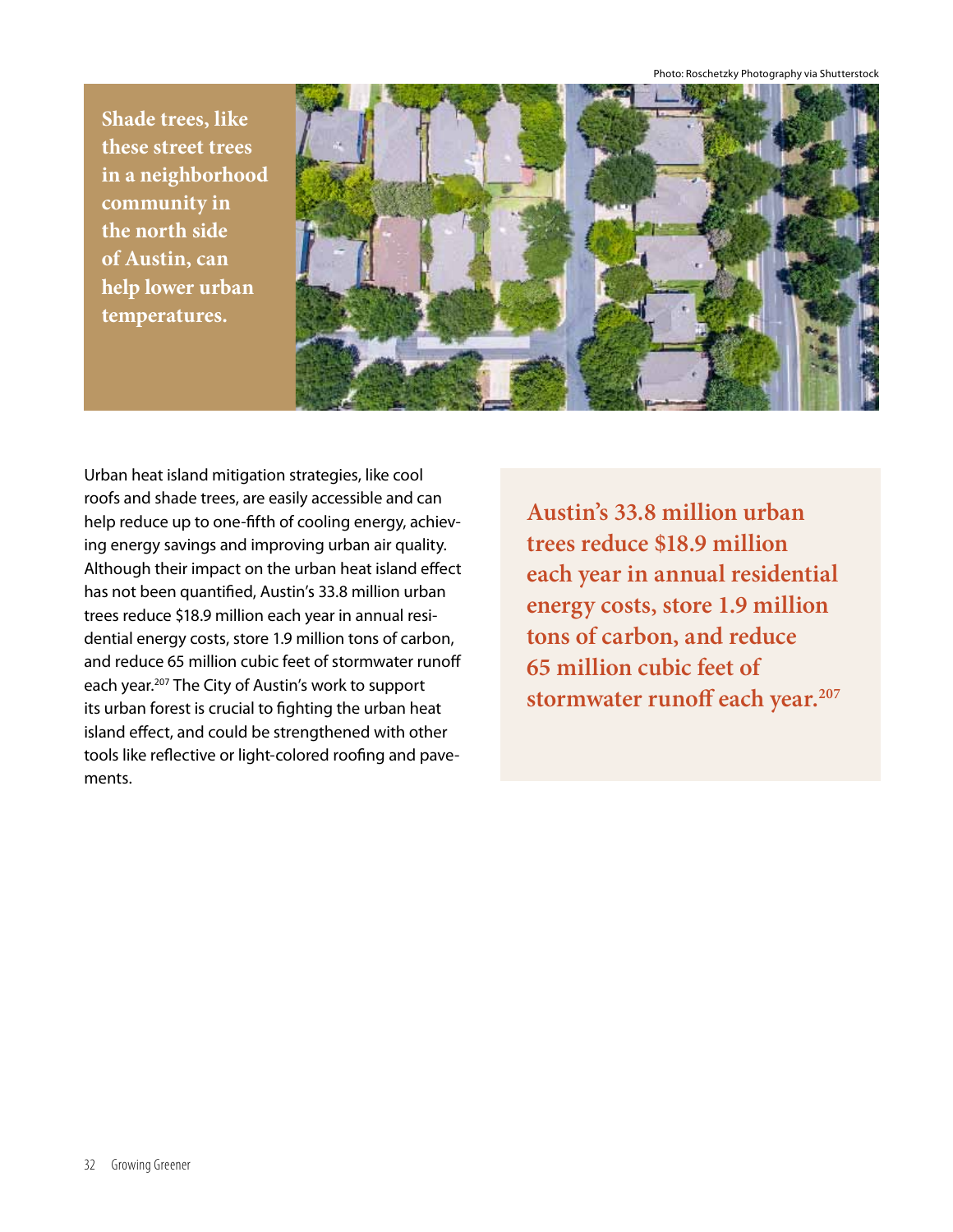# **Conclusion**

**Well-designed compact development**<br>delivers environmental benefits. Con<br>pact development driven by good p<br>ning implementation can limit land consumption delivers environmental benefits. Compact development driven by good planning implementation can limit land consumption and flood risks, improve water quality, lower water consumption, limit greenhouse gas emissions from buildings and transportation, reduce energy use and intensity, and improve regional air quality relative to lower-density development. Compact development also delivers other benefits, creating viable affordable housing options close to the city center as Austin continues to grow and potentially improving quality of life.

Strategies are available to mitigate many of the potential local impacts of compact development. Urban density is just one of several factors that influence a

city's sustainability. Compact development should also be accompanied by sustainable public transit, transportation demand management measures, green stormwater infrastructure systems, passive building design, and other policy measures and technologies, to generate an overall sustainable city.

Living in compact mixed-use neighborhoods makes it cheaper and easier to reduce carbon emissions, protect water quality, lower water consumption, and ensure many other environmental benefits. The current revision of Austin's land development code gives the city a chance to embrace a more environmentally sustainable pathway for its future development. Austin must act to address local and global environmental concerns – and a new land development code provides that opportunity.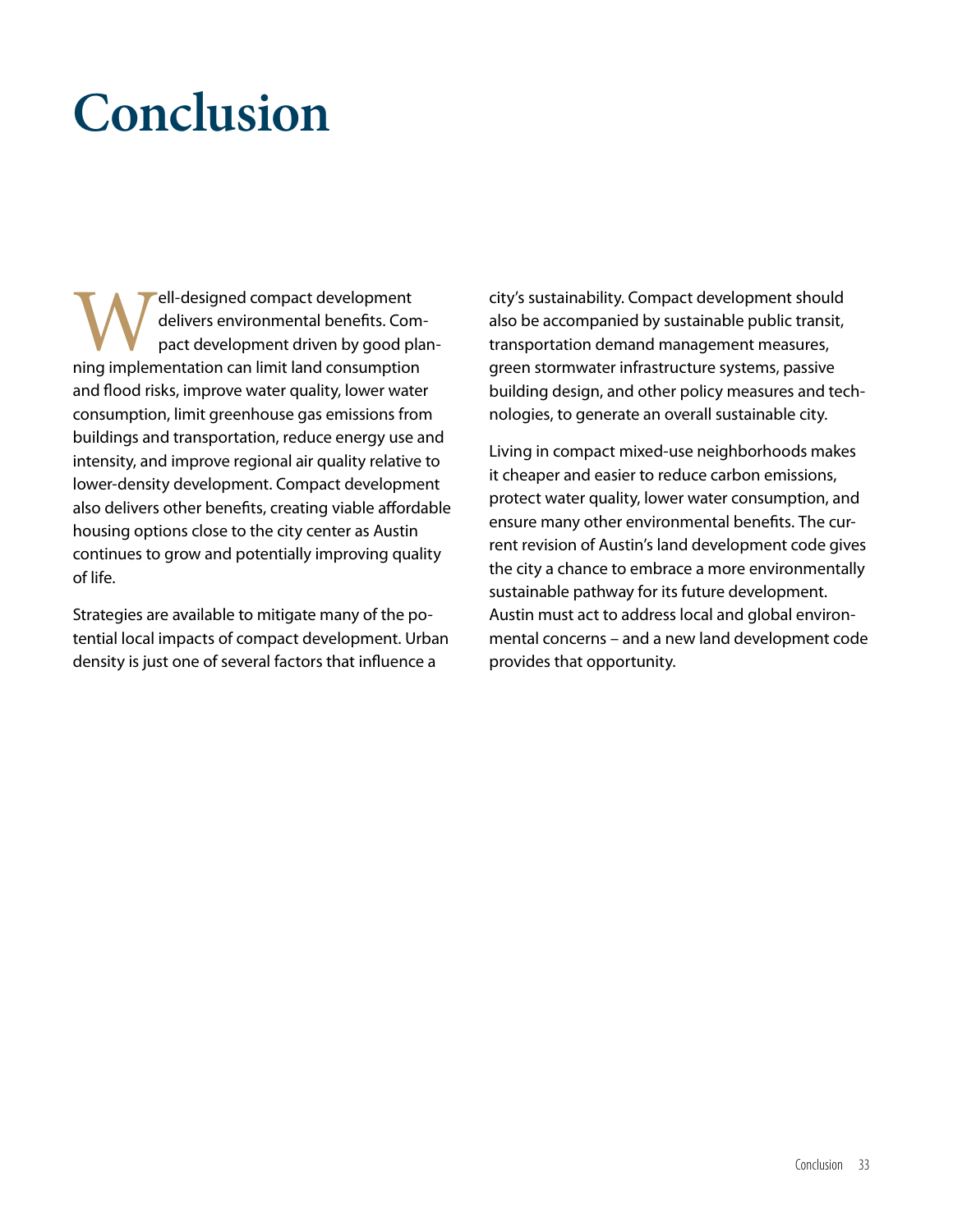## **Notes**

1. Brian G. Nichols and Kara M. Kockelman, "Life-Cycle Energy Implications of Different Residential Settings: Recognizing Buildings, Travel, and Public Infrastructure," *Energy Policy*, 68: 232-242, archived 9 October 2017 at [web.archive.org/web/20150906061647/http://www.caee.](HTTPS://web.archive.org/web/20150906061647/http://www.caee.utexas.edu/prof/kockelman/public_html/TRB14neighborhoodsLCA.pdf) [utexas.edu/prof/kockelman/public\\_html/TRB14neighbor](HTTPS://web.archive.org/web/20150906061647/http://www.caee.utexas.edu/prof/kockelman/public_html/TRB14neighborhoodsLCA.pdf)[hoodsLCA.pdf.](HTTPS://web.archive.org/web/20150906061647/http://www.caee.utexas.edu/prof/kockelman/public_html/TRB14neighborhoodsLCA.pdf)

 2. Peter Rickwood, "Residential Operational Energy Use," *Journal of Urban Policy and Research,* 27(2): 137-155, [dx.doi.org/10.1080/08111140902950495,](http://dx.doi.org/10.1080/08111140902950495) 2009, archived 9 October 2017 at [web.archive.org/](https://web.archive.org/web/20171009210045/https://opus.lib.uts.edu.au/bitstream/10453/11852/1/2009005323.pdf) [web/20171009210045/https://opus.lib.uts.edu.au/bit](https://web.archive.org/web/20171009210045/https://opus.lib.uts.edu.au/bitstream/10453/11852/1/2009005323.pdf)[stream/10453/11852/1/2009005323.pdf](https://web.archive.org/web/20171009210045/https://opus.lib.uts.edu.au/bitstream/10453/11852/1/2009005323.pdf).

 3. Greenhouse Gas Emissions in Travis County from City of Austin, Office of Sustainability, *Austin Community Climate Plan,* 2015, p. 13.

 4. Reid Ewing, et al., Urban Land Institute, *Growing Cooler: The Evidence on Urban Development and Climate Change*, September 2007.

 5. Mary Atasoy, Raymond B. Palmquist and Daniel J. Phaneuf, "Estimating the Effects of Urban Residential Development Water Quality Using Microdata," *Journal of Environmental Management*, 79: 399-408, doi: [10.1016/j.](10.1016/j.jenvman) [jenvman](10.1016/j.jenvman).2005.07.012, 2006.

 6. Lynn Richards, U.S. Environmental Protection Agency, *Protecting Water Resources with Higher-Density Development,* January 2006, archived 30 June 2017 at [web.](https://web.archive.org/web/20170630061300/https://www.epa.gov/sites/production/files/2014-03/documents/protect_water_higher_density1.pdf) [archive.org/web/20170630061300/https://www.epa.gov/](https://web.archive.org/web/20170630061300/https://www.epa.gov/sites/production/files/2014-03/documents/protect_water_higher_density1.pdf) [sites/production/files/2014-03/documents/protect\\_wa](https://web.archive.org/web/20170630061300/https://www.epa.gov/sites/production/files/2014-03/documents/protect_water_higher_density1.pdf)[ter\\_higher\\_density1.pdf](https://web.archive.org/web/20170630061300/https://www.epa.gov/sites/production/files/2014-03/documents/protect_water_higher_density1.pdf).

 7. John S. Jacob and Ricardo Lopez, "Is Denser Greener? An Evaluation of Higher Density Development as an Urban Stormwater-Quality Best Management Practice," *Journal of the American Water Resources Association*, 45(3): 687-701, DOI: 10.1111/j.1752-1688.2009.00316.x, 2009, archived 9 October 2017 at [web.archive.org/web/20171009210048/](https://web.archive.org/web/20171009210048/https://pdfs.semanticscholar.org/2e2d/e65bde5f920a59b02af67dada705b5e56e59.pdf) [https://pdfs.semanticscholar.org/2e2d/e65bde5f920a](https://web.archive.org/web/20171009210048/https://pdfs.semanticscholar.org/2e2d/e65bde5f920a59b02af67dada705b5e56e59.pdf)-[59b02af67dada705b5e56e59.pdf.](https://web.archive.org/web/20171009210048/https://pdfs.semanticscholar.org/2e2d/e65bde5f920a59b02af67dada705b5e56e59.pdf)

 8. Beatriz Garcia-Fresca, "Urban-Enhanced Groundwater Recharge: Review and Case Study of Austin, Texas, USA," *Urban Groundwater: Meeting the Challenge*, International Association of Hydrogeologists Selected Papers; Howard, K.W.F., Ed.; Taylor & Francis: London, UK, 2006; pp. 3-18.

 9. David A. Johns and Sylvia R. Pope, "Urban Impacts on Chemistry of Shallow Groundwater, Barton Creek Watershed, Austin, Texas," *Gulf Coast Association of Geological Societies Transactions*, 48: 129-138, 1998.

 10. Kelly Clifton, Reid Ewing, Gerrit-Jan Knaap and Yan Song, "Quantitative Analysis of Urban Form: A Multidisciplinary View," *Journal of Urbanism*, 1(1): 17-45, DOI: 10.1080/17549170801903496, 2008.

 11. Jack E. Vennhuis and David G. Gannett, U.S. Geological Survey; *The Effects of Urbanization on Floods in the Austin Metropolitan Area, Texas*, *Water Resources Investigations Report 86-4069,* 1986, archived 3 March 2017 at [web.](https://web.archive.org/web/20170303011126/https://pubs.usgs.gov/wri/1986/4069/report.pdf) [archive.org/web/20170303011126/https://pubs.usgs.gov/](https://web.archive.org/web/20170303011126/https://pubs.usgs.gov/wri/1986/4069/report.pdf) [wri/1986/4069/report.pdf](https://web.archive.org/web/20170303011126/https://pubs.usgs.gov/wri/1986/4069/report.pdf).

 12. Daniel A. Bosch, "Hydrological and Fiscal Impacts of Residential Development: Virginia Case Study," *Journal of Water Resources Planning and Management,* 129(2): 107- 114, 2003.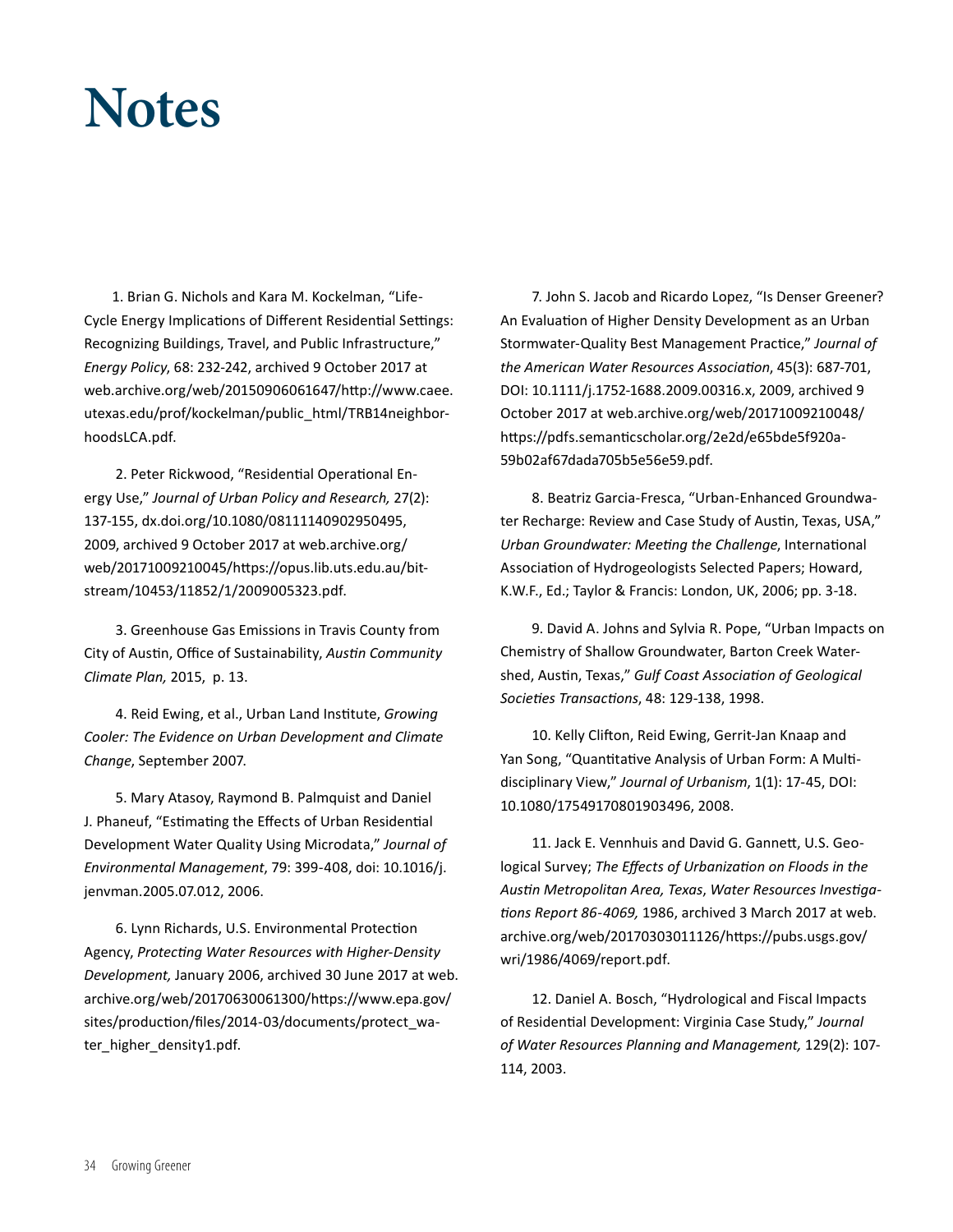#### 13. Ibid.

 14. Robert Balling Jr., Patricia Gober, and N. Jones, "Sensitivity of Residential Water Consumption to Variations in Climate: An Intraurban Analysis of Phoenix, Arizona," *Water Resources Research,* 44(10), W10401, doi: 10.1029/2007WR006722, 2008.

 15. Lily A. House-Peters, Bethany Pratt and Heejun Chang, "Effects of Urban Spatial Structure, Sociodemographics, and Climate on Residential Water Consumption in Hillsboro, Oregon," *Journal of the American Water Resources Association*, 46(3): 461-472, DOI: 10.1111/j.1752- 1688.2009.00415.x, 2010.

 16. Subhrajit Guhathakurta and Patricia Gober, "The Impact of the Phoenix Urban Heat Island on Residential Water Use," *Journal of the American Planning Association,* 73(3): 317-329, [dx.doi.org/10.1080/01944360708977980,](http://dx.doi.org/10.1080/01944360708977980) 2007, archived 11 August 2017 at [web.archive.org/](https://web.archive.org/web/20170811165201/http://dogyears.com/edm/2007_guhathakurta_gober.pdf) [web/20170811165201/http://dogyears.com/edm/2007\\_gu](https://web.archive.org/web/20170811165201/http://dogyears.com/edm/2007_guhathakurta_gober.pdf)[hathakurta\\_gober.pdf](https://web.archive.org/web/20170811165201/http://dogyears.com/edm/2007_guhathakurta_gober.pdf).

 17. Austin Water, *Austin Integrated Water Resource Planning Community Task Force* (presentation), 1 August 2017, archived 9 October 2017 at [web.archive.org/](https://web.archive.org/web/20171009210050/http://www.austintexas.gov/edims/document.cfm?id=281055) [web/20171009210050/http://www.austintexas.gov/edims/](https://web.archive.org/web/20171009210050/http://www.austintexas.gov/edims/document.cfm?id=281055) [document.cfm?id=281055](https://web.archive.org/web/20171009210050/http://www.austintexas.gov/edims/document.cfm?id=281055); Texas Living Water Project, *Sprayed Away: Seven Ways to Reduce Texas' Outdoor Water Use,* July 2010, archived 9 October 2017 at [web.archive.](https://web.archive.org/web/20171009210053/http://texaslivingwaters.org/wp-content/uploads/2013/03/sprayed-away_report.pdf) [org/web/20171009210053/http://texaslivingwaters.org/](https://web.archive.org/web/20171009210053/http://texaslivingwaters.org/wp-content/uploads/2013/03/sprayed-away_report.pdf) [wp-content/uploads/2013/03/sprayed-away\\_report.pdf.](https://web.archive.org/web/20171009210053/http://texaslivingwaters.org/wp-content/uploads/2013/03/sprayed-away_report.pdf)

 18. John Egan, "Austin Has Biggest Share of Large-Acreage Homes among Top Texas Metros," *CultureMap,* 6 March 2017, archived 10 March 2017 at [web.archive.org/](https://web.archive.org/web/20170310004844/http://austin.culturemap.com:80/news/real-estate/03-06-17-large-lot-acreage-homes-austin-texas/) [web/20170310004844/http://austin.culturemap.com:80/](https://web.archive.org/web/20170310004844/http://austin.culturemap.com:80/news/real-estate/03-06-17-large-lot-acreage-homes-austin-texas/) [news/real-estate/03-06-17-large-lot-acreage-homes-aus](https://web.archive.org/web/20170310004844/http://austin.culturemap.com:80/news/real-estate/03-06-17-large-lot-acreage-homes-austin-texas/)[tin-texas/](https://web.archive.org/web/20170310004844/http://austin.culturemap.com:80/news/real-estate/03-06-17-large-lot-acreage-homes-austin-texas/).

 19. Texas A&M Institute of Renewable Natural Resources, "Status Update and Trends of Texas Rural Working Lands," *Texas Land Trends,* 1(1), 2014, archived 25 February 2015 at [web.archive.org/web/20150225010642/http://tx](http://web.archive.org/web/20150225010642/http://txlandtrends.org/files/lt-2014-report.pdf)[landtrends.org/files/lt-2014-report.pdf](http://web.archive.org/web/20150225010642/http://txlandtrends.org/files/lt-2014-report.pdf).

20. Ibid.

 21. Brian Stone, Jeremy Hess, and Howard Frumkin, "Urban Form and Extreme Heat Events: Are Sprawling Cities More Vulnerable to Climate Change Than Compact Cities?," *Environmental Health Perspectives,* 118(10): 1425- 1428, doi:[10.1289/ehp.](10.1289/ehp)0901879, 2010, accessed 31 August 2017 at [citeseerx.ist.psu.edu/viewdoc/download;jsessionid](http://citeseerx.ist.psu.edu/viewdoc/download;jsessionid=BD2CB8D4F2381588061933E30C63E02D?doi=10.1.1.351.8597&rep=rep1&type=pdf) [=BD2CB8D4F2381588061933E30C63E02D?doi=10.1.1.351.8](http://citeseerx.ist.psu.edu/viewdoc/download;jsessionid=BD2CB8D4F2381588061933E30C63E02D?doi=10.1.1.351.8597&rep=rep1&type=pdf) [597&rep=rep1&type=pdf](http://citeseerx.ist.psu.edu/viewdoc/download;jsessionid=BD2CB8D4F2381588061933E30C63E02D?doi=10.1.1.351.8597&rep=rep1&type=pdf).

22. Ibid.

 23. Brian Stone Jr., "Urban Sprawl and Air Quality in Large US Cities," *Journal of Environmental Management,*  86: 688-698, doi: <10.1016/j.jenvman>.2006.12.034, 2008.

 24. Irene C. Dedoussi, "Air Pollution and Early Deaths in the United States: Attribution of PM expo-2.5 sure to emissions species, time, location and sector," Master's thesis, Massachusetts Institute of Technology, 2014, archived 21 September 2017 at [web.archive.org/](https://web.archive.org/web/20150921164725/http://lae.mit.edu/uploads/LAE_report_series/2014/LAE-2014-003-T.pdf) [web/20150921164725/http://lae.mit.edu/uploads/LAE\\_re](https://web.archive.org/web/20150921164725/http://lae.mit.edu/uploads/LAE_report_series/2014/LAE-2014-003-T.pdf)port series/2014/LAE-2014-003-T.pdf; Fabio Caiazzo, et al., "Air Pollution and Early Deaths in the United States. Part I: Quantifying the Impact of Major Sectors in 2005," *Atmospheric Environment*, 79: 198-208, [dx.doi.org/10.1016/j.](http://dx.doi.org/10.1016/j.atmosenv.2013.05.081) [atmosenv.2013.05.081](http://dx.doi.org/10.1016/j.atmosenv.2013.05.081), 2013, available at [lae.mit.edu/](http://lae.mit.edu/wordpress2/wp-content/uploads/2013/08/US-air-pollution-paper.pdf) [wordpress2/wp-content/uploads/2013/08/US-air-pollu](http://lae.mit.edu/wordpress2/wp-content/uploads/2013/08/US-air-pollution-paper.pdf)[tion-paper.pdf](http://lae.mit.edu/wordpress2/wp-content/uploads/2013/08/US-air-pollution-paper.pdf).

 25. William J. Taylor, Taylor Aquatic Science and Policy, *White Paper for Stormwater Management Program Effectiveness Literature Review: Low Impact Development Techniques*, April 2013, archived 10 January 2017 at [web.](https://web.archive.org/web/20170110230133/http://www.ecy.wa.gov/programs/wq/psmonitoring/ps_monitoring_docs/SWworkgroupDOCS/LIDWhitePaperFinalApril2013.pdf) [archive.org/web/20170110230133/http://www.ecy.wa.gov/](https://web.archive.org/web/20170110230133/http://www.ecy.wa.gov/programs/wq/psmonitoring/ps_monitoring_docs/SWworkgroupDOCS/LIDWhitePaperFinalApril2013.pdf) [programs/wq/psmonitoring/ps\\_monitoring\\_docs/SWwork](https://web.archive.org/web/20170110230133/http://www.ecy.wa.gov/programs/wq/psmonitoring/ps_monitoring_docs/SWworkgroupDOCS/LIDWhitePaperFinalApril2013.pdf)[groupDOCS/LIDWhitePaperFinalApril2013.pdf](https://web.archive.org/web/20170110230133/http://www.ecy.wa.gov/programs/wq/psmonitoring/ps_monitoring_docs/SWworkgroupDOCS/LIDWhitePaperFinalApril2013.pdf).

 26. Andrew Owen, Brendan Murphy and David Levinson, University of Minnesota Accessibility Observatory, *Access Across America: Transit 2015*, December 2016, p. 13, archived 4 July 2017 at [web.archive.org/](http://web.archive.org/web/20170704215349/http://access.umn.edu/research/america/transit/2015/) [web/20170704215349/http://access.umn.edu/research/](http://web.archive.org/web/20170704215349/http://access.umn.edu/research/america/transit/2015/) [america/transit/2015/.](http://web.archive.org/web/20170704215349/http://access.umn.edu/research/america/transit/2015/)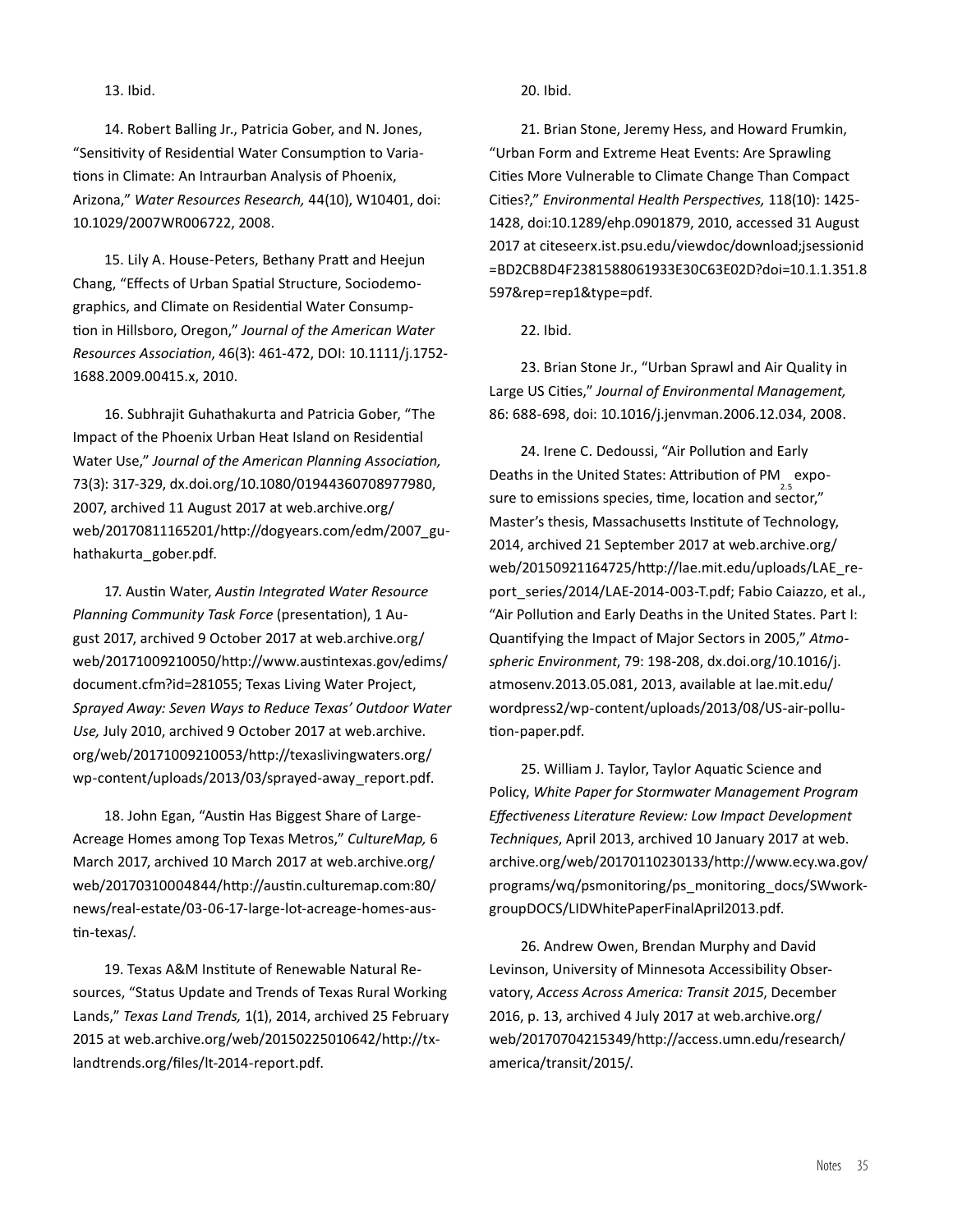27. S. Konopacki and H. Akbari, Lawrence Berkeley National Laboratory, *Energy Savings for Heat-Island Reduction Strategies in Chicago and Houston (Including Updates for Baton Rouge, Sacramento, and Salt Lake City),* February 2002, archived 9 October 2017 at [web.archive.](https://web.archive.org/web/20171009210105/https://buildings.lbl.gov/sites/default/files/erin_beardsley_-_lbnl-_49638_-_energy_savings_for_heat-island_reduction_strategies_in_chicago_and_houston_including_updates_for_baton_rouge_sacramento_and_salt_lake_city.pdf) [org/web/20171009210105/https://buildings.lbl.gov/sites/](https://web.archive.org/web/20171009210105/https://buildings.lbl.gov/sites/default/files/erin_beardsley_-_lbnl-_49638_-_energy_savings_for_heat-island_reduction_strategies_in_chicago_and_houston_including_updates_for_baton_rouge_sacramento_and_salt_lake_city.pdf) default/files/erin\_beardsley - Ibnl- 49638 - energy\_sav[ings\\_for\\_heat-island\\_reduction\\_strategies\\_in\\_chicago\\_](https://web.archive.org/web/20171009210105/https://buildings.lbl.gov/sites/default/files/erin_beardsley_-_lbnl-_49638_-_energy_savings_for_heat-island_reduction_strategies_in_chicago_and_houston_including_updates_for_baton_rouge_sacramento_and_salt_lake_city.pdf) [and\\_houston\\_including\\_updates\\_for\\_baton\\_rouge\\_sacra](https://web.archive.org/web/20171009210105/https://buildings.lbl.gov/sites/default/files/erin_beardsley_-_lbnl-_49638_-_energy_savings_for_heat-island_reduction_strategies_in_chicago_and_houston_including_updates_for_baton_rouge_sacramento_and_salt_lake_city.pdf)[mento\\_and\\_salt\\_lake\\_city.pdf](https://web.archive.org/web/20171009210105/https://buildings.lbl.gov/sites/default/files/erin_beardsley_-_lbnl-_49638_-_energy_savings_for_heat-island_reduction_strategies_in_chicago_and_houston_including_updates_for_baton_rouge_sacramento_and_salt_lake_city.pdf).

 28. Richard Shearer and Alan Berube, Brookings, *The Surprisingly Short List of US Metro Areas Achieving Inclusive Economic Growth*, 27 April 2017, archived 15 October 2017 at [web.archive.org/web/20171015150516/https://www.](https://web.archive.org/web/20171015150516/https://www.brookings.edu/blog/the-avenue/2017/04/27/the-surprisingly-short-list-of-u-s-metro-areas-achieving-inclusive-economic-growth/) [brookings.edu/blog/the-avenue/2017/04/27/the-surpris](https://web.archive.org/web/20171015150516/https://www.brookings.edu/blog/the-avenue/2017/04/27/the-surprisingly-short-list-of-u-s-metro-areas-achieving-inclusive-economic-growth/)[ingly-short-list-of-u-s-metro-areas-achieving-inclusive](https://web.archive.org/web/20171015150516/https://www.brookings.edu/blog/the-avenue/2017/04/27/the-surprisingly-short-list-of-u-s-metro-areas-achieving-inclusive-economic-growth/)[economic-growth/.](https://web.archive.org/web/20171015150516/https://www.brookings.edu/blog/the-avenue/2017/04/27/the-surprisingly-short-list-of-u-s-metro-areas-achieving-inclusive-economic-growth/)

 29. Austin's reservoirs: City of Austin, *State of Our Environment*, 2016, archived 9 October 2017 at [web.archive.](https://web.archive.org/web/20171009210107/http://www.austintexas.gov/sites/default/files/files/Watershed/SOE-report-2016.pdf) [org/web/20171009210107/http://www.austintexas.gov/](https://web.archive.org/web/20171009210107/http://www.austintexas.gov/sites/default/files/files/Watershed/SOE-report-2016.pdf) [sites/default/files/files/Watershed/SOE-report-2016.pdf](https://web.archive.org/web/20171009210107/http://www.austintexas.gov/sites/default/files/files/Watershed/SOE-report-2016.pdf); Urban flooding: National Weather Service, *Flood Fatalities by State and Location* (dataset), 1995-2015, available at [www.nws.noaa.gov/om/hazstats.shtml.](http://www.nws.noaa.gov/om/hazstats.shtml)

 30. Data for Austin city, Texas, from U.S. Census Bureau, *Cumulative Estimates of Resident Population Change and Rankings: April 1, 2010 to July 1, 2016 - United States -- Metropolitan Statistical Area; and for Puerto Rico*, accessed 8 September 2017 at [factfinder.census.gov/faces/tableser](https://factfinder.census.gov/faces/tableservices/jsf/pages/productview.xhtml?pid=PEP_2016_PEPCUMCHG.US24PR&prodType=table)[vices/jsf/pages/productview.xhtml?pid=PEP\\_2016\\_PEP-](https://factfinder.census.gov/faces/tableservices/jsf/pages/productview.xhtml?pid=PEP_2016_PEPCUMCHG.US24PR&prodType=table)[CUMCHG.US24PR&prodType=table.](https://factfinder.census.gov/faces/tableservices/jsf/pages/productview.xhtml?pid=PEP_2016_PEPCUMCHG.US24PR&prodType=table)

31. Ibid.

 32. U.S. Census Bureau, 2010 Census of Population and Housing, *Population and Housing Unit Counts,*  CPH-2-1, (U.S. Government, Washington D.C.: September 2012), archived 26 September 2017 at [web.archive.org/](https://web.archive.org/web/20170926190532/https://www.census.gov/prod/cen2010/cph-2-1.pdf) [web/20170926190532/https://www.census.gov/prod/](https://web.archive.org/web/20170926190532/https://www.census.gov/prod/cen2010/cph-2-1.pdf) [cen2010/cph-2-1.pdf](https://web.archive.org/web/20170926190532/https://www.census.gov/prod/cen2010/cph-2-1.pdf); data for Austin city, Texas, from U.S. Census Bureau, *Annual Estimates of the Resident Population: April 1, 2010 to July 1, 2016*, accessed 8 September

2017 at [factfinder.census.gov/faces/tableservices/jsf/](https://factfinder.census.gov/faces/tableservices/jsf/pages/productview.xhtml?src=bkmk) [pages/productview.xhtml?src=bkmk](https://factfinder.census.gov/faces/tableservices/jsf/pages/productview.xhtml?src=bkmk); see note 30.

 33. Arnold Wells, "Bad News for Urbanists: Austin is Sprawling as It Grows, Report Says," *Austin Business Journal,* 23 May 2017, archived 21 June 2017 at [web.archive.](https://web.archive.org/web/20170621180511/http://www.bizjournals.com/austin/news/2017/05/23/bad-news-for-urbanists-austin-is-sprawling-as-it.html) [org/web/20170621180511/http://www.bizjournals.com/](https://web.archive.org/web/20170621180511/http://www.bizjournals.com/austin/news/2017/05/23/bad-news-for-urbanists-austin-is-sprawling-as-it.html) [austin/news/2017/05/23/bad-news-for-urbanists-austin-is](https://web.archive.org/web/20170621180511/http://www.bizjournals.com/austin/news/2017/05/23/bad-news-for-urbanists-austin-is-sprawling-as-it.html)[sprawling-as-it.html](https://web.archive.org/web/20170621180511/http://www.bizjournals.com/austin/news/2017/05/23/bad-news-for-urbanists-austin-is-sprawling-as-it.html).

 34. Nick Simonite, "Austin Remains Population Magnet — but Growth in the 'Burbs Is Far Swifter," *Austin Business Journal,* 8 August 2016, archived 6 September 2017 at [web.archive.org/web/20170906004609/https://www.](https://web.archive.org/web/20170906004609/https://www.bizjournals.com/austin/news/2016/12/08/austin-remains-population-magnet-but-growth-in-the.html) [bizjournals.com/austin/news/2016/12/08/austin-remains](https://web.archive.org/web/20170906004609/https://www.bizjournals.com/austin/news/2016/12/08/austin-remains-population-magnet-but-growth-in-the.html)[population-magnet-but-growth-in-the.html](https://web.archive.org/web/20170906004609/https://www.bizjournals.com/austin/news/2016/12/08/austin-remains-population-magnet-but-growth-in-the.html).

 35. U.S. Census Bureau, *The South Is Home to 10 of the 15 Fastest-Growing Large Cities* (press release), archived 15 July 2017 at [web.archive.org/web/20170715111523/](https://web.archive.org/web/20170715111523/https://www.census.gov/newsroom/press-releases/2017/cb17-81-population-estimates-subcounty.html) [https://www.census.gov/newsroom/press-releases/2017/](https://web.archive.org/web/20170715111523/https://www.census.gov/newsroom/press-releases/2017/cb17-81-population-estimates-subcounty.html) [cb17-81-population-estimates-subcounty.html](https://web.archive.org/web/20170715111523/https://www.census.gov/newsroom/press-releases/2017/cb17-81-population-estimates-subcounty.html).

 36. Jed Kolko, "Seattle Climbs but Austin Sprawls: The Myth of the Return to Cities," *New York Times,*  22 May 2017, archived 11 July 2017 at [web.archive.](https://web.archive.org/web/20170711230115/https://www.nytimes.com/2017/05/22/upshot/seattle-climbs-but-austin-sprawls-the-myth-of-the-return-to-cities.html?_r=0) [org/web/20170711230115/https://www.nytimes.](https://web.archive.org/web/20170711230115/https://www.nytimes.com/2017/05/22/upshot/seattle-climbs-but-austin-sprawls-the-myth-of-the-return-to-cities.html?_r=0) [com/2017/05/22/upshot/seattle-climbs-but-austin-sprawls](https://web.archive.org/web/20170711230115/https://www.nytimes.com/2017/05/22/upshot/seattle-climbs-but-austin-sprawls-the-myth-of-the-return-to-cities.html?_r=0)the-myth-of-the-return-to-cities.html? r=0.

 37. Bev Wilson and Arnab Chakraborty, "The Environmental Impacts of Sprawl: Emergent Themes from the Past Decade of Planning Research," *Sustainability*, 5: 3302-3327, doi:<10.3390/su>5083302, August 2013.

 38. City of Austin, *CodeNEXT: The Basics*, archived 9 October 2017 at [web.archive.org/web/20171009210113/](https://web.archive.org/web/20171009210113/https://www.austintexas.gov/sites/default/files/files/Planning/CodeNEXT/ALDC_theBasics_.pdf) [https://www.austintexas.gov/sites/default/files/files/Plan](https://web.archive.org/web/20171009210113/https://www.austintexas.gov/sites/default/files/files/Planning/CodeNEXT/ALDC_theBasics_.pdf)[ning/CodeNEXT/ALDC\\_theBasics\\_.pdf.](https://web.archive.org/web/20171009210113/https://www.austintexas.gov/sites/default/files/files/Planning/CodeNEXT/ALDC_theBasics_.pdf)

 39. Austin City Council, *Imagine Austin Comprehensive Plan*, 15 June 2012, archived 11 February 2017 at [web.](https://web.archive.org/web/20170211040242/https://www.austintexas.gov/sites/default/files/files/Planning/ImagineAustin/webiacpreduced.pdf) [archive.org/web/20170211040242/https://www.austint](https://web.archive.org/web/20170211040242/https://www.austintexas.gov/sites/default/files/files/Planning/ImagineAustin/webiacpreduced.pdf)[exas.gov/sites/default/files/files/Planning/ImagineAustin/](https://web.archive.org/web/20170211040242/https://www.austintexas.gov/sites/default/files/files/Planning/ImagineAustin/webiacpreduced.pdf) [webiacpreduced.pdf](https://web.archive.org/web/20170211040242/https://www.austintexas.gov/sites/default/files/files/Planning/ImagineAustin/webiacpreduced.pdf).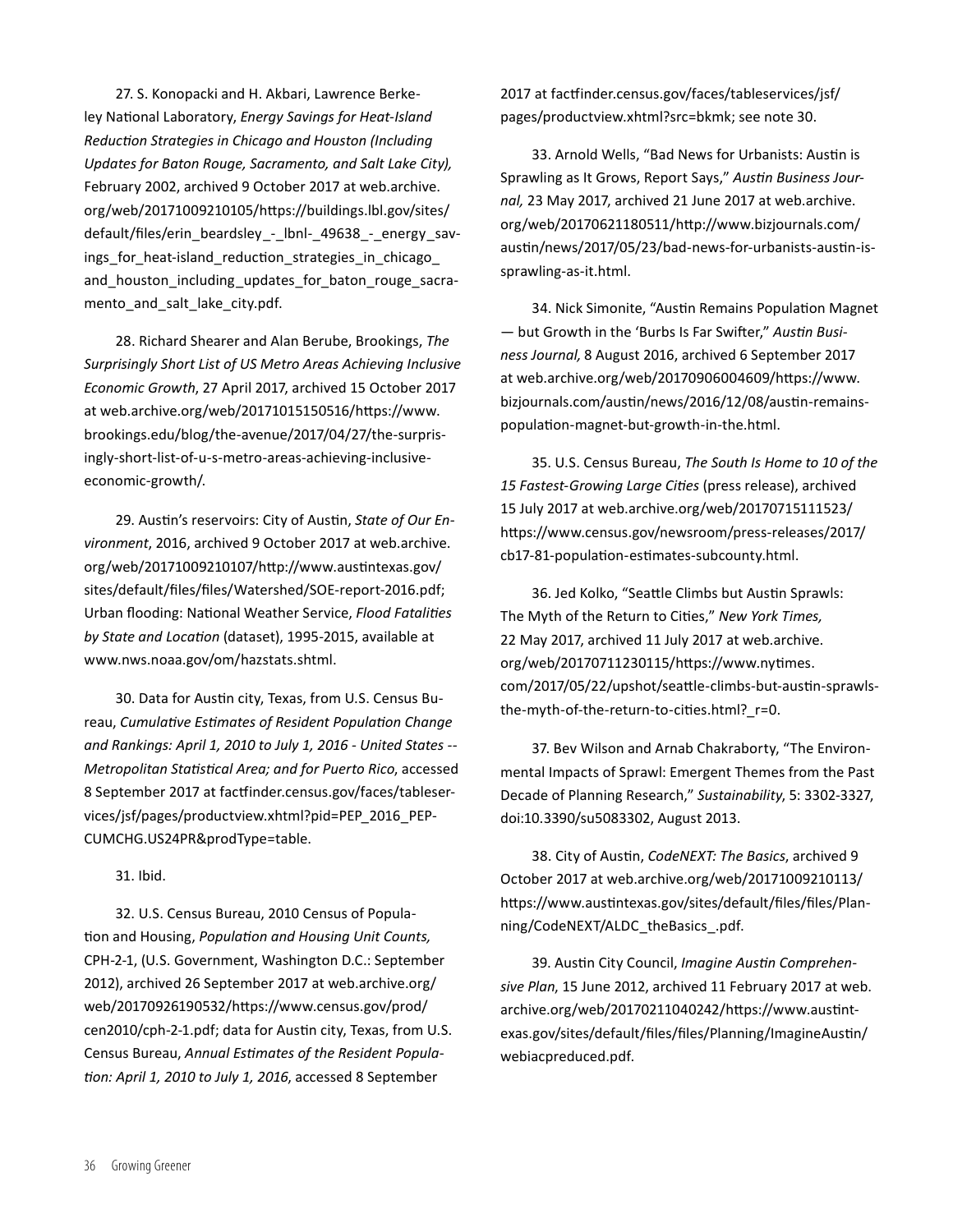40. CodeNEXT and City of Austin, *Austin Land Development Code: Code Draft Preview,* Spring 2017, archived 29 June 2017 at [web.archive.org/web/20170629002200/](https://web.archive.org/web/20170629002200/http://www.austintexas.gov/sites/default/files/files/Planning/CodeNEXT/CodeNEXT_Pamphlet.pdf) [http://www.austintexas.gov/sites/default/files/files/Plan](https://web.archive.org/web/20170629002200/http://www.austintexas.gov/sites/default/files/files/Planning/CodeNEXT/CodeNEXT_Pamphlet.pdf)[ning/CodeNEXT/CodeNEXT\\_Pamphlet.pdf](https://web.archive.org/web/20170629002200/http://www.austintexas.gov/sites/default/files/files/Planning/CodeNEXT/CodeNEXT_Pamphlet.pdf).

41. Ibid.

 42. City of Austin, *Mueller Redevelopment,* archived 10 October 2017 at [web.archive.org/web/20171010143538/](https://web.archive.org/web/20171010143538/https:/austintexas.gov/department/mueller-redevelopment) [https://austintexas.gov/department/mueller-redevelop](https://web.archive.org/web/20171010143538/https:/austintexas.gov/department/mueller-redevelopment)[ment](https://web.archive.org/web/20171010143538/https:/austintexas.gov/department/mueller-redevelopment).

 43. The Trust for Public Land, *TPL LandVote Database – History – Texas,* accessed 22 September 2017 at [tpl.quick](https://tpl.quickbase.com/db/bbqna2qct?a=dbpage&pageID=8)[base.com/db/bbqna2qct?a=dbpage&pageID=8](https://tpl.quickbase.com/db/bbqna2qct?a=dbpage&pageID=8).

 44. Joel Warren Barna, "The Rise and Fall of Smart Growth in Austin," *Cite,* 5: 22–25, 2002, accessed 9 October 2017 at [offcite.org/wp-content/uploads/sites/3/2010/03/](http://offcite.org/wp-content/uploads/sites/3/2010/03/TheRiseAndFallOfSmartGrowthInAustin_Barna_Cite53.pdf) [TheRiseAndFallOfSmartGrowthInAustin\\_Barna\\_Cite53.pdf](http://offcite.org/wp-content/uploads/sites/3/2010/03/TheRiseAndFallOfSmartGrowthInAustin_Barna_Cite53.pdf).

 45. Katherine Gregor, "Developing Stories: Learning from Denver," *Austin Chronicle,* 3 July 2009, archived 9 October 2017 at [web.archive.org/web/20171009210117/](https://web.archive.org/web/20171009210117/https://www.austinchronicle.com/news/2009-07-03/803445/) [https://www.austinchronicle.com/news/2009-07-](https://web.archive.org/web/20171009210117/https://www.austinchronicle.com/news/2009-07-03/803445/) [03/803445/](https://web.archive.org/web/20171009210117/https://www.austinchronicle.com/news/2009-07-03/803445/).

46. Ibid.

 47. U.S. Department of Housing and Urban Development, "Denver's New Code Targets Sustainable Growth," *Breakthroughs*, 10(4), July 2011, archived 9 December 2016 at [web.archive.org/web/20161209014956/https://archives.](https://web.archive.org/web/20161209014956/https://archives.huduser.gov/rbc/archives/newsletter/vol10iss4_2.html) [huduser.gov/rbc/archives/newsletter/vol10iss4\\_2.html](https://web.archive.org/web/20161209014956/https://archives.huduser.gov/rbc/archives/newsletter/vol10iss4_2.html).

 48. Colin Woodard, "The Train That Saved Denver," *Politico*, 19 May 2016, accessed 21 July 2017 at [web.](https://web.archive.org/web/20170721154710/http://www.politico.com/magazine/story/2016/05/what-works-denver-rail-system-growth-213905) [archive.org/web/20170721154710/http://www.politico.](https://web.archive.org/web/20170721154710/http://www.politico.com/magazine/story/2016/05/what-works-denver-rail-system-growth-213905) [com/magazine/story/2016/05/what-works-denver-rail](https://web.archive.org/web/20170721154710/http://www.politico.com/magazine/story/2016/05/what-works-denver-rail-system-growth-213905)[system-growth-213905](https://web.archive.org/web/20170721154710/http://www.politico.com/magazine/story/2016/05/what-works-denver-rail-system-growth-213905); Dan Elliott, "Clean Air Group Says Denver, Fort Collins Improving on Ozone," *Associated Press,*  19 April 2017, accessed 9 October 2017 at [web.archive.org/](https://web.archive.org/web/20171009210120/https://www.usnews.com/news/best-states/colorado/articles/2017-04-19/clean-air-group-says-denver-fort-collins-improving-on-ozone) [web/20171009210120/https://www.usnews.com/news/](https://web.archive.org/web/20171009210120/https://www.usnews.com/news/best-states/colorado/articles/2017-04-19/clean-air-group-says-denver-fort-collins-improving-on-ozone) [best-states/colorado/articles/2017-04-19/clean-air-group](https://web.archive.org/web/20171009210120/https://www.usnews.com/news/best-states/colorado/articles/2017-04-19/clean-air-group-says-denver-fort-collins-improving-on-ozone)[says-denver-fort-collins-improving-on-ozone](https://web.archive.org/web/20171009210120/https://www.usnews.com/news/best-states/colorado/articles/2017-04-19/clean-air-group-says-denver-fort-collins-improving-on-ozone).

 49. Thomas W. Eitler, Edward T. McMahon and Theodore C. Thoerig, *Ten Principles for Building Healthy Places*, (Washington, DC: Urban Land Institute, 2013,) archived 17 August 2016 at [web.archive.org/web/20160817071839/](https://web.archive.org/web/20160817071839/http://uli.org/wp-content/uploads/ULI-Documents/10-Principles-for-Building-Healthy-Places.pdf) [http://uli.org/wp-content/uploads/ULI-Documents/10-](https://web.archive.org/web/20160817071839/http://uli.org/wp-content/uploads/ULI-Documents/10-Principles-for-Building-Healthy-Places.pdf) [Principles-for-Building-Healthy-Places.pdf](https://web.archive.org/web/20160817071839/http://uli.org/wp-content/uploads/ULI-Documents/10-Principles-for-Building-Healthy-Places.pdf).

 50. "Multi-Year Roadway Data Tables" from Texas Department of Transportation, *Roadway Inventory,* accessed 22 September 2017 at [web.archive.org/](https://web.archive.org/web/20170906005613/https://www.txdot.gov/inside-txdot/division/transportation-planning/roadway-inventory.html) [web/20170906005613/https://www.txdot.gov/inside](https://web.archive.org/web/20170906005613/https://www.txdot.gov/inside-txdot/division/transportation-planning/roadway-inventory.html)[txdot/division/transportation-planning/roadway-inventory.](https://web.archive.org/web/20170906005613/https://www.txdot.gov/inside-txdot/division/transportation-planning/roadway-inventory.html) [html](https://web.archive.org/web/20170906005613/https://www.txdot.gov/inside-txdot/division/transportation-planning/roadway-inventory.html); data for Austin city, Texas, from U.S. Census Bureau, *2011-2015 American Community Survey 5-Year Estimates*, accessed 17 September 2017 at [factfinder.census.gov/](https://factfinder.census.gov/faces/tableservices/jsf/pages/productview.xhtml?src=CF) [faces/tableservices/jsf/pages/productview.xhtml?src=CF](https://factfinder.census.gov/faces/tableservices/jsf/pages/productview.xhtml?src=CF).

 51. Todd Litman, "The Costs of Automobile Dependency and the Benefits of Balances Transportation," *Victoria Transport Policy Institute,* 2 August 2002, accessed 23 August 2016 at [web.archive.org/web/20160817124617/](https://web.archive.org/web/20160817124617/http://vtpi.org/autodep.pdf) [http://vtpi.org/autodep.pdf;](https://web.archive.org/web/20160817124617/http://vtpi.org/autodep.pdf) Ralph Buehler, "9 Reasons the U.S. Ended Up So Much More Car-Dependent Than Europe," *CityLab*, 4 February 2014, archived 23 August 2017 at [web.archive.org/web/20170823203426/https://www.](https://web.archive.org/web/20170823203426/https://www.citylab.com/transportation/2014/02/9-reasons-us-ended-so-much-more-car-dependent-europe/8226/) [citylab.com/transportation/2014/02/9-reasons-us-ended](https://web.archive.org/web/20170823203426/https://www.citylab.com/transportation/2014/02/9-reasons-us-ended-so-much-more-car-dependent-europe/8226/)[so-much-more-car-dependent-europe/8226/](https://web.archive.org/web/20170823203426/https://www.citylab.com/transportation/2014/02/9-reasons-us-ended-so-much-more-car-dependent-europe/8226/)

 52. Link to transport energy consumption: Reid Ewing, Rolf Pendall, and Don Chen, "Measuring Sprawl and Its Transportation Impacts," *Transportation Research Record*, 03-4195: 175-183, 2003, accessed 15 September 2015 at [web.archive.org/web/20150915133601/http://mrc.cap.](https://web.archive.org/web/20150915133601/http://mrc.cap.utah.edu/wp-content/uploads/sites/8/2015/04/fulltext1.pdf) [utah.edu/wp-content/uploads/sites/8/2015/04/fulltext1.](https://web.archive.org/web/20150915133601/http://mrc.cap.utah.edu/wp-content/uploads/sites/8/2015/04/fulltext1.pdf) [pdf](https://web.archive.org/web/20150915133601/http://mrc.cap.utah.edu/wp-content/uploads/sites/8/2015/04/fulltext1.pdf); Benefits of density: Jinwon Kim and David Brownstone, "The Impact of Residential Density on Vehicle Usage and Fuel Consumption: Evidence from National Samples," *Energy Economics*, 10: 196-206, [doi.org/10.1016/j.ene](https://doi.org/10.1016/j.eneco.2013.06.012)[co.2013.06.012](https://doi.org/10.1016/j.eneco.2013.06.012), 2013, archived 22 September 2017 at [web.](https://web.archive.org/web/20170922213023/http://www.economics.uci.edu/%7Edbrownst/KimBrownstoneUCE3WP.pdf) [archive.org/web/20170922213023/http://www.economics.](https://web.archive.org/web/20170922213023/http://www.economics.uci.edu/%7Edbrownst/KimBrownstoneUCE3WP.pdf) [uci.edu/%7Edbrownst/KimBrownstoneUCE3WP.pdf.](https://web.archive.org/web/20170922213023/http://www.economics.uci.edu/%7Edbrownst/KimBrownstoneUCE3WP.pdf)

 53. Reid Ewing, Rolf Pendall, and Don Chen, "Measuring Sprawl and Its Transportation Impacts," *Transportation*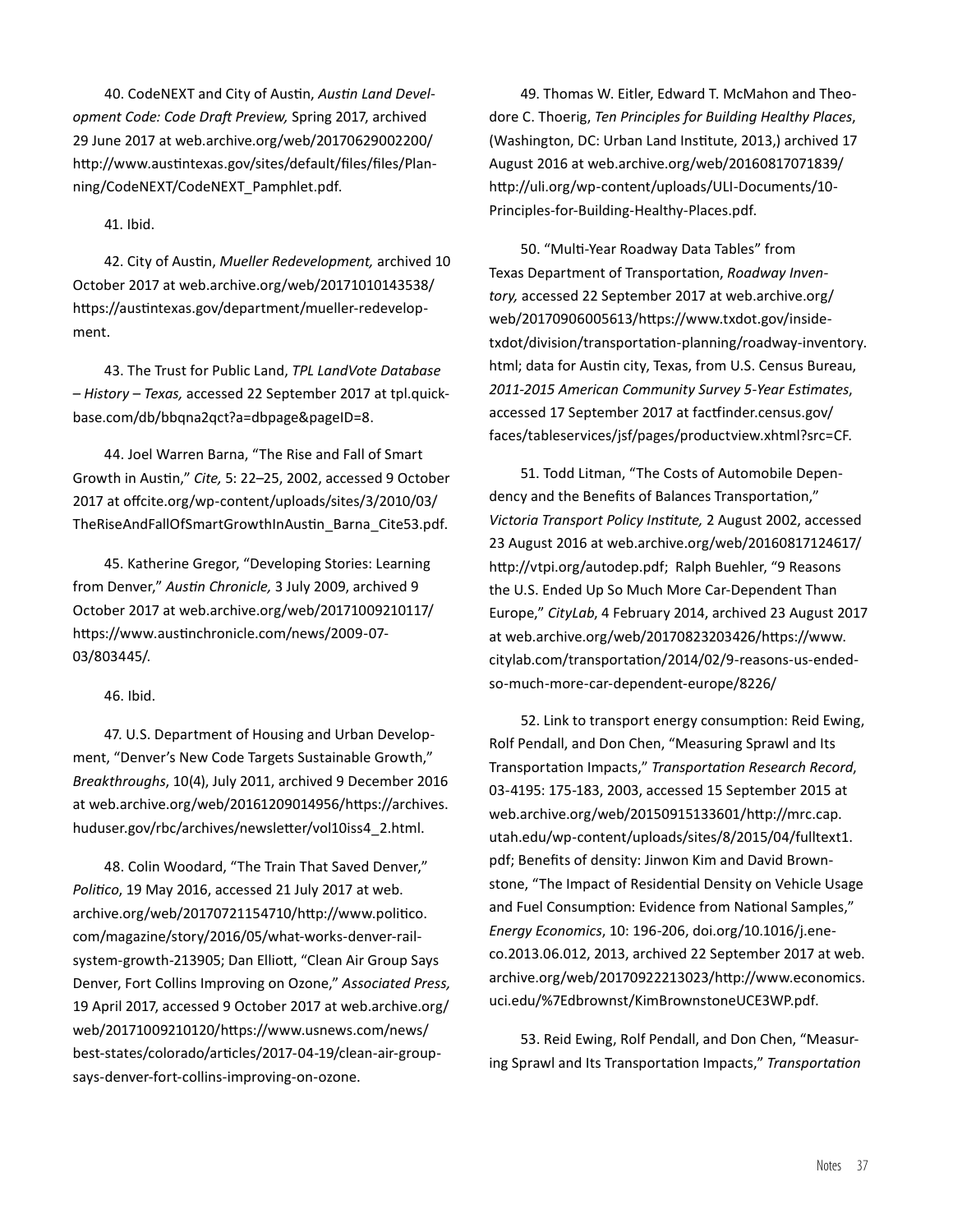*Research Record*, 03-4195: 175-183, 2003, accessed 15 September 2015 at [web.archive.org/web/20150915133601/](https://web.archive.org/web/20150915133601/http://mrc.cap.utah.edu/wp-content/uploads/sites/8/2015/04/fulltext1.pdf) [http://mrc.cap.utah.edu/wp-content/uploads/](https://web.archive.org/web/20150915133601/http://mrc.cap.utah.edu/wp-content/uploads/sites/8/2015/04/fulltext1.pdf) [sites/8/2015/04/fulltext1.pdf](https://web.archive.org/web/20150915133601/http://mrc.cap.utah.edu/wp-content/uploads/sites/8/2015/04/fulltext1.pdf).

 54. Antonio M. Bento et al., "The Effects of Urban Spatial Structure on Travel Demand in the United States," *Review of Economics and Statistics,* 87(3): 466-478, August 2005, archived 12 August 2017 at [web.archive.org/](https://web.archive.org/web/20170812092926/http://faculty.som.yale.edu/mushfiqmobarak/papers/urban%20spatial%20structure.pdf) [web/20170812092926/http://faculty.som.yale.edu/mush](https://web.archive.org/web/20170812092926/http://faculty.som.yale.edu/mushfiqmobarak/papers/urban%20spatial%20structure.pdf)[fiqmobarak/papers/urban%20spatial%20structure.pdf](https://web.archive.org/web/20170812092926/http://faculty.som.yale.edu/mushfiqmobarak/papers/urban%20spatial%20structure.pdf).

#### 55. Ibid.

 56. Jinwon Kim and David Brownstone, "The Impact of Residential Density on Vehicle Usage and Fuel Consumption: Evidence from National Samples," *Energy Economics*, 10: 196-206, [doi.org/10.1016/j.eneco.2013.06.012](https://doi.org/10.1016/j.eneco.2013.06.012), 2013, archived 22 September 2017 at [web.archive.org/](https://web.archive.org/web/20170922213023/http://www.economics.uci.edu/%7Edbrownst/KimBrownstoneUCE3WP.pdf) [web/20170922213023/http://www.economics.uci.](https://web.archive.org/web/20170922213023/http://www.economics.uci.edu/%7Edbrownst/KimBrownstoneUCE3WP.pdf) [edu/%7Edbrownst/KimBrownstoneUCE3WP.pdf](https://web.archive.org/web/20170922213023/http://www.economics.uci.edu/%7Edbrownst/KimBrownstoneUCE3WP.pdf).

 57. Peter Newman and Jeffrey Kenworthy, *Cities and Automobile Dependence,* 1989.

 58. Pounds of CO2: Table 5 from Edward L. Glaeser and Matthew E. Kahn, "The Greenness of Cities: Carbon Dioxide Emissions and Urban Development," *Journal of Urban Economics*, 6(3): 404-418, [doi.org/10.1016/j.](https://doi.org/10.1016/j.jue.2009.11.006) [jue.2009.11.006](https://doi.org/10.1016/j.jue.2009.11.006), 2010, archived 9 October 2017 at [web.](https://web.archive.org/web/20171009210136/https://www.hks.harvard.edu/sites/default/files/centers/taubman/files/glaeser_08_greencities.pdf) [archive.org/web/20171009210136/https://www.hks.](https://web.archive.org/web/20171009210136/https://www.hks.harvard.edu/sites/default/files/centers/taubman/files/glaeser_08_greencities.pdf) [harvard.edu/sites/default/files/centers/taubman/files/glae](https://web.archive.org/web/20171009210136/https://www.hks.harvard.edu/sites/default/files/centers/taubman/files/glaeser_08_greencities.pdf)[ser\\_08\\_greencities.pdf;](https://web.archive.org/web/20171009210136/https://www.hks.harvard.edu/sites/default/files/centers/taubman/files/glaeser_08_greencities.pdf) Gasoline equivalent: U.S. Environmental Protection Agency, *Greenhouse Gas Equivalencies Calculator*, archived 8 October 2017 at [web.archive.org/](https://web.archive.org/web/20171008021918/https://www.epa.gov/energy/greenhouse-gas-equivalencies-calculator) [web/20171008021918/https://www.epa.gov/energy/green](https://web.archive.org/web/20171008021918/https://www.epa.gov/energy/greenhouse-gas-equivalencies-calculator)[house-gas-equivalencies-calculator.](https://web.archive.org/web/20171008021918/https://www.epa.gov/energy/greenhouse-gas-equivalencies-calculator)

 59. Based on Bastrop, Caldwell, Hays, Travis and Williamson County data, see note 50, *Roadway Inventory*; U.S. Census Bureau, *2011-2015 American Community Survey 5-Year Estimates*, accessed 17 September 2017 at [fact](https://factfinder.census.gov/faces/tableservices/jsf/pages/productview.xhtml?src=CF)[finder.census.gov/faces/tableservices/jsf/pages/product](https://factfinder.census.gov/faces/tableservices/jsf/pages/productview.xhtml?src=CF)[view.xhtml?src=CF](https://factfinder.census.gov/faces/tableservices/jsf/pages/productview.xhtml?src=CF); City of Austin, *Austin Area Population* 

*Histories and Forecasts,* January 2013, archived 15 February 2017 at [web.archive.org/web/20170215091743/http://](https://web.archive.org/web/20170215091743/http://www.austintexas.gov/sites/default/files/files/Planning/Demographics/austin_forecast_2013_annual_pub) [www.austintexas.gov/sites/default/files/files/Planning/De](https://web.archive.org/web/20170215091743/http://www.austintexas.gov/sites/default/files/files/Planning/Demographics/austin_forecast_2013_annual_pub)[mographics/austin\\_forecast\\_2013\\_annual\\_pub](https://web.archive.org/web/20170215091743/http://www.austintexas.gov/sites/default/files/files/Planning/Demographics/austin_forecast_2013_annual_pub). and U.S. Census Bureau, *2006-2010 American Community Survey 5-Year Estimates*, accessed 17 September 2017 at [factfind](https://factfinder.census.gov/faces/tableservices/jsf/pages/productview.xhtml?src=CF)[er.census.gov/faces/tableservices/jsf/pages/productview.](https://factfinder.census.gov/faces/tableservices/jsf/pages/productview.xhtml?src=CF) [xhtml?src=CF.](https://factfinder.census.gov/faces/tableservices/jsf/pages/productview.xhtml?src=CF)

60. See note 4.

 61. Urban Land Institute, *Moving Cooler: An Analysis of Transportation Strategies for Reducing Greenhouse Gas Emissions*, July 2009.

 62. Mark R. Stevens, "Does Compact Development Make People Drive Less?," *Journal of the American Planning Association,* 83(1): 7-18, 2017.

63. Ibid.

64. Ibid.

65. See note 4, pp. 15-16.

 66. Density and bicycling: E.K. Nehme, et al., "Sociodemographic Factors, Population Density, and Bicycling for Transportation in the United States," Journal of Physical Activity and Health, in press, DOI: <10.1123/jpah>.2014-0469; mixed-use and bicycling: Yan Xing, Susan L. Handy and Patricia L. Mokhtarian, "Factors Associated with Proportions and Miles of Bicycling for Transportation and Recreation in Six Small U.S. Cities," Transportation Research Part D 15:73- 81, 2010, DOI: <10.1016/j.trd>.2009.09.004.

 67. Lawrence D. Frank and Gary Pivo, "Impacts of Mixed Use and Density on Utilization of Three Modes of Travel: Single-Occupant Vehicle, Transit, and Walking," Transportation Research Record 1466: 44-52, 1994; Chanam Lee and Anne Vernez Moudon, "Correlates of Walking for Transportation or Recreation Purposes," Journal of Physical Activity and Health, 3 (Supp. 1): S77-S98, 2006.

68. Ibid.

69. Ibid.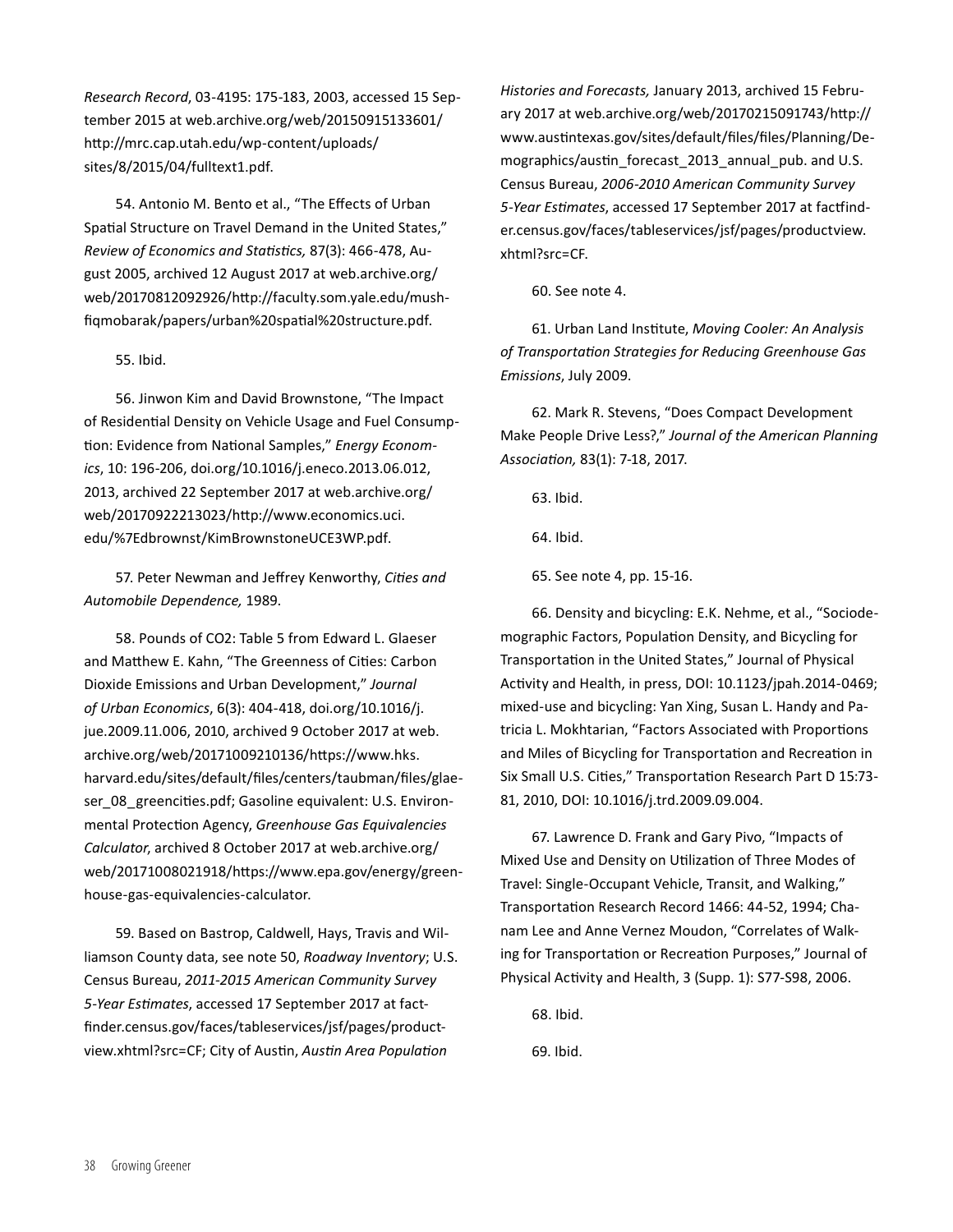70. Chanam Lee and Anne Vernez Moudon, "Correlates of Walking for Transportation or Recreation Purposes," Journal of Physical Activity and Health, 3 (Supp. 1): S77-S98, 2006.

71. See note 61.

 72. Shlomo Angel et al., "The Persistent Decline in Urban Densities: Global and Historical Evidence of 'Sprawl'," *Lincoln Institute of Land Policy*, 2010, archived 3 November 2017 at [web.archive.org/web/20161103145021/http://](https://web.archive.org/web/20161103145021/http://www.lincolninst.edu:80/publications/working-papers/persistent-decline-urban-densities) [www.lincolninst.edu:80/publications/working-papers/](https://web.archive.org/web/20161103145021/http://www.lincolninst.edu:80/publications/working-papers/persistent-decline-urban-densities) [persistent-decline-urban-densities](https://web.archive.org/web/20161103145021/http://www.lincolninst.edu:80/publications/working-papers/persistent-decline-urban-densities), pp. 53, 114.

 73. Increased transit demand: Brian D. Taylor and Camille N.Y. Fink, "The Factors Influencing Transit Ridership: A Review and Analysis of the Ridership Literature*", University of California Transportation Center, Working Papers,* 2003, archived 2 October 2015 at [web.archive.org/](https://web.archive.org/web/20151002084903/http://reconnectingamerica.org/assets/Uploads/ridersipfactors.pdf) [web/20151002084903/http://reconnectingamerica.org/](https://web.archive.org/web/20151002084903/http://reconnectingamerica.org/assets/Uploads/ridersipfactors.pdf) [assets/Uploads/ridersipfactors.pdf](https://web.archive.org/web/20151002084903/http://reconnectingamerica.org/assets/Uploads/ridersipfactors.pdf); Cost-effectiveness: See Robert Cervero and Erick Guerra, *Urban Densities and Transit: A Multi-Dimensional Perspective*, September 2011.

 74. Adam Miller-Ball, et al., "Car-Sharing: Where and How It Succeeds," *Transportation Research Board,* Transit Cooperative Research Project Report 108, 2005.

75. Ibid.

 76. Mindy Kimball, et al., "Assessing the Potential for Reducing Life-Cycle Environmental Impacts Through Transit-Oriented Development Infill Along Existing Light Rail in Phoenix," *Journal of Planning, Education and Research*, 33(4): 95-410, doi: 10.1177/0739456X13507485, 2013.

 77. Reed Karaim, "Instead of Suburbia: Can Phoenix Discourage Sprawl Now That the Housing Market is Heating Up Again?," *Architect Magazine,* 5 February 2014, archived 19 March 2017 at [web.archive.org/web/20170319051055/](https://web.archive.org/web/20170319051055/http://www.architectmagazine.com:80/practice/instead-of-suburbia-can-phoenix-discourage-sprawl-now-that-the-housing-market-is-heating-up-again_o) [http://www.architectmagazine.com:80/practice/instead](https://web.archive.org/web/20170319051055/http://www.architectmagazine.com:80/practice/instead-of-suburbia-can-phoenix-discourage-sprawl-now-that-the-housing-market-is-heating-up-again_o)[of-suburbia-can-phoenix-discourage-sprawl-now-that](https://web.archive.org/web/20170319051055/http://www.architectmagazine.com:80/practice/instead-of-suburbia-can-phoenix-discourage-sprawl-now-that-the-housing-market-is-heating-up-again_o)[the-housing-market-is-heating-up-again\\_o;](https://web.archive.org/web/20170319051055/http://www.architectmagazine.com:80/practice/instead-of-suburbia-can-phoenix-discourage-sprawl-now-that-the-housing-market-is-heating-up-again_o) Vikas Bajaj, "In Arizona, 'For Sale' Is a Sign of the Time," *New York Times,* 7 November 2006, archived 9 October 2017 at [web.](https://web.archive.org/web/20171009215038/http://www.nytimes.com/2006/11/07/realestate/07land.html?mcubz=0) [archive.org/web/20171009215038/http://www.nytimes.](https://web.archive.org/web/20171009215038/http://www.nytimes.com/2006/11/07/realestate/07land.html?mcubz=0) [com/2006/11/07/realestate/07land.html?mcubz=0.](https://web.archive.org/web/20171009215038/http://www.nytimes.com/2006/11/07/realestate/07land.html?mcubz=0)

 78. City of Phoenix, *Infill Development*, archived 24 March 2016 at [web.archive.org/web/20160524171818/](https://web.archive.org/web/20160524171818/https://www.phoenix.gov/pdd/services/infill-development) [https://www.phoenix.gov/pdd/services/infill-develop](https://web.archive.org/web/20160524171818/https://www.phoenix.gov/pdd/services/infill-development)[ment](https://web.archive.org/web/20160524171818/https://www.phoenix.gov/pdd/services/infill-development).

 79. Mark Brodie, "Resurgence In Infill Development Evident In Phoenix," *KJZZ*, 30 May 2014, archived 13 May 2016 at [web.archive.org/web/20160513104158/http://](https://web.archive.org/web/20160513104158/http://kjzz.org:80/content/31814/resurgence-infill-development-evident-phoenix) [kjzz.org:80/content/31814/resurgence-infill-develop](https://web.archive.org/web/20160513104158/http://kjzz.org:80/content/31814/resurgence-infill-development-evident-phoenix)[ment-evident-phoenix](https://web.archive.org/web/20160513104158/http://kjzz.org:80/content/31814/resurgence-infill-development-evident-phoenix); Catherine Reagor, "Metro Phoenix strating to grow up instead," [AZCentral.com,](AZCentral.com) 7 August 2016, available at [www.azcentral.com/story/money/](http://www.azcentral.com/story/money/real-estate/catherine-reagor/2016/08/07/metro-phoenix-starting-grow-up-instead-out/87302308/) [real-estate/catherine-reagor/2016/08/07/metro-phoenix](http://www.azcentral.com/story/money/real-estate/catherine-reagor/2016/08/07/metro-phoenix-starting-grow-up-instead-out/87302308/)[starting-grow-up-instead-out/87302308/](http://www.azcentral.com/story/money/real-estate/catherine-reagor/2016/08/07/metro-phoenix-starting-grow-up-instead-out/87302308/).

- 80. See note 76.
- 81. See note 1.
- 82. Ibid.
- 83. Ibid.
- 84. Ibid.
- 85. Ibid.

 86. PlaNYC, Mayor's Office of Operations, New York City, *Inventory of New York City Greenhouse Gas Emissions*, 2007, archived 9 August 2017 at [web.archive.org/](https://web.archive.org/web/20170809213359/http://www.nyc.gov/html/om/pdf/ccp_report041007.pdf) [web/20170809213359/http://www.nyc.gov/html/om/pdf/](https://web.archive.org/web/20170809213359/http://www.nyc.gov/html/om/pdf/ccp_report041007.pdf) [ccp\\_report041007.pdf.](https://web.archive.org/web/20170809213359/http://www.nyc.gov/html/om/pdf/ccp_report041007.pdf)

 87. Jonathan Norman, Heather L. MacLean, and Christopher A. Kennedy, "Comparing High and Low Residential Density: Life-Cycle Analysis of Energy Use and Greenhouse Gas Emissions," *Journal of Urban Planning in Development,* 132(1): 10-21, DOI: 10.1061/(ASCE)0733- 9488(2006)132:1(10), 2006.

#### 88. See note 2.

 89. Carol Stewart and Todd Schmitt, EEA Consulting Engineers, *Austin Energy District Cooling System Expansion* (presentation), accessed 18 September 2017 at [districtenergy.org/HigherLogic/System/DownloadDocu](http://www.districtenergy.org/HigherLogic/System/DownloadDocumentFile.ashx?DocumentFileKey=91729c11-bc17-181e-f658-082644aac9e4&forceDialog=0)[mentFile.ashx?DocumentFileKey=91729c11-bc17-181e](http://www.districtenergy.org/HigherLogic/System/DownloadDocumentFile.ashx?DocumentFileKey=91729c11-bc17-181e-f658-082644aac9e4&forceDialog=0)[f658-082644aac9e4&forceDialog=0](http://www.districtenergy.org/HigherLogic/System/DownloadDocumentFile.ashx?DocumentFileKey=91729c11-bc17-181e-f658-082644aac9e4&forceDialog=0).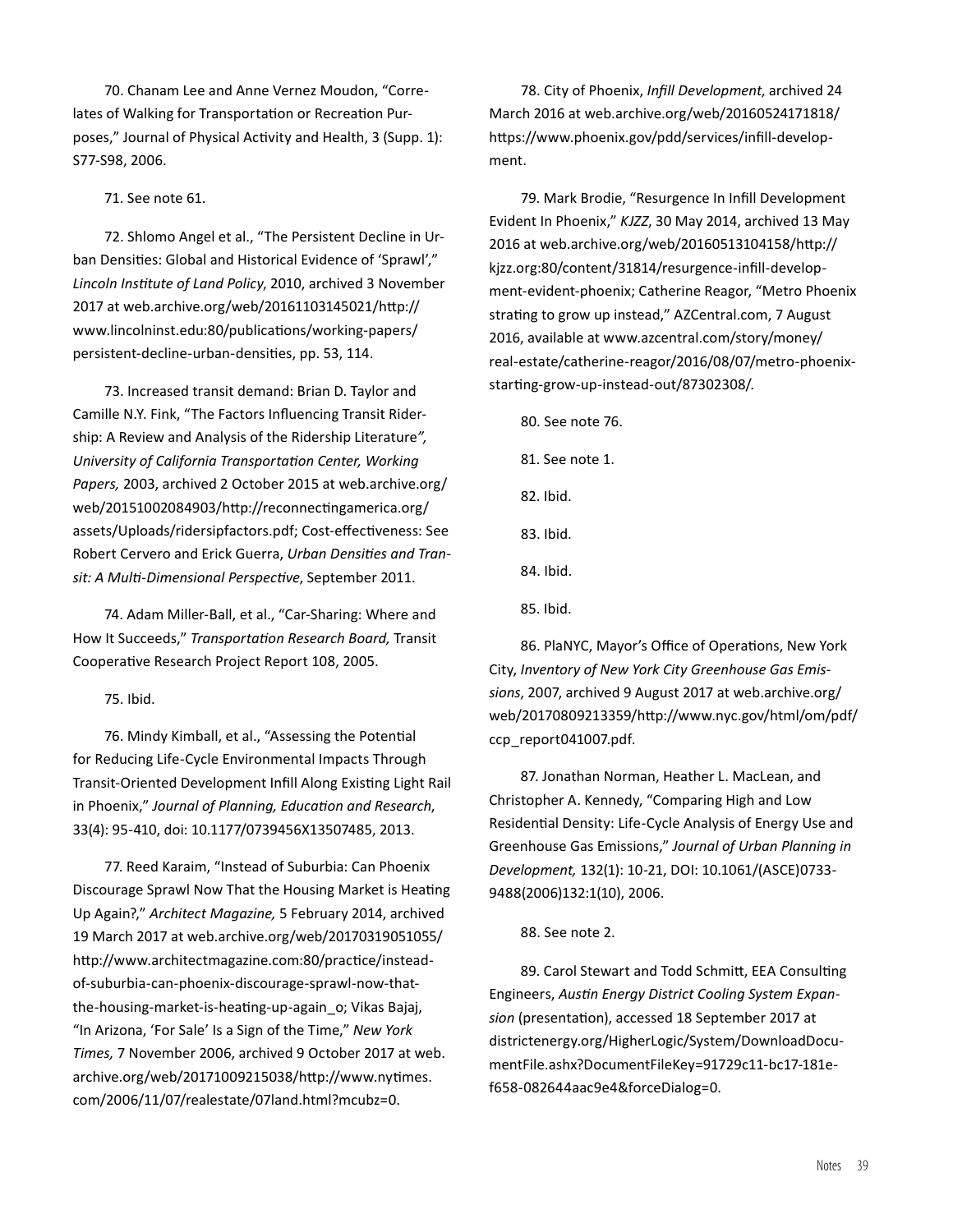90. International Council for Local Environmental Initiatives, *District Energy in Cities Initiative*, archived 6 June 2017 at [web.archive.org/web/20170606130316/http://](https://web.archive.org/web/20170606130316/http://www.iclei.org/activities/agendas/low-carbon-city/districtenergy.html) [www.iclei.org/activities/agendas/low-carbon-city/distric](https://web.archive.org/web/20170606130316/http://www.iclei.org/activities/agendas/low-carbon-city/districtenergy.html)[tenergy.html.](https://web.archive.org/web/20170606130316/http://www.iclei.org/activities/agendas/low-carbon-city/districtenergy.html)

91. See note 5.

92. Ibid.

93. See note 7.

94. Ibid.

 95. Robert McDonald, et al., "Estimating Watershed Degradation over the Last Century and Its Impact on Water-Treatment Costs for the World's Large Cities," *Proceedings of the National Academy of Sciences*, 113(32): 9117-9122, doi: <10.1073/pnas>.1605354113, 2016.

96. See note 7.

 97. David Barer, Kevin Schweller and Josh Hinkle, "Despite Dangers, Few Regulations for Private Well Users," *KXAN*, 12 August 2016, archived 15 August 2017 at [web.](https://web.archive.org/web/20170815040240/http://kxan.com/investigative-story/despite-dangers-few-regulations-for-private-well-users/) [archive.org/web/20170815040240/http://kxan.com/inves](https://web.archive.org/web/20170815040240/http://kxan.com/investigative-story/despite-dangers-few-regulations-for-private-well-users/)[tigative-story/despite-dangers-few-regulations-for-private](https://web.archive.org/web/20170815040240/http://kxan.com/investigative-story/despite-dangers-few-regulations-for-private-well-users/)[well-users/.](https://web.archive.org/web/20170815040240/http://kxan.com/investigative-story/despite-dangers-few-regulations-for-private-well-users/)

 98. Karen Bernstein, "Amid a Trickle of Regulation, Private Wells Surging in Austin," 9 January 2013, archived 16 January 2016 at [web.archive.org/web/20160116063339/](https://web.archive.org/web/20160116063339/http://kut.org/post/amid-trickle-regulation-private-wells-surging-austin) [http://kut.org/post/amid-trickle-regulation-private-wells](https://web.archive.org/web/20160116063339/http://kut.org/post/amid-trickle-regulation-private-wells-surging-austin)[surging-austin](https://web.archive.org/web/20160116063339/http://kut.org/post/amid-trickle-regulation-private-wells-surging-austin).

 99. Travis County, *Travis County Aquifers*, archived 10 October 2017 at [web.archive.org/web/20171010155938/](https://web.archive.org/web/20171010155938/https://www.traviscountytx.gov/tnr/environmental-quality/water-quality/travis-county-aquifers) [https://www.traviscountytx.gov/tnr/environmental-quali](https://web.archive.org/web/20171010155938/https://www.traviscountytx.gov/tnr/environmental-quality/water-quality/travis-county-aquifers)[ty/water-quality/travis-county-aquifers.](https://web.archive.org/web/20171010155938/https://www.traviscountytx.gov/tnr/environmental-quality/water-quality/travis-county-aquifers)

 100. Texas Parks and Wildlife, *Barton Springs Salamander* (Eurycea sosorum), archived 5 September 2017 at [web.](https://web.archive.org/web/20170905212812/https://tpwd.texas.gov/huntwild/wild/species/bartonspringssalamander/) [archive.org/web/20170905212812/https://tpwd.texas.gov/](https://web.archive.org/web/20170905212812/https://tpwd.texas.gov/huntwild/wild/species/bartonspringssalamander/) [huntwild/wild/species/bartonspringssalamander/.](https://web.archive.org/web/20170905212812/https://tpwd.texas.gov/huntwild/wild/species/bartonspringssalamander/)

 101. John M. Sharp Jr., "The Impacts of Urbanization on Groundwater Systems and Recharge," AQUAmundi,

01008: 51-56, DOI [10.4409/Am-](10.4409/Am)004-10-0008, 2010, archived 8 August 2017 at [web.archive.org/web/20170808220546/](https://web.archive.org/web/20170808220546/http://www.acquesotterranee.it/sites/default/files/Am01008.pdf) [http://www.acquesotterranee.it/sites/default/files/](https://web.archive.org/web/20170808220546/http://www.acquesotterranee.it/sites/default/files/Am01008.pdf) [Am01008.pdf](https://web.archive.org/web/20170808220546/http://www.acquesotterranee.it/sites/default/files/Am01008.pdf).

102. Ibid.

103. Ibid.

 104. Barry J. Hibbs, John M. Sharp, "Hydrogeological Impacts of Urbanization," *Environmental & Engineering Geoscience,* 18(1): 3- 24, [doi.org/10.2113/gseegeosci.18.1.3](https://doi.org/10.2113/gseegeosci.18.1.3), February 2012.

 105. John Sharp, personal communication, 5 October 2017.

 106. Nico Mark Hauwer, "Groundwater Flow and Recharge within the Barton Springs Segment of the Edwards Aquifer, Southern Travis and Northern Hays Counties, Texas," unpublished PhD dissertation, University of Texas, Austin, TX, 328pp., archived 10 October 2017 at [web.archive.](https://web.archive.org/web/20171010160109/https://repositories.lib.utexas.edu/handle/2152/14107) [org/web/20171010160109/https://repositories.lib.utexas.](https://web.archive.org/web/20171010160109/https://repositories.lib.utexas.edu/handle/2152/14107) [edu/handle/2152/14107](https://web.archive.org/web/20171010160109/https://repositories.lib.utexas.edu/handle/2152/14107).

 107. Table 16, "Impact on Groundwater Quality from Various Sources of Urban Aquifer Recharge," from B.L. Morris, et al., *Groundwater and its Susceptibility to Degradation: A Global Assessment of the Problem and Options for Management*, Early Warning and Assessment Report Series, RS. 03-3, United Nations Environment Programme, Nairobi, Kenya, archived 8 January 2017 at [web.archive.org/](https://web.archive.org/web/20170108190043/http://nora.nerc.ac.uk:80/19395/1/Groundwater_INC_cover.pdf) [web/20170108190043/http://nora.nerc.ac.uk:80/19395/1/](https://web.archive.org/web/20170108190043/http://nora.nerc.ac.uk:80/19395/1/Groundwater_INC_cover.pdf) [Groundwater\\_INC\\_cover.pdf.](https://web.archive.org/web/20170108190043/http://nora.nerc.ac.uk:80/19395/1/Groundwater_INC_cover.pdf)

108. See note 105.

 109. Lower Colorado River Authority, *Managing Floods in Flash Flood Alley*, archived 3 September 2017 at [web.](https://web.archive.org/web/20170903223756/https://www.lcra.org/water/floods/Pages/default.aspx) [archive.org/web/20170903223756/https://www.lcra.org/](https://web.archive.org/web/20170903223756/https://www.lcra.org/water/floods/Pages/default.aspx) [water/floods/Pages/default.aspx](https://web.archive.org/web/20170903223756/https://www.lcra.org/water/floods/Pages/default.aspx).

 110. City of Austin, *1981 Memorial Day Flood*, archived 11 November 2017 at [web.archive.org/](https://web.archive.org/web/20161112021409/http://www.austintexas.gov:80/page/1981-memorial-day-flood) [web/20161112021409/http://www.austintexas.gov:80/](https://web.archive.org/web/20161112021409/http://www.austintexas.gov:80/page/1981-memorial-day-flood) [page/1981-memorial-day-flood](https://web.archive.org/web/20161112021409/http://www.austintexas.gov:80/page/1981-memorial-day-flood).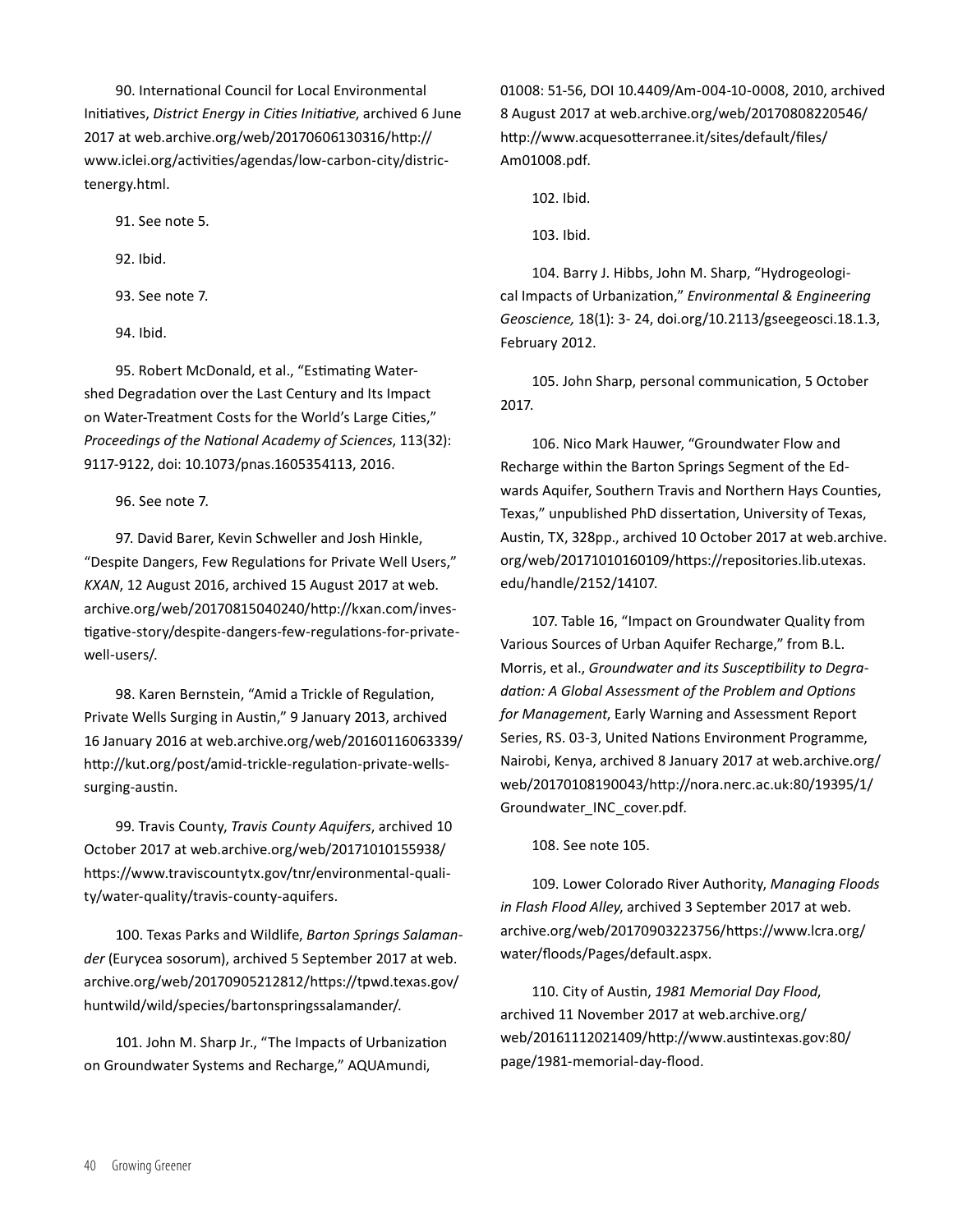111. 14 dead from: American-Statesman Staff, "Two Years Later: The 2015 Memorial Day Weekend Floods," *American Statesman*, 23 May 2017, archived 11 September 2017 at [web.archive.org/web/20170911140612/http://](https://web.archive.org/web/20170911140612/http://www.statesman.com/news/local/two-years-later-the-2015-memorial-day-weekend-floods/d4C2c88wKQWSzmJ01kV4VJ/) [www.statesman.com/news/local/two-years-later-the-](https://web.archive.org/web/20170911140612/http://www.statesman.com/news/local/two-years-later-the-2015-memorial-day-weekend-floods/d4C2c88wKQWSzmJ01kV4VJ/)[2015-memorial-day-weekend-floods/d4C2c88wKQWSzm](https://web.archive.org/web/20170911140612/http://www.statesman.com/news/local/two-years-later-the-2015-memorial-day-weekend-floods/d4C2c88wKQWSzmJ01kV4VJ/)-[J01kV4VJ/](https://web.archive.org/web/20170911140612/http://www.statesman.com/news/local/two-years-later-the-2015-memorial-day-weekend-floods/d4C2c88wKQWSzmJ01kV4VJ/); \$80 million in damage, including \$10 million in Tavis County, from: Jillian Beck, "Memorial Weekend Storms Took Costly Toll on Public, Private Property," *Statesman*, 12 June 2015, accessed 13 September 2017 at [atxne.](http://atxne.ws/1HDJpsX) [ws/1HDJpsX.](http://atxne.ws/1HDJpsX)

 112. National Oceanic and Atmospheric Administration, *United States Flood Loss Report - Water Year 2011*, 2013, archived 29 April 2017 at [web.archive.org/](https://web.archive.org/web/20170429160908/http://www.nws.noaa.gov/hic/summaries/WY2011.pdf) [web/20170429160908/http://www.nws.noaa.gov/hic/sum](https://web.archive.org/web/20170429160908/http://www.nws.noaa.gov/hic/summaries/WY2011.pdf)[maries/WY2011.pdf.](https://web.archive.org/web/20170429160908/http://www.nws.noaa.gov/hic/summaries/WY2011.pdf)

 113. Tony Rizk and Rajendra P. Bhattarai, "Austin Water Utility Wastewater Treatment Plants Flood Preparedness, Management and Response," Water Environment Federation Technical Exhibition Conference 2014, archived 10 October 2017 at [web.archive.org/](https://web.archive.org/web/20171010160123/https://www.researchgate.net/publication/279197067_Austin_Water_Utility_Wastewater_Treatment_Plants_Flood_Preparedness_Management_and_Response) [web/20171010160123/https://www.researchgate.net/](https://web.archive.org/web/20171010160123/https://www.researchgate.net/publication/279197067_Austin_Water_Utility_Wastewater_Treatment_Plants_Flood_Preparedness_Management_and_Response) publication/279197067 Austin\_Water\_Utility\_Wastewater Treatment Plants Flood Preparedness Management and Response.

 114. United States Geological Survey, *Effects of Urban Development on Floods* (fact sheet 076-03), November 2003, Archived 23 February 2017 at [web.archive.org/](https://web.archive.org/web/20170223115855/https://pubs.usgs.gov/fs/fs07603/pdf/fs07603.pdf) [web/20170223115855/https://pubs.usgs.gov/fs/fs07603/](https://web.archive.org/web/20170223115855/https://pubs.usgs.gov/fs/fs07603/pdf/fs07603.pdf) [pdf/fs07603.pdf.](https://web.archive.org/web/20170223115855/https://pubs.usgs.gov/fs/fs07603/pdf/fs07603.pdf)

115. See note 11.

 116. 1915 flood: James Rambin, "Looking Back at Austin's 1915 Flood, When Waller and Shoal Creeks Soaked the City," *Towers,* 29 2017, archived 11 October 2017 at [web.](https://web.archive.org/web/20171011133931/http://austin.towers.net/looking-back-at-austins-1915-flood-when-waller-and-shoal-creeks-soaked-the-city/) [archive.org/web/20171011133931/http://austin.towers.](https://web.archive.org/web/20171011133931/http://austin.towers.net/looking-back-at-austins-1915-flood-when-waller-and-shoal-creeks-soaked-the-city/) [net/looking-back-at-austins-1915-flood-when-waller-and](https://web.archive.org/web/20171011133931/http://austin.towers.net/looking-back-at-austins-1915-flood-when-waller-and-shoal-creeks-soaked-the-city/)[shoal-creeks-soaked-the-city/](https://web.archive.org/web/20171011133931/http://austin.towers.net/looking-back-at-austins-1915-flood-when-waller-and-shoal-creeks-soaked-the-city/); see note 11.

 117. Ashantha Goonetilleke, Evan Thomas, Simon Ginn and Dale Gilbert, "Understanding the role of land use in

urban stormwater quality management," *Journal of Environmental Management,* 74(1): 31-42, 2005.

118. See note 10.

119. See note 12.

120. Ibid.

 121. Samuel Brody, Heejun Kim and Joshua Gunn, "Examining the Impacts of Development Patterns on Flooding on the Gulf of Mexico," *Urban Studies*, 50(4): 1-18, DOI: 10.1177/0042098012448551, 2012, accessed 13 September 2017 at [citeseerx.ist.psu.edu/viewdoc/download?doi=10.1.](http://citeseerx.ist.psu.edu/viewdoc/download?doi=10.1.1.1009.8376&rep=rep1&type=pdf) [1.1009.8376&rep=rep1&type=pdf.](http://citeseerx.ist.psu.edu/viewdoc/download?doi=10.1.1.1009.8376&rep=rep1&type=pdf)

122. See note 15.

 123. Water use: Kate Galbraith, "In Austin, Growing Water Needs and Conservation," *Texas Tribune*, 22 June 2011, archived 10 October 2017 at [web.archive.](https://web.archive.org/web/20171010160748/https://www.texastribune.org/2011/06/22/in-austin-growing-water-needs--and-conservation/) [org/web/20171010160748/https://www.texastribune.](https://web.archive.org/web/20171010160748/https://www.texastribune.org/2011/06/22/in-austin-growing-water-needs--and-conservation/) [org/2011/06/22/in-austin-growing-water-needs—and](https://web.archive.org/web/20171010160748/https://www.texastribune.org/2011/06/22/in-austin-growing-water-needs--and-conservation/)[conservation/](https://web.archive.org/web/20171010160748/https://www.texastribune.org/2011/06/22/in-austin-growing-water-needs--and-conservation/); Drought: Marta Toohey, "Austin Swung from Deadly Deluge to Drought, then Back to Deadly Deluge," *Statesman,* 7 January 2016, archived 6 December 2016 at [web.archive.org/web/20161206175946/http://www.](https://web.archive.org/web/20161206175946/http://www.mystatesman.com/news/austin-swung-from-deadly-deluge-drought-then-back-deadly-deluge/gTOQbkm3IaqGxQ2bv9KVpK/) [mystatesman.com/news/austin-swung-from-deadly-del](https://web.archive.org/web/20161206175946/http://www.mystatesman.com/news/austin-swung-from-deadly-deluge-drought-then-back-deadly-deluge/gTOQbkm3IaqGxQ2bv9KVpK/)[uge-drought-then-back-deadly-deluge/gTOQbkm3IaqGx](https://web.archive.org/web/20161206175946/http://www.mystatesman.com/news/austin-swung-from-deadly-deluge-drought-then-back-deadly-deluge/gTOQbkm3IaqGxQ2bv9KVpK/)-[Q2bv9KVpK/](https://web.archive.org/web/20161206175946/http://www.mystatesman.com/news/austin-swung-from-deadly-deluge-drought-then-back-deadly-deluge/gTOQbkm3IaqGxQ2bv9KVpK/).

124. See note 17, *Sprayed Away.*

125. See note 17, p. 36.

 126. Texas Water Development Board, Report to the 84th Texas Legislature, *Water Use of Texas Water Utilities,*  January 2015, [web.archive.org/web/20171011155430/](https://web.archive.org/web/20171011155430/http://www.twdb.texas.gov/publications/reports/special_legislative_reports/doc/2014_WaterUseOfTexasWaterUtilities.pdf) [http://www.twdb.texas.gov/publications/reports/special\\_](https://web.archive.org/web/20171011155430/http://www.twdb.texas.gov/publications/reports/special_legislative_reports/doc/2014_WaterUseOfTexasWaterUtilities.pdf) [legislative\\_reports/doc/2014\\_WaterUseOfTexasWaterUtili](https://web.archive.org/web/20171011155430/http://www.twdb.texas.gov/publications/reports/special_legislative_reports/doc/2014_WaterUseOfTexasWaterUtilities.pdf)[ties.pdf](https://web.archive.org/web/20171011155430/http://www.twdb.texas.gov/publications/reports/special_legislative_reports/doc/2014_WaterUseOfTexasWaterUtilities.pdf), p. 10.

 127. Federal plumbing standards indicate that new toilets can only use up to 1.6 gallons per flush.

128. See note 126, p. 10.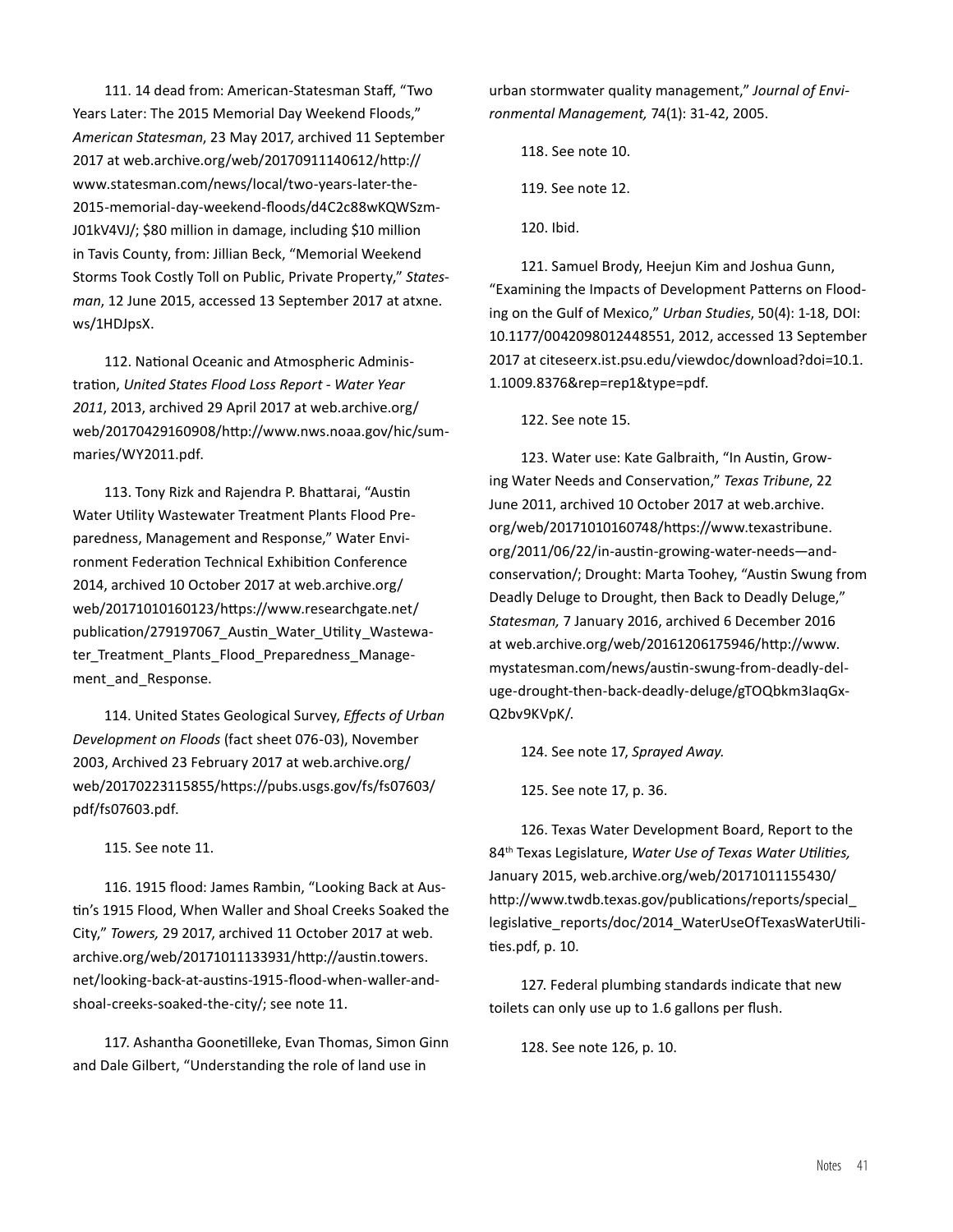129. Drema Gross, Water Conservation Division Manager, Austin Water, personal communication, 11 October 2017.

 130. See note 15. 131. Ibid. 132. See note 16. 133. Ibid. 134. See note 16; see note 15. 135. See note 18. 136. See note 19. 137. Ibid. 138. Ibid.

 139. Elena McDonald-Buller, Jihee Song, Alba Webb and David Allen, "Regional Visions of Urbanization in Austin, Texas and the Impacts on Air Quality and Population Exposure Metrics," *Proceedings of the Air & Waste Management Association Annual Meeting*, Portland, OR, June 2008.

140. See note 23.

 141. Capital Area Council of Governments, *2016 Air Quality Report for the Austin-Round Rock Metropolitan Statistical Area*, 23 August 2017, available at www. capcog.org/documents/airquality/reports/2017/Deliverable 1.1.2-2016 Austin-Round Rock MSA Air Quality\_Report.pdf.

142. See note 24.

143. Ibid.

 144. Centers for Disease Control and Prevention, *Most Recent Asthma State or Territory Data,* archived 13 September 2017 at [web.archive.org/web/20170913005027/https://](https://web.archive.org/web/20170913005027/https://www.cdc.gov/asthma/most_recent_data_states.htm) [www.cdc.gov/asthma/most\\_recent\\_data\\_states.htm](https://web.archive.org/web/20170913005027/https://www.cdc.gov/asthma/most_recent_data_states.htm).

 145. U.S. Environmental Protection Agency, *Health and Environmental Effects of Particulate Mat-* *ter (PM),* archived 25 August 2017 at [web.archive.org/](https://web.archive.org/web/20170825202235/https://www.epa.gov/pm-pollution/health-and-environmental-effects-particulate-matter-pm) [web/20170825202235/https://www.epa.gov/pm-pollution/](https://web.archive.org/web/20170825202235/https://www.epa.gov/pm-pollution/health-and-environmental-effects-particulate-matter-pm) [health-and-environmental-effects-particulate-matter-pm.](https://web.archive.org/web/20170825202235/https://www.epa.gov/pm-pollution/health-and-environmental-effects-particulate-matter-pm)

 146. U.S. Environmental Protection Agency, *Health Effects of Ozone,* archived 25 August 2017, archived at [web.](https://web.archive.org/web/20170825202228/https://www.epa.gov/ozone-pollution/health-effects-ozone-pollution) [archive.org/web/20170825202228/https://www.epa.gov/](https://web.archive.org/web/20170825202228/https://www.epa.gov/ozone-pollution/health-effects-ozone-pollution) [ozone-pollution/health-effects-ozone-pollution.](https://web.archive.org/web/20170825202228/https://www.epa.gov/ozone-pollution/health-effects-ozone-pollution)

 147. Juli I. Rubin et al., "Temperature Dependence of Volatile Organic Compound Evaporative Emissions from Motor vVhicles," *Journal of Geophysical Research,* 111: D03305, doi:10.1029/2005JD006458, 2006, available at [onlinelibrary.wiley.com/doi/10.1029/2005JD006458/pdf.](http://onlinelibrary.wiley.com/doi/10.1029/2005JD006458/pdf)

 148. Hao He et al., "High ozone concentrations on hot days: The role of electric power demand and NOemissions," *Geophysical Research Letters,* 40: 5291-5294, doi:[10.1002/grl.](10.1002/grl)50967, 2013, available at [onlinelibrary.](http://onlinelibrary.wiley.com/doi/10.1002/grl.50967/pdf) [wiley.com/doi/10.1002/grl.50967/pdf](http://onlinelibrary.wiley.com/doi/10.1002/grl.50967/pdf).

 149. Intergovernmental Panel on Climate Change, *The Regional Impacts of Climate Change,* archived 13 October 2017 at [web.archive.org/web/20171013145450/https://](https://web.archive.org/web/20171013145450/https://www.ipcc.ch/ipccreports/sres/regional/index.php?idp=231) [www.ipcc.ch/ipccreports/sres/regional/index.php?idp=231.](https://web.archive.org/web/20171013145450/https://www.ipcc.ch/ipccreports/sres/regional/index.php?idp=231)

 150. David R. Streutker, "Satellite-measured Growth of the Urban Heat Island of Houston, Texas," *Remote Sensing of Environment,* 85: 282-289, doi:10.1016/S0034- 4257(03)00007-5, 2003, accessed 13 September 2017 at [www.utsa.edu/lrsg/Teaching/EES5093/UHI-houston.pdf](http://www.utsa.edu/lrsg/Teaching/EES5093/UHI-houston.pdf).

151. Ibid.

 152. The extreme heat event measure is defined as the 85th percentile of a long-term temperature trend for each metropolitan statistical area, which means they are controlled for geographic variation in regional climates. This allows the comparison of extreme heat event frequency between urban forms.

 153. See note 21. 154. See note 23. 155. Ibid.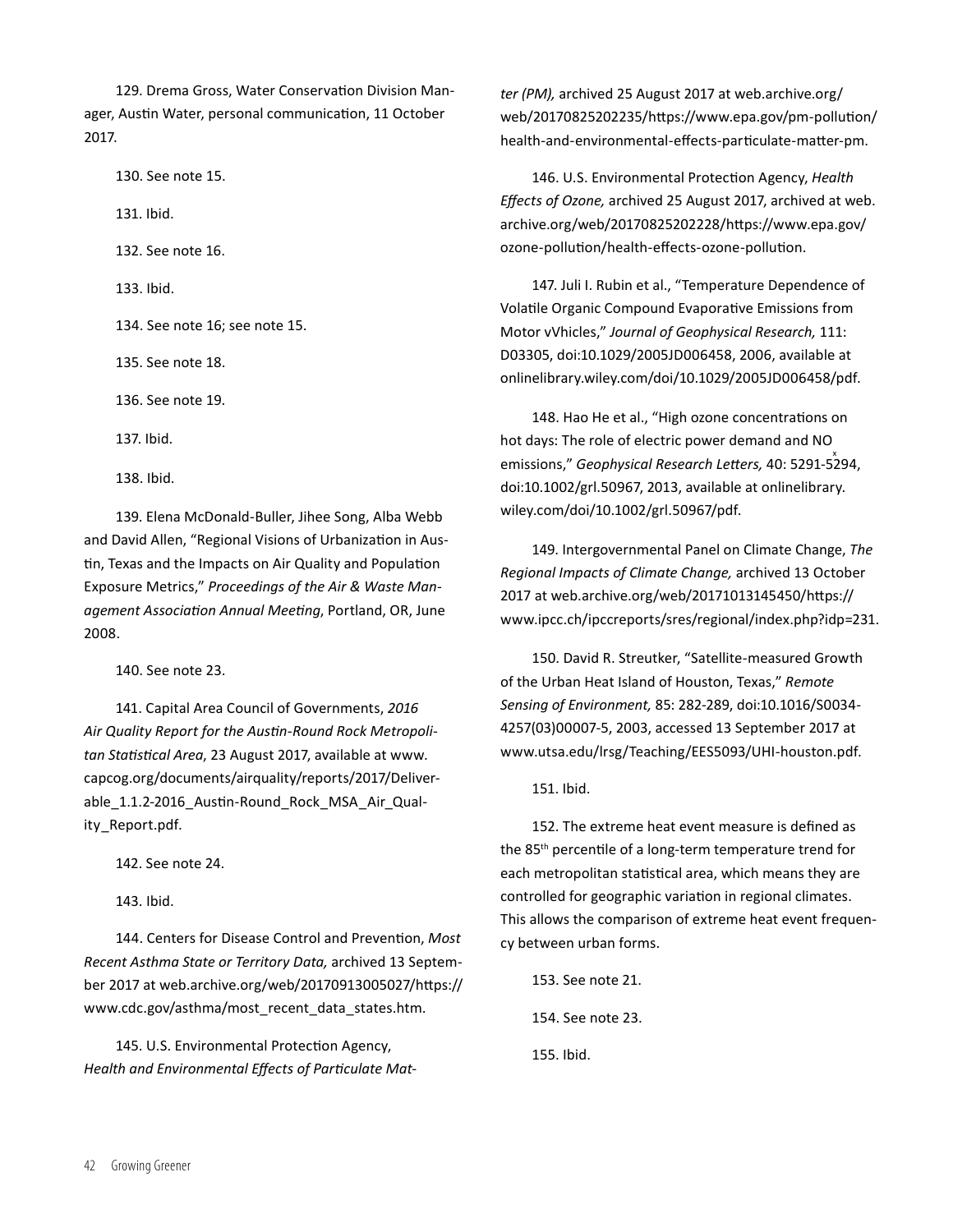156. Brian Stone Jr., Adam C. Mednick, Tracey Holloway, and Scott N. Spak, "Is Compact Growth Good for Air Quality?," *Journal of the American Planning Association,*  73(4): 404-420, doi:10.1080/01944360701653235, 2007.

#### 157. Ibid.

 158. Elena McDonald-Buller, Alba Webb, Kara M. Kockelman and Bin Zhou, "Air Quality Impacts of Transportation and Land Use Policies: A Case Study in Austin, Texas," *Transportation Research Record,* 2158: 28-35, 2010, archived 22 February 2016 at [web.archive.org/](https://web.archive.org/web/20160222022754/http://www.caee.utexas.edu:80/prof/kockelman/public_html/TRB10Emissions.pdf) [web/20160222022754/http://www.caee.utexas.edu:80/](https://web.archive.org/web/20160222022754/http://www.caee.utexas.edu:80/prof/kockelman/public_html/TRB10Emissions.pdf) [prof/kockelman/public\\_html/TRB10Emissions.pdf.](https://web.archive.org/web/20160222022754/http://www.caee.utexas.edu:80/prof/kockelman/public_html/TRB10Emissions.pdf)

159. Ibid.

160. Ibid.

 161. C.A. Pope, et al, "Cardiovascular Mortality and Long-Term Exposure to Particulate Air Pollution: Epidemiological Evidence of General Pathophysiological Pathways of Disease," *Circulation*, 109(1): 71-77, DOI: [10.1161/01.](10.1161/01.CIR) [CIR](10.1161/01.CIR).0000108927.80044.7F, 2004, available at [web.archive.](https://web.archive.org/web/20170116054339/https://www.ncbi.nlm.nih.gov/pubmed/14676145) [org/web/20170116054339/https://www.ncbi.nlm.nih.gov/](https://web.archive.org/web/20170116054339/https://www.ncbi.nlm.nih.gov/pubmed/14676145) [pubmed/14676145](https://web.archive.org/web/20170116054339/https://www.ncbi.nlm.nih.gov/pubmed/14676145); F Laden, J Schwartz, FE Speizer and DW Dockery, "Reduction in fine particulate air pollution and mortality: Extended follow-up of the Harvard Six Cities study," *American Journal of Respiratory and Critical Care Medicine*, 173(6): 667-672, DOI: <10.1164/rccm>.200503- 443OC, 2006, available at 6 January 2017 at [web.archive.](https://web.archive.org/web/20170106172720/https://www.ncbi.nlm.nih.gov/pubmed/16424447) [org/web/20170106172720/https://www.ncbi.nlm.nih.gov/](https://web.archive.org/web/20170106172720/https://www.ncbi.nlm.nih.gov/pubmed/16424447) [pubmed/16424447](https://web.archive.org/web/20170106172720/https://www.ncbi.nlm.nih.gov/pubmed/16424447).

 162. Jeff Larson, "Fiscal Impacts of Residential Growth," *Strong Towns,* 10 July 2014, archived 16 July 2017 at [web.archive.org/web/20170716180000/](file:///C:\Users\keshel\Google%20Drive\EnvTX%20compact%20development\web.archive.org\web\20170716180000\https:\www.strongtowns.org\journal\2014\7\10\fiscal-impacts-of-residential-growth.html) [https://www.strongtowns.org/journal/2014/7/10/fiscal](file:///C:\Users\keshel\Google%20Drive\EnvTX%20compact%20development\web.archive.org\web\20170716180000\https:\www.strongtowns.org\journal\2014\7\10\fiscal-impacts-of-residential-growth.html)[impacts-of-residential-growth.html;](file:///C:\Users\keshel\Google%20Drive\EnvTX%20compact%20development\web.archive.org\web\20170716180000\https:\www.strongtowns.org\journal\2014\7\10\fiscal-impacts-of-residential-growth.html) insight2050, *Fiscal Impacts,* archived 21 October 2016 at [web.archive.org/](https://web.archive.org/web/20161021020017/http://getinsight2050.org/the-report/scenario-metrics/fiscal-impacts/) [web/20161021020017/http://getinsight2050.org/the-re](https://web.archive.org/web/20161021020017/http://getinsight2050.org/the-report/scenario-metrics/fiscal-impacts/)[port/scenario-metrics/fiscal-impacts/](https://web.archive.org/web/20161021020017/http://getinsight2050.org/the-report/scenario-metrics/fiscal-impacts/).

163. See note 10.

164. See note 6, p. 13-14.

 165. Jamie Tratalos, et al., "Urban Form, Biodiversity Potential and Ecosystem Services," *Landscape and Urban Planning,* 83: 308-317, doi:[10.1016/j.landurb](10.1016/j.landurbplan)[plan](10.1016/j.landurbplan).2007.05.003, 2007.

 166. Belinda E. Hatt, Tim D. Fletcher, Christopher J. Walsh and Sally L. Taylor, "The Influence of Urban Density and Drainage Infrastructure on the Concentrations and Loads of Pollutants in Small Streams," *Journal of Environmental Management,* 34(1): 112-124, DOI: 10.1007/s00267- 004-0221-8, 2004.

 167. Brian Zabcik, Environment Texas Research & Policy Center, *Texas Stormwater Scorecard: Evaluating Municipal Policies for Green Stormwater Infrastructure & Low Impact Development,* Fall 2017, available at [environment](https://environmenttexascenter.org/sites/environment/files/reports/Texas%20Stormwater%20Scorecard.pdf)[texascenter.org/sites/environment/files/reports/Texas%20](https://environmenttexascenter.org/sites/environment/files/reports/Texas%20Stormwater%20Scorecard.pdf) [Stormwater%20Scorecard.pdf](https://environmenttexascenter.org/sites/environment/files/reports/Texas%20Stormwater%20Scorecard.pdf).

 168. Elizabeth Berg, Frontier Group and Luke Metzger and Brian Zabcik, Environment Texas Research & Policy Center, *Catching the Rain: How Green Infrastructure Can Reduce Flooding and Improve Water Quality in Texas*, February 2017, available at [frontiergroup.org/sites/default/](https://frontiergroup.org/sites/default/files/reports/Frontier%20Group%20-%20Catching%20the%20Rain%20-%20Feb%202017.pdf) [files/reports/Frontier%20Group%20-%20Catching%20](https://frontiergroup.org/sites/default/files/reports/Frontier%20Group%20-%20Catching%20the%20Rain%20-%20Feb%202017.pdf) [the%20Rain%20-%20Feb%202017.pdf](https://frontiergroup.org/sites/default/files/reports/Frontier%20Group%20-%20Catching%20the%20Rain%20-%20Feb%202017.pdf).

 169. Atkins, U.S. Environmental Protection Agency, *Flood Loss Avoidance Benefits of Green Infrastructure for Stormwater Management,* December 2015, archived 24 June 2017 at [web.archive.org/web/20170624200121/](https://web.archive.org/web/20170624200121/https://www.epa.gov/sites/production/files/2016-05/documents/flood-avoidance-green-infrastructure-12-14-2015.pdf) [https://www.epa.gov/sites/production/files/2016-05/docu](https://web.archive.org/web/20170624200121/https://www.epa.gov/sites/production/files/2016-05/documents/flood-avoidance-green-infrastructure-12-14-2015.pdf)[ments/flood-avoidance-green-infrastructure-12-14-2015.](https://web.archive.org/web/20170624200121/https://www.epa.gov/sites/production/files/2016-05/documents/flood-avoidance-green-infrastructure-12-14-2015.pdf) [pdf.](https://web.archive.org/web/20170624200121/https://www.epa.gov/sites/production/files/2016-05/documents/flood-avoidance-green-infrastructure-12-14-2015.pdf)

 170. Mare Löhmus and John Balbus, "Making Green Infrastructure Healthier Infrastructure," *Infection Ecology & Epidemiology,* 5, [dx.doi.org/10.3402%2Fiee.v5.30082,](https://dx.doi.org/10.3402%2Fiee.v5.30082) 2015.

 171. Eric Goff, AURA director and Evolve Austin Partners board member, personal communication, 8 October 2017.

 172. City of Austin, *Green Stormwater Infrastructure,*  2015, [web.archive.org/web/20170130213427/http://aus](https://web.archive.org/web/20170130213427/http://austintexas.gov/sites/default/files/files/Watershed/MasterPlan/Green_Infrastructure.pdf)-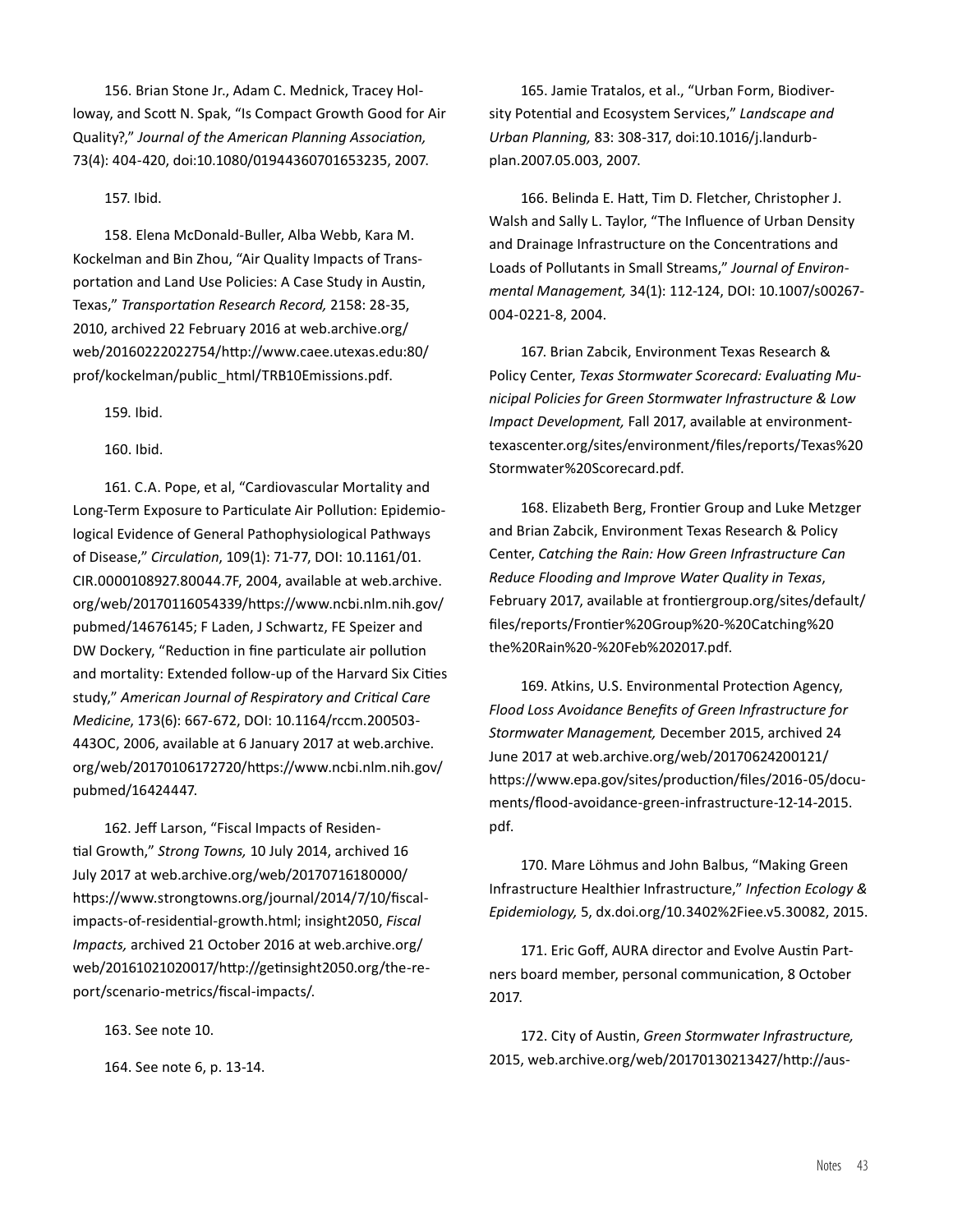[tintexas.gov/sites/default/files/files/Watershed/Master](https://web.archive.org/web/20170130213427/http://austintexas.gov/sites/default/files/files/Watershed/MasterPlan/Green_Infrastructure.pdf)-[Plan/Green\\_Infrastructure.pdf,](https://web.archive.org/web/20170130213427/http://austintexas.gov/sites/default/files/files/Watershed/MasterPlan/Green_Infrastructure.pdf) p. 3.

 173. City of Austin, *Ordinance No. 920903-D*, 1992, accessed 15 September 2017 at [www.cityofaustin.org/edims/](http://www.cityofaustin.org/edims/document.cfm?id=56558) [document.cfm?id=56558](http://www.cityofaustin.org/edims/document.cfm?id=56558).

 174. Chester L. Arnold and C. James Gibbons, "Impervious Surface Coverage: The Emergence of a Key Environmental Indicator," *Journal of the American Planning Association,* 62(2): 243-258, 1996, archived 6 July 2017 at [web.archive.org/web/20170706153513/https://www.fws.](https://web.archive.org/web/20170706153513/https://www.fws.gov/southwest/es/Documents/R2ES/LitCited/4TX_Sal/Arnold_and_Gibbons_1996_Impervious_cover.pdf) [gov/southwest/es/Documents/R2ES/LitCited/4TX\\_Sal/Ar](https://web.archive.org/web/20170706153513/https://www.fws.gov/southwest/es/Documents/R2ES/LitCited/4TX_Sal/Arnold_and_Gibbons_1996_Impervious_cover.pdf)nold and Gibbons 1996 Impervious cover.pdf.

 175. Chan Yong Sung, Young-jae Yi and Ming-Han Li, "Impervious surface regulation and urban sprawl as its unintended consequence," *Land Use Policy*, 32: 317-323, [dx.doi.org/10.1016/j.landusepol.2012.10.001,](http://dx.doi.org/10.1016/j.landusepol.2012.10.001) 2012.

 176. John Jacob, "Watersheds, Walkability and Stormwater," *Stormwater,* 1 January 2011, archived 11 October 2017 at [web.archive.org/web/20171011134227/http://](https://web.archive.org/web/20171011134227/http://foresternetwork.com/daily/water/watersheds-walkability-and-stormwater/) [foresternetwork.com/daily/water/watersheds-walkability](https://web.archive.org/web/20171011134227/http://foresternetwork.com/daily/water/watersheds-walkability-and-stormwater/)[and-stormwater/](https://web.archive.org/web/20171011134227/http://foresternetwork.com/daily/water/watersheds-walkability-and-stormwater/).

 177. Jonathan E. Jones, et al., "Urban Storm-Water Regulations – Are Impervious Area Limits a Good Idea?," *Journal of Environmental Engineering,* 131(2): 176, [doi.](https://doi.org/10.1061/(ASCE)0733-9372(2005)131:2(176)) [org/10.1061/\(ASCE\)0733-9372\(2005\)131:2\(176\)](https://doi.org/10.1061/(ASCE)0733-9372(2005)131:2(176)), 2005.

178. Ibid.

 179. AURA, *Transit City: A Vision for a Multimodal Austin, May 2016*, accessed 18 September 2017 at [d3n8a8pro7vhmx.cloudfront.net/aura/pages/65/attach](https://d3n8a8pro7vhmx.cloudfront.net/aura/pages/65/attachments/original/1463407195/Transit_City_FINAL_160511.pdf?1463407195)[ments/original/1463407195/Transit\\_City\\_FINAL\\_160511.](https://d3n8a8pro7vhmx.cloudfront.net/aura/pages/65/attachments/original/1463407195/Transit_City_FINAL_160511.pdf?1463407195) [pdf?1463407195](https://d3n8a8pro7vhmx.cloudfront.net/aura/pages/65/attachments/original/1463407195/Transit_City_FINAL_160511.pdf?1463407195).

 180. Todd Litman, "Parking Requirement Impacts on Housing Affordability," *Victoria Transport Policy Institute,*  24 August 2016, archived 11 October 2017 at [web.archive.](https://web.archive.org/web/20171011134425/http://vtpi.org/park-hou.pdf) [org/web/20171011134425/http://vtpi.org/park-hou.pdf](https://web.archive.org/web/20171011134425/http://vtpi.org/park-hou.pdf).

 181. Richard M. Haughey, *Higher-Density Development: Myth and Fact*, (Washington, D.C.: Urban Land

Institute, 2005), accessed 19 September 2017 at [uli.org/](https://uli.org/wp-content/uploads/ULI-Documents/HigherDensity_MythFact.ashx_.pdf) [wp-content/uploads/ULI-Documents/HigherDensity\\_Myth](https://uli.org/wp-content/uploads/ULI-Documents/HigherDensity_MythFact.ashx_.pdf)-[Fact.ashx\\_.pdf](https://uli.org/wp-content/uploads/ULI-Documents/HigherDensity_MythFact.ashx_.pdf).

 182. Matt Dietrichson, "City of Austin aims to improve mass transit," *HoustonTomorrow*, 24 January 2013, archived 11 October 2017 at [web.archive.org/](https://web.archive.org/web/20171011134503/http://uli.org/wp-content/uploads/ULI-Documents/HigherDensity_MythFact.ashx_.pdf) [web/20171011134503/http://uli.org/wp-content/uploads/](https://web.archive.org/web/20171011134503/http://uli.org/wp-content/uploads/ULI-Documents/HigherDensity_MythFact.ashx_.pdf) [ULI-Documents/HigherDensity\\_MythFact.ashx\\_.pdf](https://web.archive.org/web/20171011134503/http://uli.org/wp-content/uploads/ULI-Documents/HigherDensity_MythFact.ashx_.pdf).

 183. W.J. Gauderman, et al., "Childhood Asthma and Exposure to Traffic and Nitrogen Dioxide," *Epidemiology,* 16(6): 737: 743, 2005.

 184. Christopher Thornberg et al., Beacon Economics, *Downtown Los Angeles Renaissance: Economics Impacts and Trends,* 2015, available at [www.downtownla.com/im](https://www.downtownla.com/images/reports/2015_09_03_-_Downtown_Renaissance.pdf)[ages/reports/2015\\_09\\_03\\_-\\_Downtown\\_Renaissance.pdf.](https://www.downtownla.com/images/reports/2015_09_03_-_Downtown_Renaissance.pdf)

 185. Elizabeth Moule and Stefanos Polyzoides, *LA's Sharp Turn from Sprawl* (blog post), accessed 6 September 2017 at [www.mparchitects.com/site/thoughts/las-sharp](http://www.mparchitects.com/site/thoughts/las-sharp-turn-sprawl)[turn-sprawl](http://www.mparchitects.com/site/thoughts/las-sharp-turn-sprawl).

 186. Thomas Laidley, "Measuring Sprawl: A New Index, Recent Trends, and Future Research," *Urban Affairs Review,*  52(1): 66-97, [doi.org/10.1177%2F1078087414568812](https://doi.org/10.1177%2F1078087414568812), 2015.

187. See note 1.

 188. Editors, "Austin Energy Marks Five Years of Electric Vehicles Program with Electric Drive Hub," *Electric Light & Power*, 7 April 2017, accessed 15 September 2017 at [www.elp.com/articles/2017/04/austin-energy-marks-five](http://www.elp.com/articles/2017/04/austin-energy-marks-five-years-of-electric-vehicles-program-with-electric-drive-hub.html)[years-of-electric-vehicles-program-with-electric-drive-hub.](http://www.elp.com/articles/2017/04/austin-energy-marks-five-years-of-electric-vehicles-program-with-electric-drive-hub.html) [html](http://www.elp.com/articles/2017/04/austin-energy-marks-five-years-of-electric-vehicles-program-with-electric-drive-hub.html).

 189. Sharon Jayson, *Hewlett Foundation, Austin Is Pioneering a Mobility Revolution*, 12 September 2017, archived 11 October 2017 at [web.archive.org/](https://web.archive.org/web/20171011142830/https://www.hewlett.org/austin-pioneering-mobility-revolution/) [web/20171011142830/https://www.hewlett.org/austin](https://web.archive.org/web/20171011142830/https://www.hewlett.org/austin-pioneering-mobility-revolution/)[pioneering-mobility-revolution/](https://web.archive.org/web/20171011142830/https://www.hewlett.org/austin-pioneering-mobility-revolution/).

190. Ibid.

 191. Moazzem Hossain and Scott Kennedy, "Estimating Energy Savings from Bus Improvement Options in